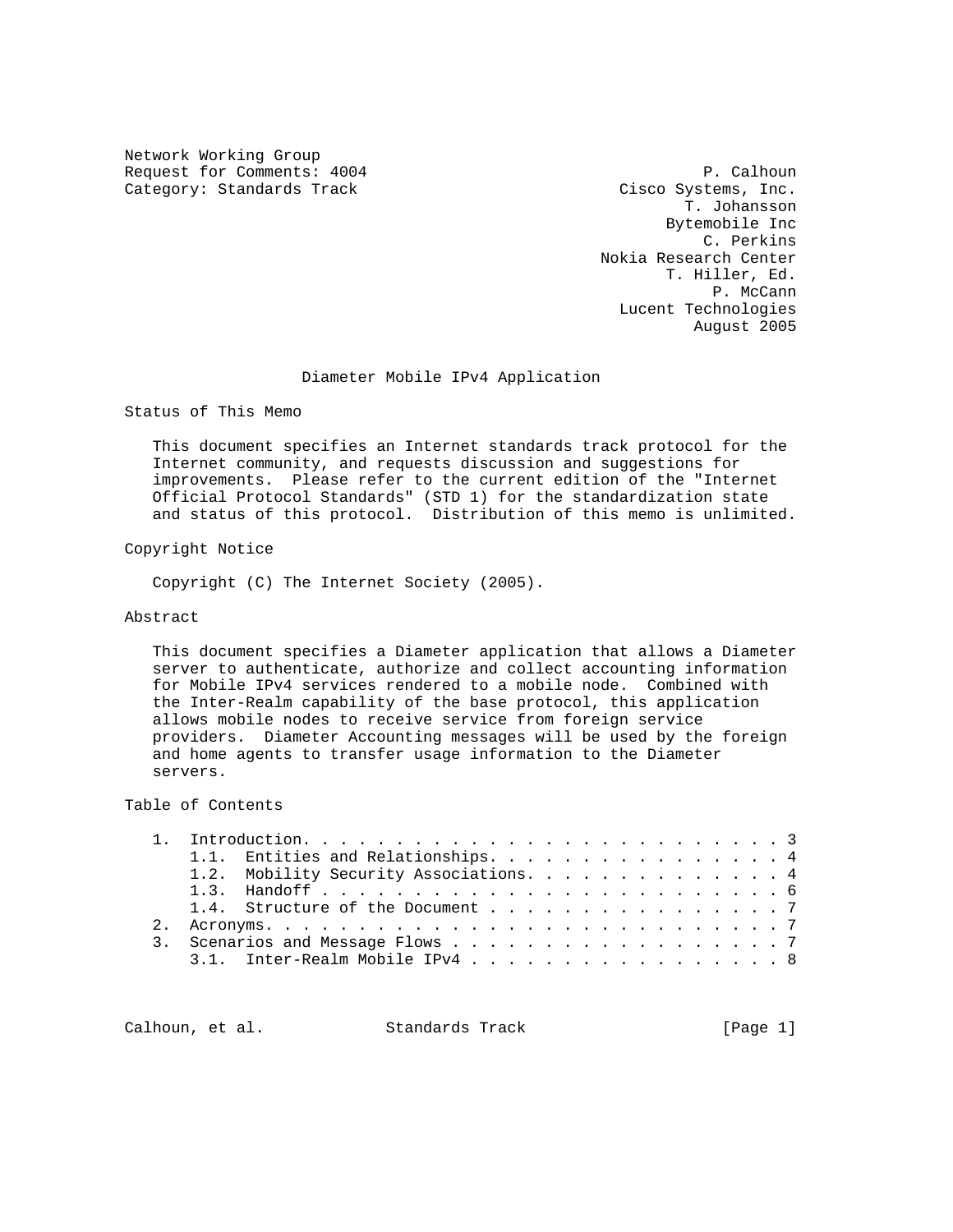|    | Allocation of Home Agent in Foreign Network 13<br>3.2. |  |
|----|--------------------------------------------------------|--|
|    | 3.3.<br>Co-located Mobile Node. 16                     |  |
|    | 3.4.                                                   |  |
| 4. | Diameter Protocol Considerations. 20                   |  |
|    | Diameter Session Management 20<br>4.1.                 |  |
| 5. |                                                        |  |
|    | 5.1.<br>AA-Mobile-Node-Request. 23                     |  |
|    | 5.2. AA-Mobile-Node-Answer 25                          |  |
|    | 5.3. Home-Agent-MIP-Request. 26                        |  |
|    | 5.4.<br>Home-Agent-MIP-Answer 27                       |  |
| 6. |                                                        |  |
|    | 6.1.                                                   |  |
|    | 6.2.                                                   |  |
| 7. |                                                        |  |
|    | 7.1.                                                   |  |
|    | 7.2.                                                   |  |
|    | MIP-Mobile-Node-Address AVP 30<br>7.3.                 |  |
|    | MIP-Home-Agent-Address AVP. 30<br>7.4.                 |  |
|    | 7.5.<br>MIP-Feature-Vector AVP. 30                     |  |
|    | 7.6.                                                   |  |
|    |                                                        |  |
|    |                                                        |  |
|    | 7.9. MIP-Candidate-Home-Agent-Host 33                  |  |
|    | 7.10. MIP-Originating-Foreign-AAA AVP 33               |  |
|    | 7.11. MIP-Home-Agent-Host AVP 33                       |  |
| 8. |                                                        |  |
|    | 8.1. Authorization Lifetime vs. MIP Key Lifetime. 34   |  |
|    |                                                        |  |
|    | 8.3. Distributing the Mobile-Home Session Key 35       |  |
|    | 8.4. Distributing the Mobile-Foreign Session Key. 36   |  |
|    | 8.5. Distributing the Foreign-Home Session Key. 37     |  |
| 9. |                                                        |  |
|    |                                                        |  |
|    | 9.2.<br>MIP-FA-to-HA-MSA AVP. 39                       |  |
|    | 9.3.<br>MIP-HA-to-FA-MSA AVP. 40                       |  |
|    | 9.4.<br>MIP-HA-to-MN-MSA AVP. 40                       |  |
|    | 9.5.<br>$MIP-MN-to-FA-MSA AVP.$ 40                     |  |
|    | 9.6.<br>MIP-MN-to-HA-MSA AVP. 41                       |  |
|    | MIP-Session-Key AVP 41<br>9.7.                         |  |
|    | MIP-Algorithm-Type AVP. 41<br>9.8.                     |  |
|    | 9.9.<br>MIP-Replay-Mode AVP 42                         |  |
|    | 9.10. MIP-FA-to-MN-SPI AVP. 42                         |  |
|    | 9.11. MIP-FA-to-HA-SPI AVP. 42                         |  |
|    |                                                        |  |
|    |                                                        |  |
|    |                                                        |  |
|    |                                                        |  |
|    | 10.1. Accounting-Input-Octets AVP 43                   |  |

Calhoun, et al. Standards Track [Page 2]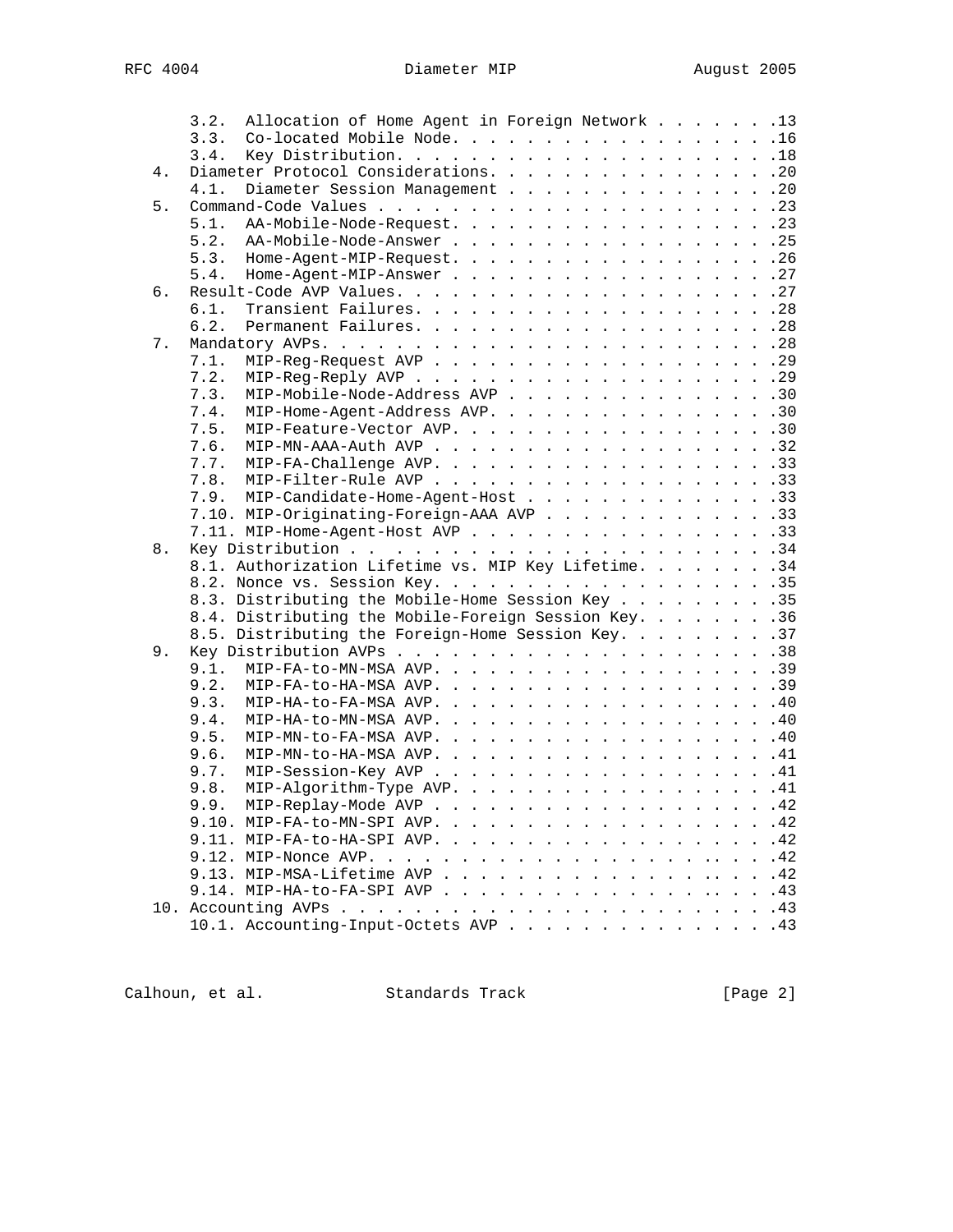| 10.2. Accounting-Output-Octets AVP. 43 |  |  |  |  |  |  |  |
|----------------------------------------|--|--|--|--|--|--|--|
| 10.3. Acct-Session-Time AVP 43         |  |  |  |  |  |  |  |
| 10.4. Accounting-Input-Packets AVP. 43 |  |  |  |  |  |  |  |
| 10.5. Accounting-Output-Packets AVP 43 |  |  |  |  |  |  |  |
| 10.6. Event-Timestamp AVP 44           |  |  |  |  |  |  |  |
|                                        |  |  |  |  |  |  |  |
| 11.1. Mobile IP Command AVP Table 44   |  |  |  |  |  |  |  |
|                                        |  |  |  |  |  |  |  |
|                                        |  |  |  |  |  |  |  |
|                                        |  |  |  |  |  |  |  |
|                                        |  |  |  |  |  |  |  |
| 12.3. Result-Code AVP Values. 46       |  |  |  |  |  |  |  |
| 12.4. MIP-Feature-Vector AVP Values 47 |  |  |  |  |  |  |  |
| 12.5. MIP-Algorithm-Type AVP Values 47 |  |  |  |  |  |  |  |
| 12.6. MIP-Replay-Mode AVP Values. 47   |  |  |  |  |  |  |  |
| 12.7. Application Identifier 47        |  |  |  |  |  |  |  |
|                                        |  |  |  |  |  |  |  |
|                                        |  |  |  |  |  |  |  |
|                                        |  |  |  |  |  |  |  |
| 14.2. Informative References. 50       |  |  |  |  |  |  |  |
|                                        |  |  |  |  |  |  |  |
|                                        |  |  |  |  |  |  |  |
|                                        |  |  |  |  |  |  |  |

# 1. Introduction

 Mobile IPv4 [MOBILEIP] allows a Mobile Node (MN) to change its point of attachment to the Internet while maintaining its fixed home address. Packets directed to the home address are intercepted by a Home Agent (HA), encapsulated in a tunnel, and forwarded to the MN at its current point of attachment. Optionally, a Foreign Agent (FA) may be deployed at this point of attachment, which can serve as the tunnel endpoint and may also provide access control for the visited network link. In this role, the FA has to authenticate each MN that may attach to it, whether the MN is from the same or a different administrative domain. The FA has to verify that the MN is authorized to attach and use resources in the foreign domain. Also, the FA must provide information to the home administrative domain about the resources used by the MN while it is attached in the foreign domain.

 The Authentication, Authorization, and Accounting (AAA) requirements for Mobile IPv4 are described in detail in other documents [MIPREQ, CDMA2000]. This document specifies a Diameter application to meet these requirements. This application is not applicable to the Mobile IPv6 protocol.

Calhoun, et al. Standards Track [Page 3]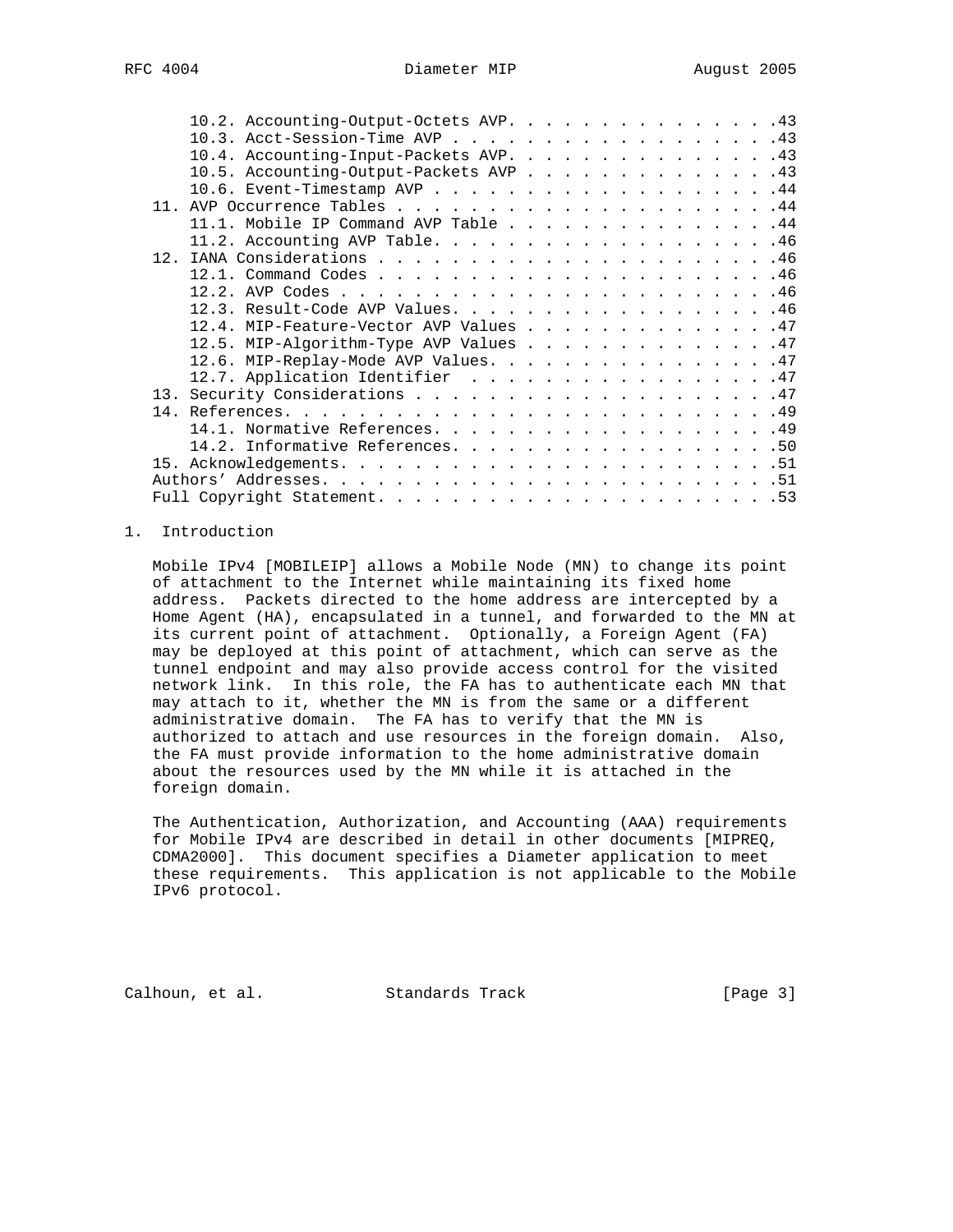Message formats (e.g., as in section 5.1) are specified as lists of Attribute-Value Pairs (AVPs) using the syntax as described in RFC 2234 [ABNF]. This includes the use of the "\*" symbol to denote zero or more occurrences of an AVP.

Conventions Used in This Document

 The key words "MUST", "MUST NOT", "REQUIRED", "SHALL", "SHALL NOT", "SHOULD", "SHOULD NOT", "RECOMMENDED", "MAY", and "OPTIONAL" in this document are to be interpreted as described in RFC 2119 [KEYWORDS].

#### 1.1. Entities and Relationships

 The Diameter Mobile IPv4 Application supports the HA and FA in providing Mobile IPv4 service to MNs. Both the HA and FA act as Diameter clients. The MNs interact with the HA and FA by using only Mobile IPv4 and therefore do not implement Diameter.

 The FA, when present, is always assumed to exist in the visited administrative domain. The HA may be statically or dynamically allocated to the MN in the home administrative domain or may be dynamically allocated to the MN in a visited administrative domain. The home domain contains a home AAA server (AAAH), and the visited domain contains a foreign AAA server (AAAF). When the MN is "at home" (present on its home network), the AAAH and AAAF may be the same.

### 1.2. Mobility Security Associations

 The base Mobile IPv4 protocol [MOBILEIP] assumes the existence of a Mobility Security Association (MSA) between the MN and HA (MN-HA MSA). The MN-HA MSA is used to authenticate, by using a keyed hash style algorithm, the Mobile IP Registration Request that is sent from the MN to the HA. It is important to authenticate Registration Requests, as they inform the HA about the MN's current Care-of- Address, which is the destination for tunneled packets from the home network. Without authentication, malicious attackers would be able to redirect packets to anywhere on the Internet. The MSA comprises an agreement on a Security Parameters Index (SPI, a 32-bit number) that will be used to refer to the MSA, an algorithm that will be used to compute keyed hashes over messages, and a shared secret key. To enable authentication of a message, the sender appends a Mobile IP Authentication Extension that contains the SPI and the result of running the keyed hash over the entire previous contents of the message. The recipient checks the Authentication Extension by looking up the MSA based on the SPI, re-computing the keyed hash, and verifying that the result is equal to the contents of the received Authentication Extension.

Calhoun, et al. Standards Track [Page 4]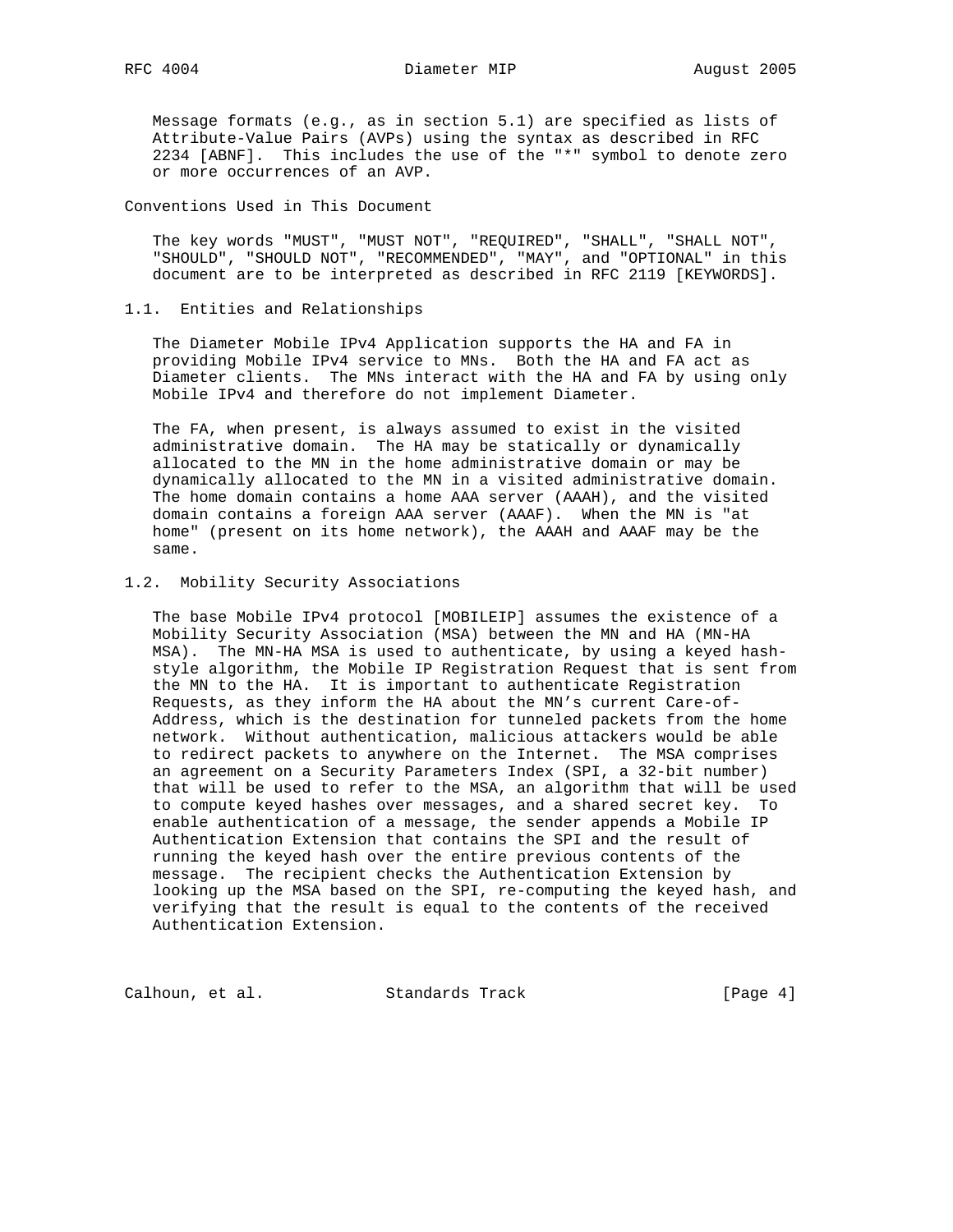The base Mobile IPv4 protocol also supports an optional MSA between the MN and FA (MN-FA MSA). If available, the MN-FA MSA is used by the FA to authenticate each Registration Request passing through it on the way to the HA. Although not critical to the operation of the base protocol, the MN-FA MSA is useful when the FA has to know the authenticity of a Registration Request; e.g., when it will be generating accounting records for a session. The MN-FA MSA may also be useful in future work related to handoff optimization.

 Similarly, Mobile IPv4 supports an optional MSA between the FA and HA (FA-HA MSA). The FA-HA MSA is useful for authenticating messages between the FA and HA, such as when the HA seeks to inform the FA that it has revoked a Mobile IP registration.

 Note that configuration of MSAs that involve FAs is substantially more difficult than configuring the one between the MN and HA, because the MN and HA are often in the same administrative domain and the MN will retain the same HA for long periods of time. In contrast, the MN is likely to encounter many FAs over time and may often find itself in foreign administrative domains.

 The base Mobile IPv4 protocol assumes that MNs are identified by their static home IP addresses and that all MSAs are statically preconfigured. The Diameter Mobile IPv4 application, together with extensions [MIPNAI, MIPCHAL, MIPKEYS, AAANAI] to the base Mobile IPv4 protocol, allows an MN to be dynamically assigned a home address and/or home agent when it attaches to the Internet. This set of specifications also supports the dynamic configuration of the MN-HA, MN-FA, and FA-HA MSAs. The dynamic configuration of these relationships is important to support deployments in which the MN can attach to a visited network without having a pre-established relationship with it.

 Initially, the MN is assumed to have a long-term AAA security association only with the AAAH. This security association is indexed by the MN's NAI, and, like the MSAs, comprises an agreement on a SPI, an algorithm, and a shared secret key. The MN enters a visited network and requests service from some FA by sending a Mobile IPv4 Registration Request. The FA contacts an AAAF in its own administrative domain to authenticate and authorize the request for service. The AAAF and AAAH may establish a Diameter session directly with each other, such as via a Diameter Redirect, or may pass messages via a network of Diameter proxies. Where the AAAF and AAAH route messages to each other through proxies, rather than a direct connection, transitive trust is assumed. MNs can include their Network Access Identifier (NAI) in a Mobile IPv4 Registration Request [MIPNAI], which serves in place of the home address to identify the MN. The NAI is used to route Diameter messages toward the correct

Calhoun, et al. Standards Track (Page 5)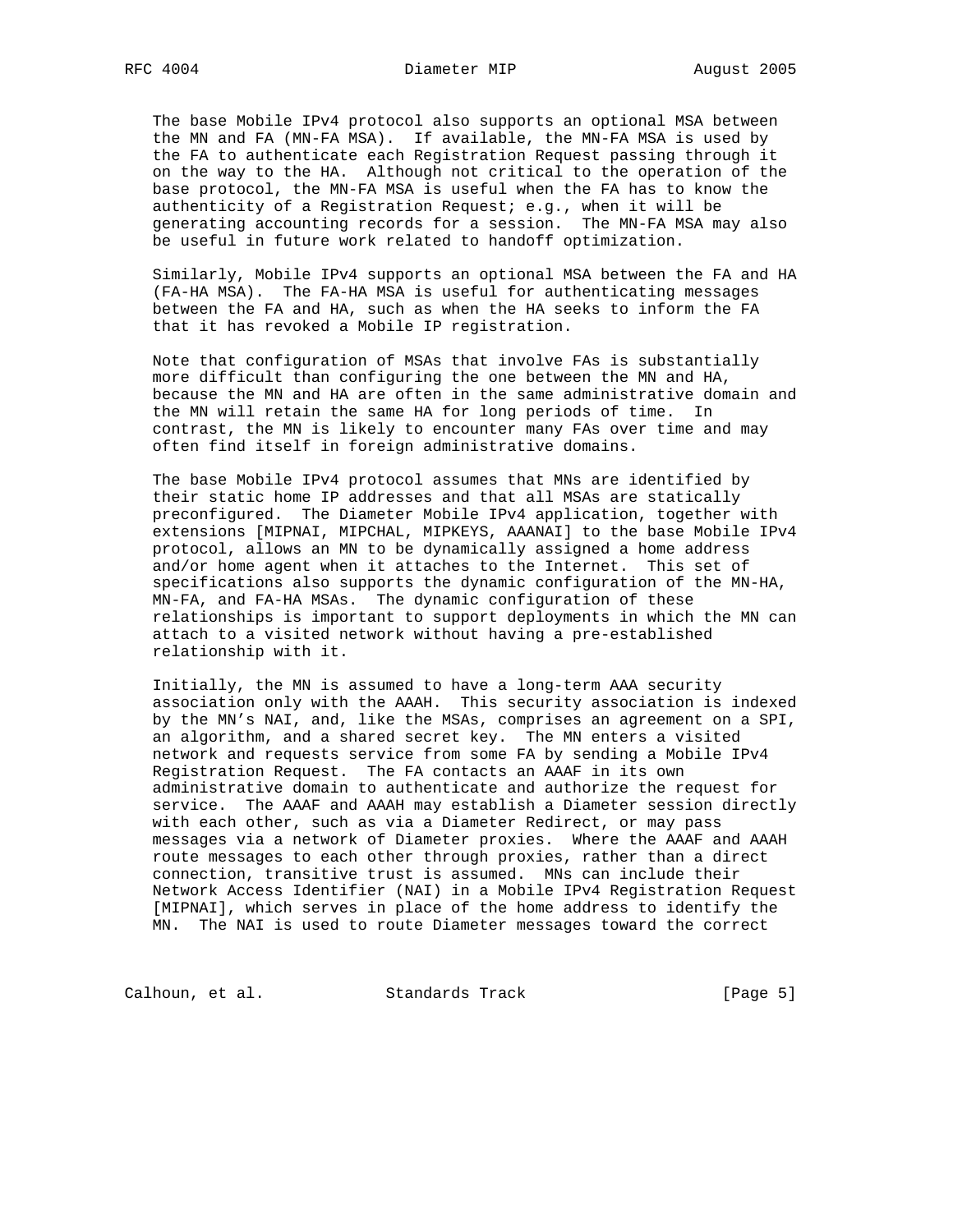AAAH. This use of the NAI is consistent with the roaming model defined by the ROAMOPS Working Group [EVALROAM, RFC2607].

 The AAAH can authenticate the Registration Request with the use of the MN-AAA security association [MIPCHAL]. If authentication is successful, the AAAH then generates and distributes MSAs to the MN, HA, and FA. For each of the MSA pairs that involve the MN (i.e., MN-HA/HA-MN MSAs and MN-FA/FA-MN MSAs), the AAAH generates a nonce and then hashes it together with the MN-AAA shared key to derive the session key for the MSA pair. The nonces are sent to the HA that includes them in the Registration Reply, which enables the MN to derive the same keys [MIPKEYS]. At the same time, the AAAH must distribute the MN-HA/HA-MN MSAs and the FA-HA/HA-FA MSAs to the HA and must distribute the MN-FA/FA-MN MSAs and the FA-HA/HA-FA MSAs to the FA. These are sent in Diameter AVPs and must be independently secured by using IPSec or TLS between the AAAH and the FA and between the AAAH and the HA. See section 8 for more information on key derivation and distribution.

 Note that MSAs in Mobile IP are unidirectional in that, for example, the MN-HA MSA (used to protect traffic from the MN to the HA) and the HA-MN MSA (used to protect traffic from the HA to the MN) can use different SPIs, algorithms, and shared secrets. This is true of the base Mobile IP protocol despite common existing practice during manual configuration of MSAs in which all parameters are set to the same value in both directions. This document supports the use of different SPIs in each direction; however, it only supports the distribution of a single session key for each pair of MSAs between two nodes. The security implications of this are discussed in section 13. This document sometimes names only one of the two unidirectional MSAs when referring to the distribution of the single shared secret and the pair of SPIs for the pair of MSAs between two entities.

# 1.3. Handoff

 In addition to supporting the derivation and transport of the MN-HA, MN-FA, and FA-HA MSAs, this application also supports MIPv4 handoff. When an MN moves from one point of attachment to another, the MN can continue the same Mobile IPv4 session by using its existing HA and home address.

 The MN accomplishes this by sending a Mobile IPv4 Registration Request from its new point of attachment. To enable a single set of accounting records to be maintained for the entire session, including handoffs, it is necessary to allow the AAAH to bind the new registration to the pre-existing session. To enable the Mobile IPv4 Registration Request to be routed to the same AAAH, the MN SHOULD

Calhoun, et al. Standards Track (Page 6)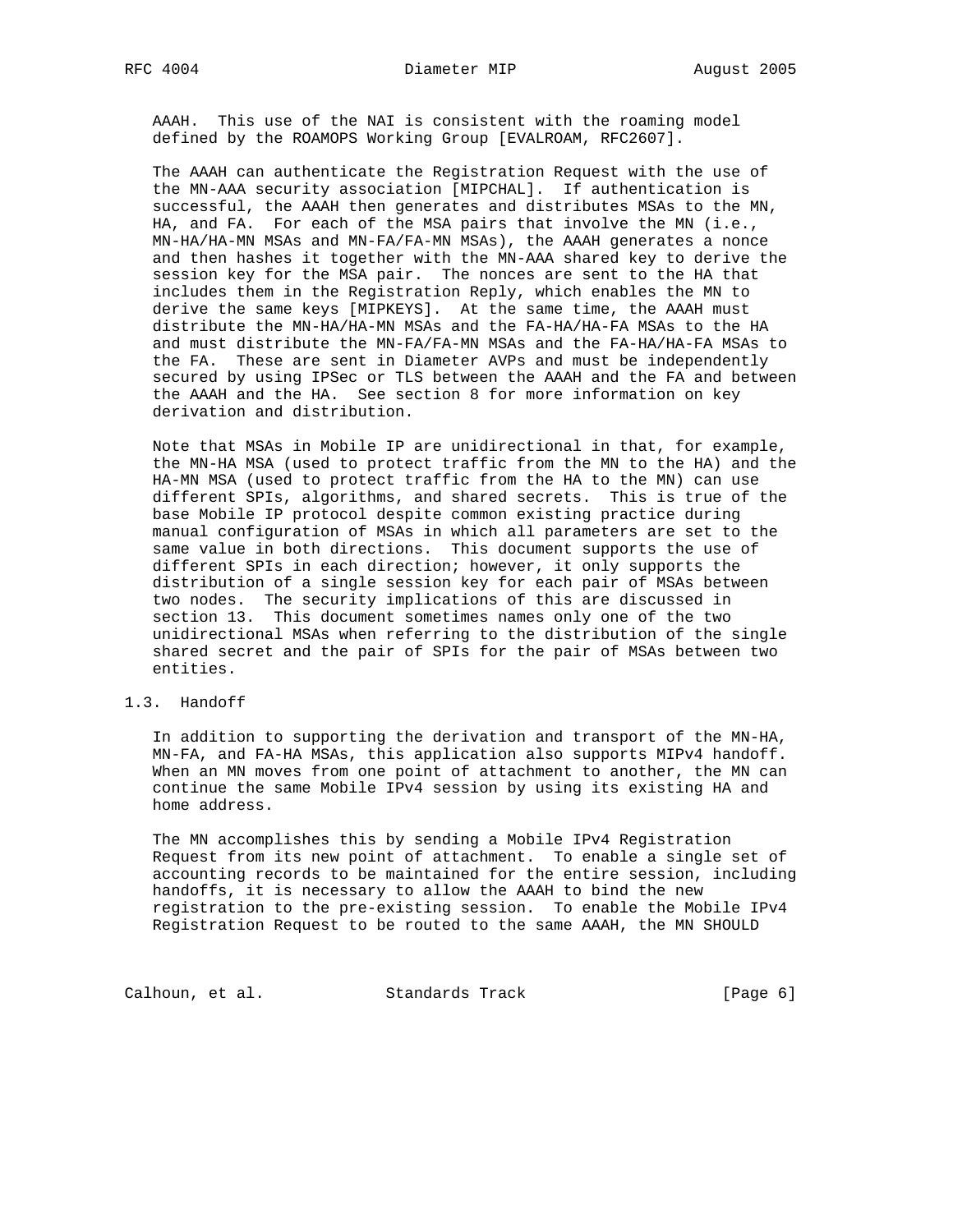RFC 4004 **Diameter MIP August 2005** 

 include the AAAH NAI [AAANAI] in such re-registrations. Also, to assist the AAAH in routing the messages to the MN's existing HA the mobile node SHOULD include the HA NAI [AAANAI] in such re registrations. If the mobile node does not support the Mobile IPv4 AAA NAI extension [AAANAI], this functionality is not available.

### 1.4. Structure of the Document

 The remainder of this document is structured as follows. Section 2 provides acronym definitions. Section 3 provides some examples and message flows illustrating both the Mobile IPv4 and Diameter messages that occur when a mobile node attaches to the Internet. Section 4 defines the relationship of this application to the Diameter Base Protocol. Section 5 defines the new command codes. Section 6 defines the new result codes used by this application. Section 7 defines the set of mandatory Attribute-Value-Pairs (AVPs). Section 8 gives an overview of the key distribution capability, and Section 9 defines the key distribution AVPs. Section 10 defines the accounting AVPs, and section 11 contains a listing of all AVPs and their occurrence in Diameter commands. Finally, sections 12 and 13 give IANA and security considerations, respectively.

2. Acronyms

| AAAH | Authentication, Authorization, and Accounting Home    |  |  |
|------|-------------------------------------------------------|--|--|
| AAAF | Authentication, Authorization, and Accounting Foreign |  |  |
| AMA  | AA-Mobile-Node-Answer                                 |  |  |
| AMR  | AA-Mobile-Node-Request                                |  |  |
| ASR  | Abort-Session-Request                                 |  |  |
| AVP  | Attribute Value Pair                                  |  |  |
| CoA  | Care-of-Address                                       |  |  |
| FA   | Foreign Agent                                         |  |  |
| FODN | Fully Oualified Domain Name                           |  |  |
| HA   | Home Agent                                            |  |  |
| HAA  | Home-Agent-MIP-Answer                                 |  |  |
| HAR  | Home-Agent-MIP-Request                                |  |  |
| ΜN   | Mobile Node                                           |  |  |
| MSA  | Mobility Security Association                         |  |  |
| NAI  | Network Access Identifier                             |  |  |
| RRO  | Registration Request                                  |  |  |
| SPI  | Security Parameters Index                             |  |  |
| STR. | Session-Termination-Request                           |  |  |
|      |                                                       |  |  |

3. Scenarios and Message Flows

 This section presents four scenarios illustrating Diameter Mobile IPv4 application and describes the operation of key distribution.

Calhoun, et al. Standards Track [Page 7]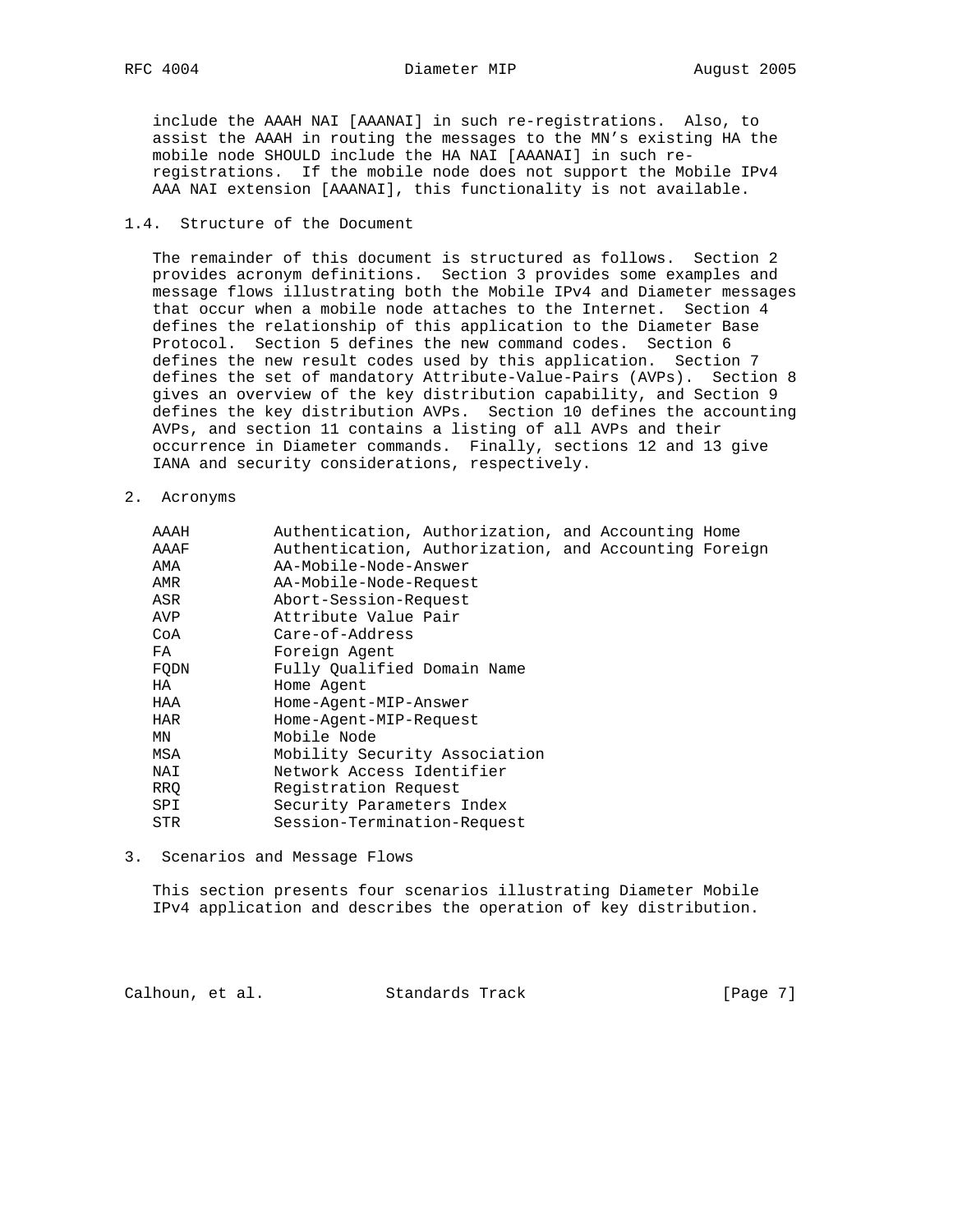In this document, the role of the "attendant" [MIPREQ] is performed by either the FA (when it is present in a visited network) or the HA (for co-located mobile nodes not registering via an FA), and these terms will be used interchangeably in the following scenarios.

## 3.1. Inter-Realm Mobile IPv4

 When a mobile node requests service by issuing a Registration Request to the foreign agent, the foreign agent creates the AA-Mobile-Node- Request (AMR) message, which includes the AVPs defined in section 7. The Home Address, Home Agent, Mobile Node NAI, and other important fields are extracted from the registration messages for possible inclusion as Diameter AVPs. The AMR message is then forwarded to the local Diameter server, known as the AAA-Foreign, or AAAF.



### Figure 1. Inter-realm Mobility

 Upon receiving the AMR, the AAAF follows the procedures outlined in [DIAMBASE] to determine whether the AMR should be processed locally or forwarded to another Diameter server known as the AAA-Home, or AAAH. Figure 1 shows an example in which a mobile node (mn@example.org) requests service from a foreign provider (example.net). The request received by the AAAF is forwarded to example.org's AAAH server.

Calhoun, et al. Standards Track [Page 8]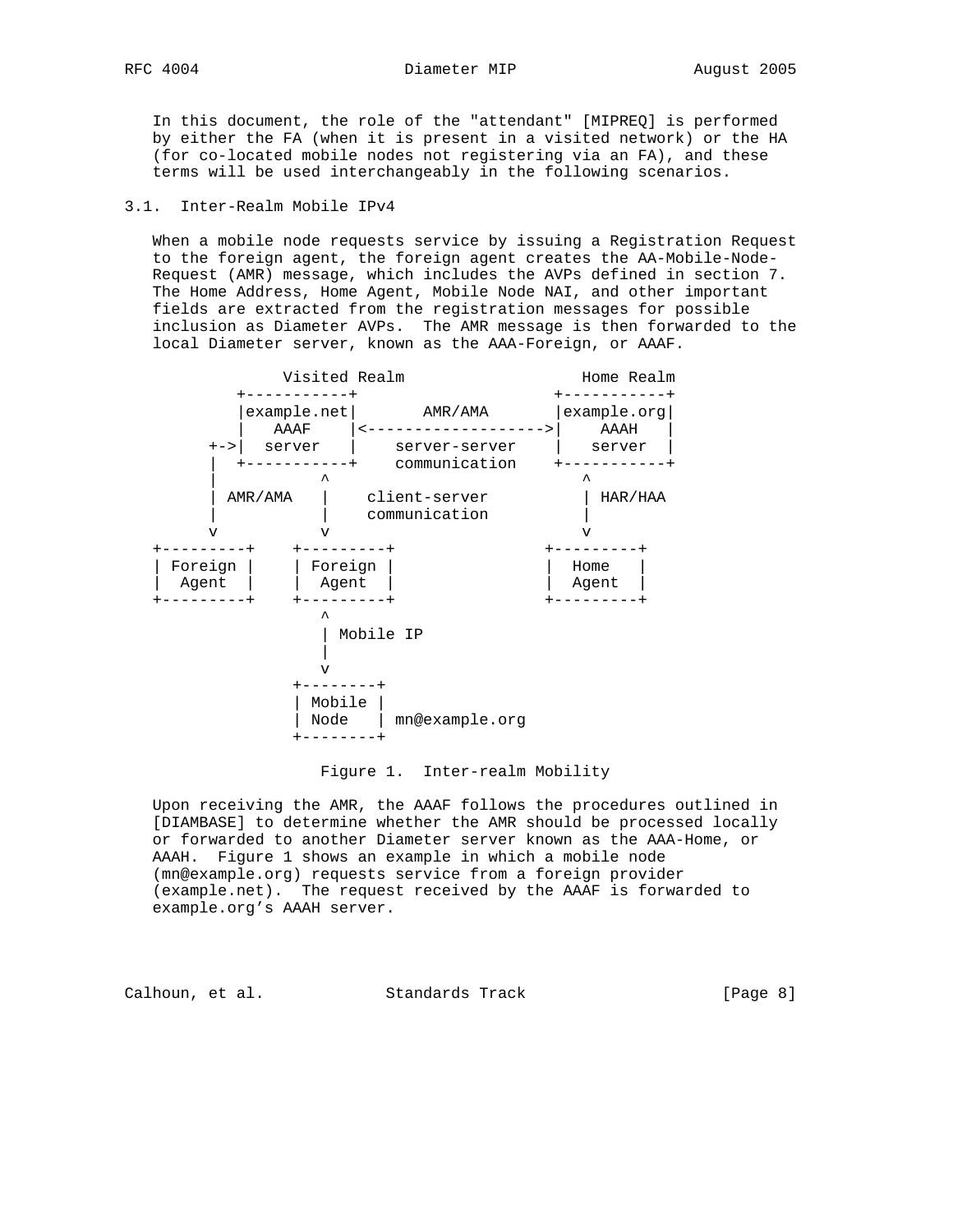Figure 2 shows the message flows involved when the foreign agent invokes the AAA infrastructure to request that a mobile node be authenticated and authorized. Note that it is not required that the foreign agent invoke AAA services every time a Registration Request is received from the mobile, but rather only when the prior authorization from the AAAH expires. The expiration time of the authorization is communicated through the Authorization-Lifetime AVP in the AA-Mobile-Node-Answer (AMA; see section 5.2) from the AAAH.

 Mobile Node Foreign Agent AAAF AAAH Home Agent and the control of the control of the control of the control of the control of the control of the control of the control of the control of the control of the control of the control of the control of the control of th ----------- ------------- ------------ ---------- ------- Advertisement & <--------- Challenge Reg-Req&MN-AAA ----> AMR------------> Session-Id = foo AMR------------> Session-Id = foo HAR-----------> Session-Id = bar <----------HAA Session-Id = bar <-----------AMA Session-Id = foo <------------AMA Session-Id = foo

<-------Reg-Reply

Figure 2. Mobile IPv4/Diameter Message Exchange

 The foreign agent (as shown in Figure 2) MAY provide a challenge, which would give it direct control over the replay protection in the Mobile IPv4 registration process, as described in [MIPCHAL]. The mobile node includes the Challenge and MN-AAA authentication extension to enable authorization by the AAAH. If the authentication data supplied in the MN-AAA extension is invalid, the AAAH returns

Calhoun, et al. Standards Track [Page 9]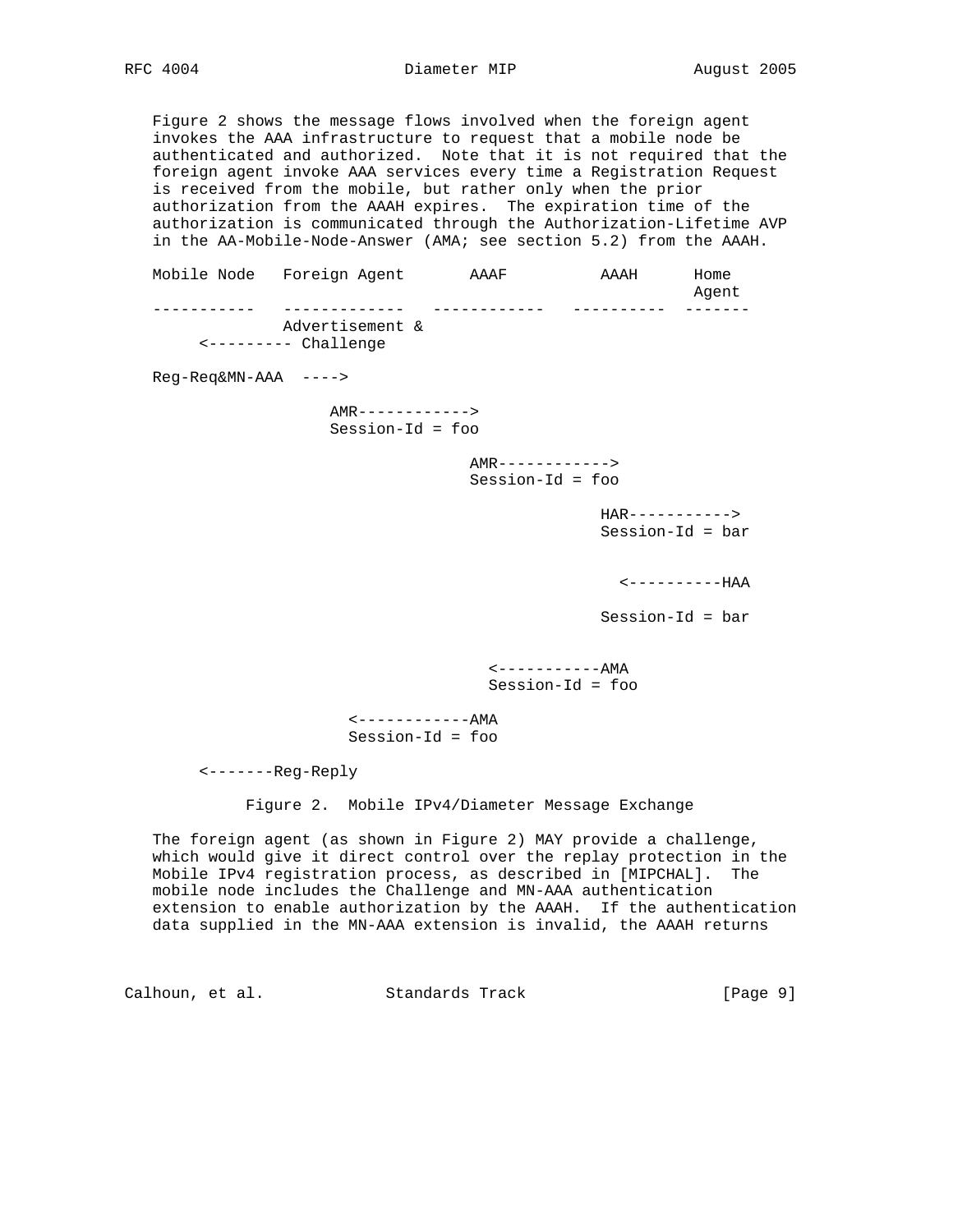the response (AMA) with the Result-Code AVP set to DIAMETER\_AUTHENTICATION\_REJECTED.

 The above scenario causes the MN-FA and MN-HA keys to be exposed to Diameter agents all along the Diameter route. If this is a concern, a more secure approach is to eliminate the AAAF and other Diameter agents, as shown in Figure 3.

 Redirect FA AAAF Agent AAAH AMR ----------------> AMR ----------------> AMA (Redirect) <---------------- AMA (Redirect) <---------------- Setup Security Association

<-------------------------------------------------->

**AMR AMR** 

 --------------------------------------------------> AMA (MN-FA key) <---------------------------------------------------

Figure 3. Use of a Redirect Server with AMR/AMA

 In Figure 3, the FA sets up a TLS [TLS] or IPSec [IPSEC]-based security association with the AAAH directly and runs the AMR/AMA exchange over it. This provides end-to-end security for secret keys that may have to be distributed.

 Figure 4 shows the interaction between the AAAH and HA with the help of a redirect agent. When the AAAH and HA are in the same network, it is likely that the AAAH knows the IP address of the HA, so the redirect server would therefore not be needed; however, it is shown anyway for completeness. The redirect server will most likely be used in the case where the HA is allocated in a foreign network (see section 3.2 for more details of HA allocation in foreign networks).

Calhoun, et al. Standards Track [Page 10]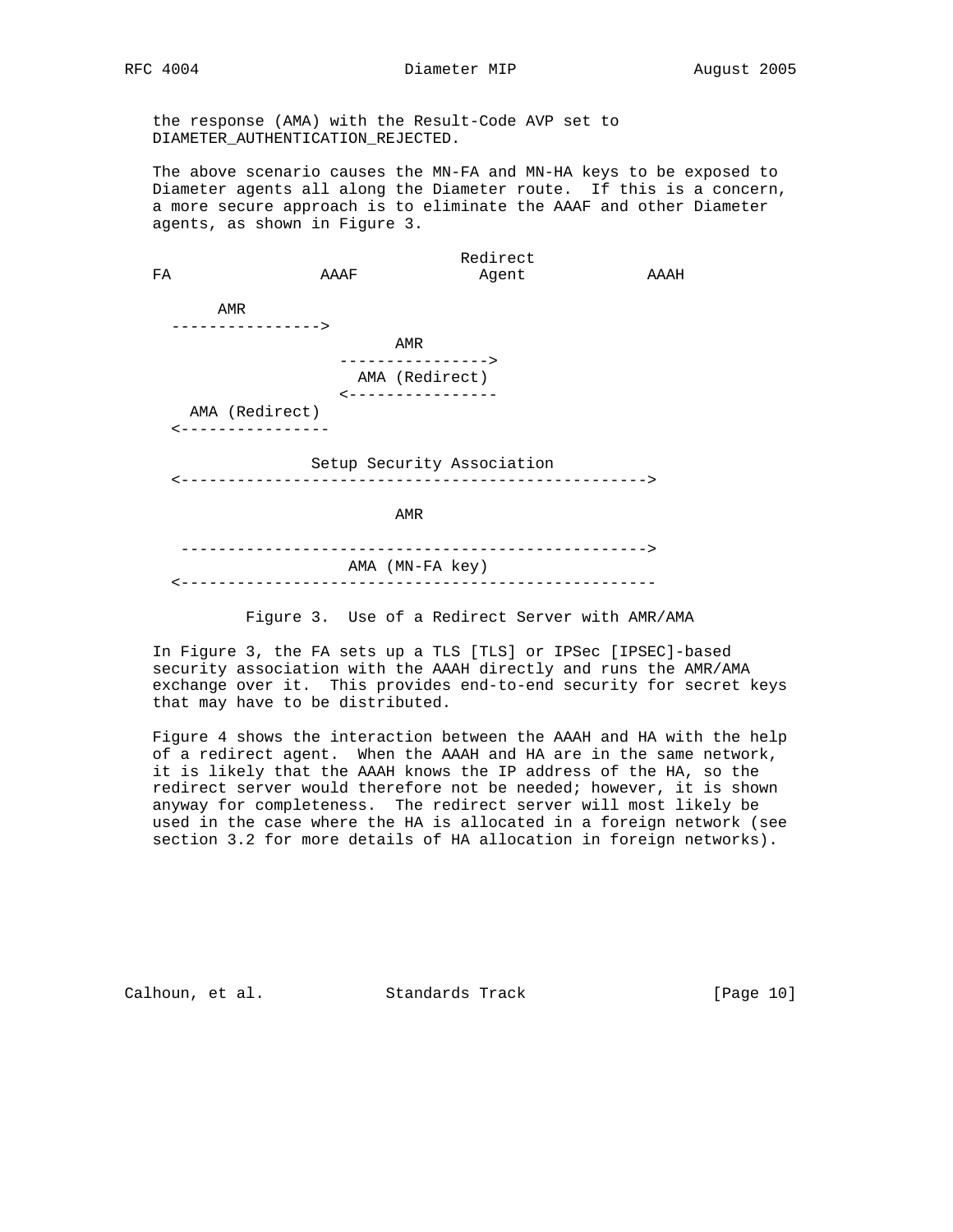

Figure 4. Use of a Redirect Server with HAR/HAA

 As in Figure 2, the FA of Figure 3 would still provide the challenge and the mobile sends the RRQ, etc.; however, these steps were eliminated from Figure 3 to reduce clutter. The redirect server eliminates the AAAF and any other Diameter agents from seeing the keys as they are transported to the FA and HA. Note that the message flows in Figures 3 and 4 apply only to the initial authentication and key exchange. Accounting messages would still be sent via Diameter agents, not via the direct connection, unless network policies dictate otherwise.

 A mobile node that supports the AAA NAI extension [AAANAI], which has been previously authenticated and authorized, MUST always include the assigned home agent in the HA Identity subtype of the AAA NAI extension, and the authorizing Home AAA server in the AAAH Identity subtype of the AAA NAI extension, when re-authenticating. Therefore, in the event that the AMR generated by the FA is for a session that was previously authorized, it MUST include the Destination-Host AVP, with the identity of the AAAH found in the AAAH-NAI, and the MIP- Home-Agent-Host AVP with the identity and realm of the assigned HA found in the HA-NAI. If, on the other hand, the mobile node does not support the AAA NAI extension, the FA may not have the identity of the AAAH and the identity and realm of the assigned HA. This means that without support of the AAA NAI extension, the FA may not be able to guarantee that the AMR will be destined to the same AAAH, which previously authenticated and authorized the mobile node, as the FA may not know the identity of the AAAH.

 If the mobile node was successfully authenticated, the AAAH then determines which Home Agent to use for the session. First, the AAAH checks whether an HA has been requested by the MN by checking the MIP-Home-Agent-Address AVP and the MIP-Home-Agent-Host AVP. The administrative domain owning the HA may be determined from the realm portion of the MIP-Home-Agent-Host AVP, or by checking the

Calhoun, et al. Standards Track [Page 11]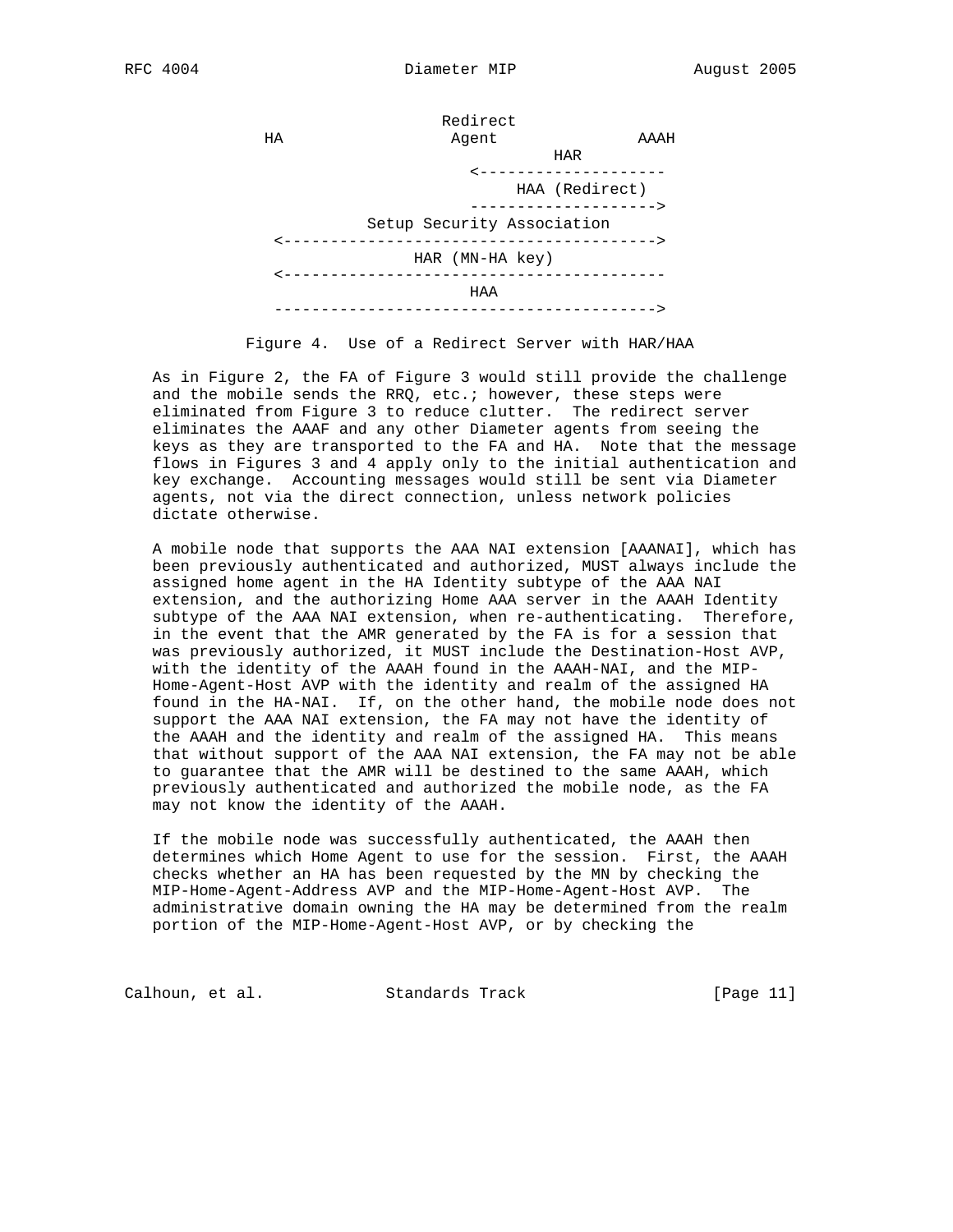Home-Agent-In-Foreign-Network flag of the MIP-Feature-Vector AVP and the value of the MIP-Originating-Foreign-AAA AVP. If the requested HA belongs to a permitted administrative domain, the AAAH SHOULD use the given HA for the session. Otherwise, the AAAH returns the response (AMA) with the Result-Code AVP set to either DIAMETER\_ERROR\_NO\_FOREIGN\_HA\_SERVICE or DIAMETER\_ERROR\_HA\_NOT\_AVAILABLE.

 If the MN has not requested any particular HA, then an HA MUST be dynamically allocated. In this case the MIP-Feature-Vector will have the Home-Agent-Requested flag set. If the Home-Address-Allocatable- Only-in-Home-Realm flag is not set, and if the Foreign-Home-Agent- Available flag is set, then the AAAH SHOULD allow the foreign realm to allocate the HA (see section 3.2) but MAY allocate one itself in the home realm if dictated by local policy. If the Home-Address- Allocatable-Only-in-Home-Realm flag is set, then the AAAH MUST allocate an HA in the home realm on behalf of the MN. Allocation of the HA can be done in a variety of ways, including by using a load balancing algorithm to keep the load on all home agents equal. The actual algorithm used and the method of discovering the home agents are outside the scope of this specification.

 The AAAH then sends a Home-Agent-MIP-Request (HAR), which contains the Mobile IPv4 Registration Request message data encapsulated in the MIP-Reg-Request AVP, to the assigned or requested Home Agent. Refer to Figure 4 if the AAAH does not have a direct path to the HA. The AAAH MAY allocate a home address for the mobile node, and the Home Agent MUST support home address allocation. In the event that the AAAH handles address allocation, it includes the home address in a MIP-Mobile-Node-Address AVP within the HAR. The absence of this AVP informs the Home Agent that it must perform the home address allocation.

 Upon receipt of the HAR, the home agent first processes the Diameter message. The home agent processes the MIP-Reg-Request AVP and creates the Registration Reply, encapsulating it within the MIP-Reg- Reply AVP. In the creation of the Registration Reply, the Home Agent MUST include the HA NAI and the AAAH NAI, which will be created from the Origin-Host AVP and Origin-Realm AVP of the HAR. If a home address is needed, the home agent MUST also assign one and include the address in both the Registration Reply and the MIP-Mobile-Node- Address AVP.

 Upon receipt of the HAA, the AAAH creates the AA-Mobile-Node-Answer (AMA) message, which includes the same Acct-Multi-Session-Id contained in the HAA and the MIP-Home-Agent-Address and MIP-Mobile-

Calhoun, et al. Standards Track [Page 12]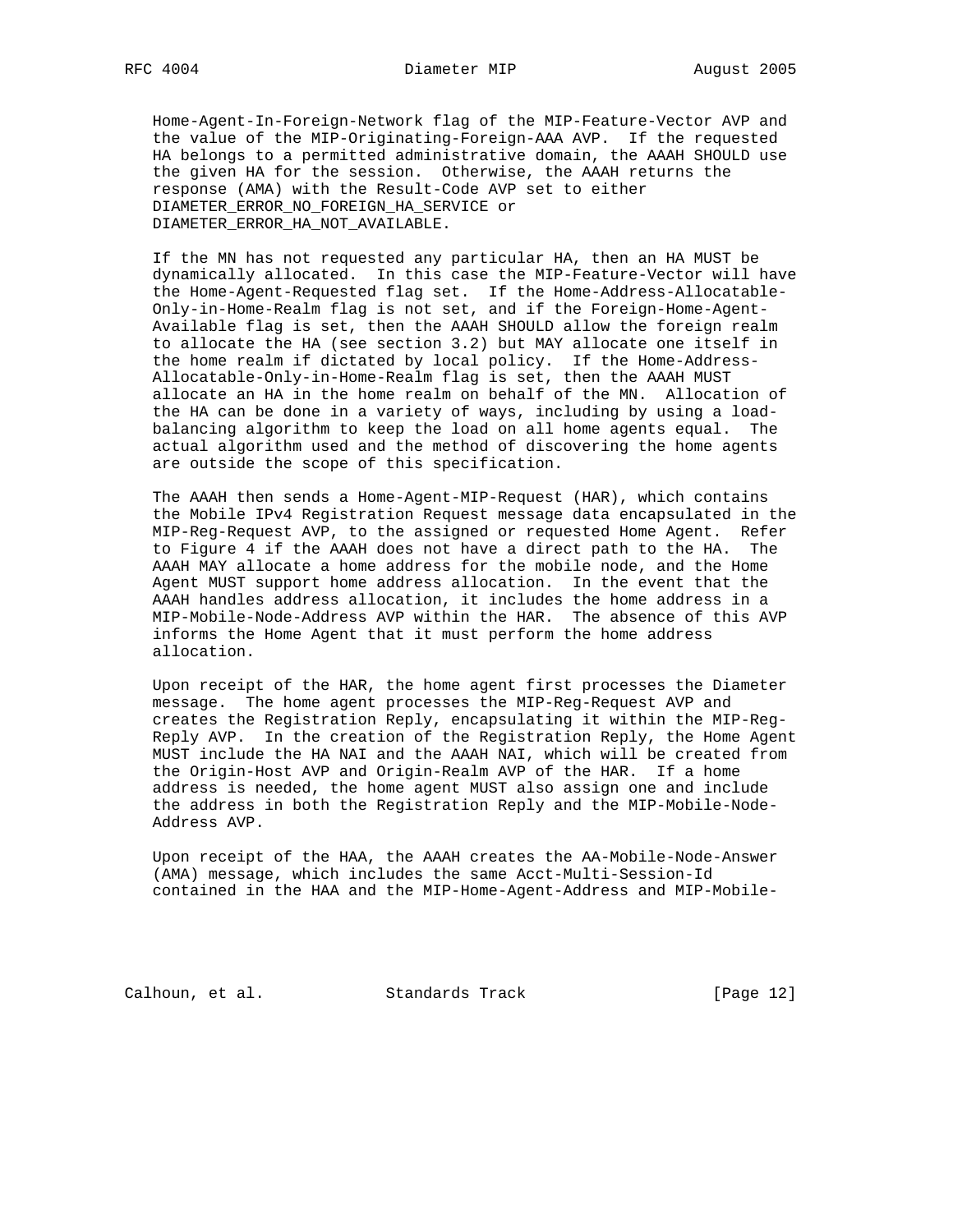Node-Address AVPs in the AMA message. See Figures 3 and 4 for the use of the redirect agent for the secure transport of the HAA and AMA messages.

 See section 4.1 for information on the management of sessions and session identifiers by the Diameter Mobile IPv4 entities.

## 3.2. Allocation of Home Agent in Foreign Network

 The Diameter Mobile IPv4 application allows a home agent to be allocated in a foreign network, as required in [MIPREQ, CDMA2000]. When a foreign agent detects that the mobile node has a home agent address equal to 0.0.0.0 or 255.255.255.255 in the Registration Request message, it MUST add a MIP-Feature-Vector AVP with the Home- Agent-Requested flag set to one. If the home agent address is set to 255.255.255.255, the foreign agent MUST set the Home-Address- Allocatable-Only-in-Home-Realm flag equal to one. If the home agent address is set to 0.0.0.0, the foreign agent MUST set the Home- Address-Allocatable-Only-in-Home-Realm flag equal to zero.

 When the AAAF receives an AMR message with the Home-Agent-Requested flag set to one and with the Home-Address-Allocatable-Only-in-Home- Realm flag equal to zero, the AAAF MAY set the Foreign-Home-Agent- Available flag in the MIP-Feature-Vector AVP in order to inform the AAAH that it is willing and able to assign a Home Agent for the mobile node. When doing so, the AAAF MUST include the MIP- Candidate-Home-Agent-Host AVP and the MIP-Originating-Foreign-AAA- AVP. The MIP-Candidate-Home-Agent-Host AVP contains the identity (i.e., a DiameterIdentity, which is an FQDN) of the home agent that would be assigned to the mobile node, and the MIP-Originating- Foreign-AAA AVP contains the identity of the AAAF. The AAAF now sends the AMR to the AAAH. However, as discussed above, the use of Diameter agents between the FA and AAAH would expose the MN-FA key. If this is deemed undesirable, a redirect server approach SHOULD be utilized to communicate the AMR to the AAAH. This causes the FA to communicate the AMR directly to the AAAH via a security association.

 If the mobile node with AAA NAI extension support [AAANAI] has been previously authorized by the AAAH, now has to be re-authenticated, and requests to keep the assigned home agent in the foreign network, the mobile node MUST include the HA NAI and the AAAH NAI in the registration request to the FA. Upon receipt, the FA will create the AMR, including the MIP-Home-Agent-Address AVP and the Destination- Host AVP based on the AAAH NAI, and include the MIP-Home-Agent-Host AVP based on the home agent NAI. If the AAAF authorizes the use of the requested home agent, the AAAF MUST set the Home-Agent-In- Foreign-Network bit in the MIP-Feature-Vector AVP.

Calhoun, et al. Standards Track [Page 13]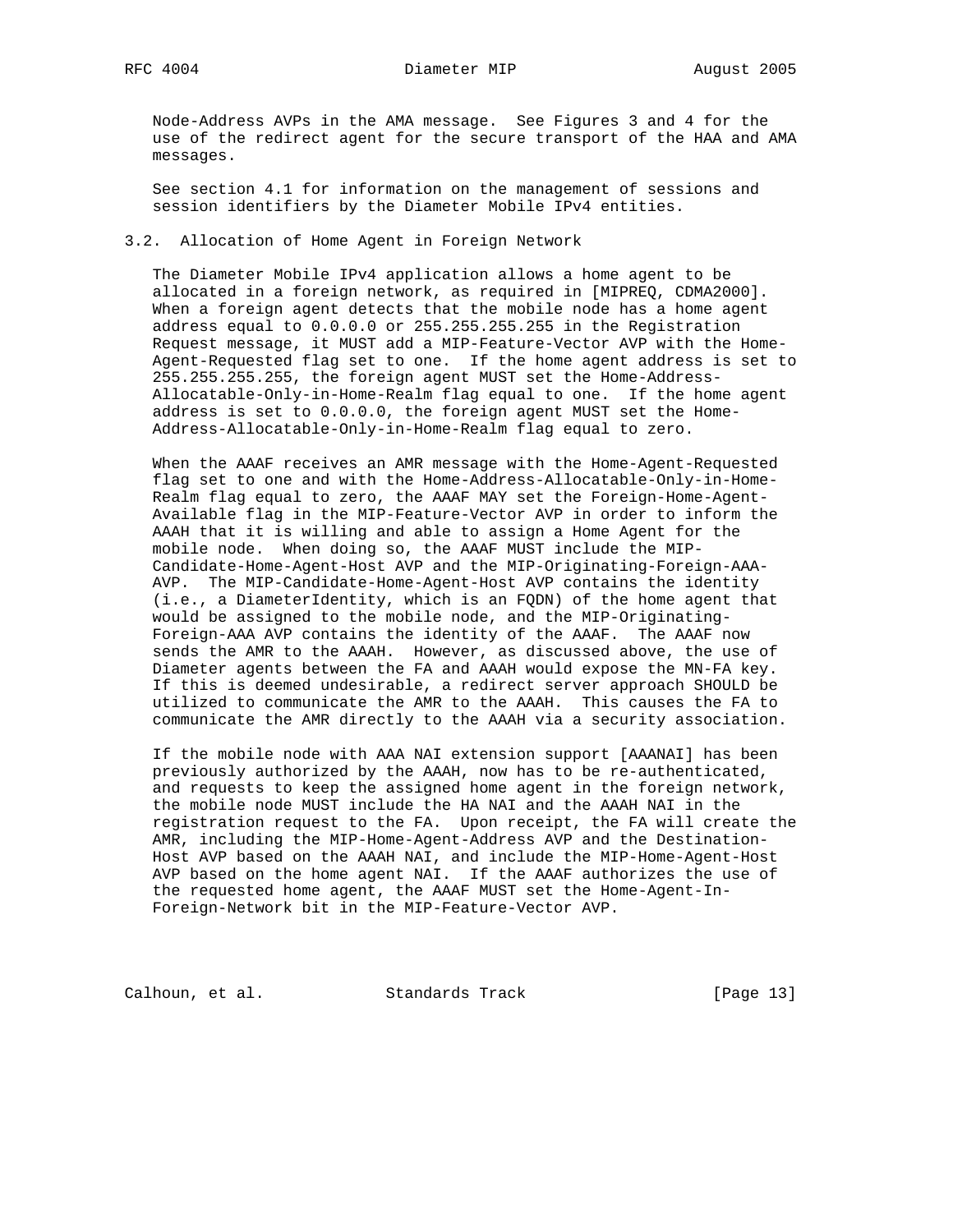If the mobile node has to be re-authenticated but does not support the AAA NAI extension, it sends a registration request without the AAA NAI and the HA NAI, even though it has previously been authorized by the AAAH and requests to keep the assigned home agent in the foreign network. Upon receipt, the FA will create the AMR, including the MIP-Home-Agent-Address AVP. If the AAAF authorizes the use of the requested home agent, and if it knows that the agent is in its own domain, the AAAF MUST set the Home-Agent-In-Foreign-Network bit in the MIP-Feature-Vector AVP.

 When the AAAH receives an AMR message, it first checks the authentication data supplied by the mobile node, according to the MIP-Reg-Request AVP and MIP-MN-AAA-Auth AVP, and determines whether to authorize the mobile node. If the AMR indicates that the AAAF has offered to allocate a Home Agent for the mobile node (i.e., the Foreign-Home-Agent-Available is set in the MIP-Feature-Vector AVP), or if the AMR indicates that the AAAF has offered a previously allocated Home Agent for the mobile node (i.e., the Home-Agent-In- Foreign-Network is set in the MIP-Feature-Vector AVP), then the AAAH must decide whether its local policy would allow the user to have or keep a home agent in the foreign network. Assuming that the mobile node is permitted to do so, the AAAH determines the IP address of the HA based upon the FQDN of the HA by using DNS or learns it via an MIP-Home-Agent-Address AVP in a redirect response to an HAR (i.e., if the redirect server adds this AVP to the HAA). Then it sends an HAR message to Home Agent by including the Destination-Host AVP set to the value found in the AMR's MIP-Candidate-Home-Agent-Host AVP or MIP-Home-Agent-Host AVP. If DNS is used to determine the HA IP address, it is assumed that the HA has a public address and that it can be resolved by DNS.

 Security considerations may require that the HAR be sent directly from the AAAH to the HA without the use of intermediary Diameter agents. This requires that a security association between the AAAH and HA be established, as in Figure 4. If no security association can be established, the AAAH MUST return an AMA with the Result-Code AVP set to DIAMETER ERROR END TO END MIP KEY ENCRYPTION.

 If Diameter agents are being used (e.g., if there is no redirect server) the AAAH sends the HAR to the originating AAAF. In this HAR the Destination-Host AVP is set to the value found in the AMR's MIP- Originating-Foreign-AAA AVP, and the MIP-Home-Agent-Host AVP or the MIP-Candidate-Home-Agent-Host AVP found in the AMR is copied into the HAR.

 Therefore, the AAAH MUST always copy the MIP-Originating-Foreign-AAA AVP from the AMR message to the HAR message. In cases when another AAAF receives the HAR, this new AAAF will send the HAR to the HA.

Calhoun, et al. Standards Track [Page 14]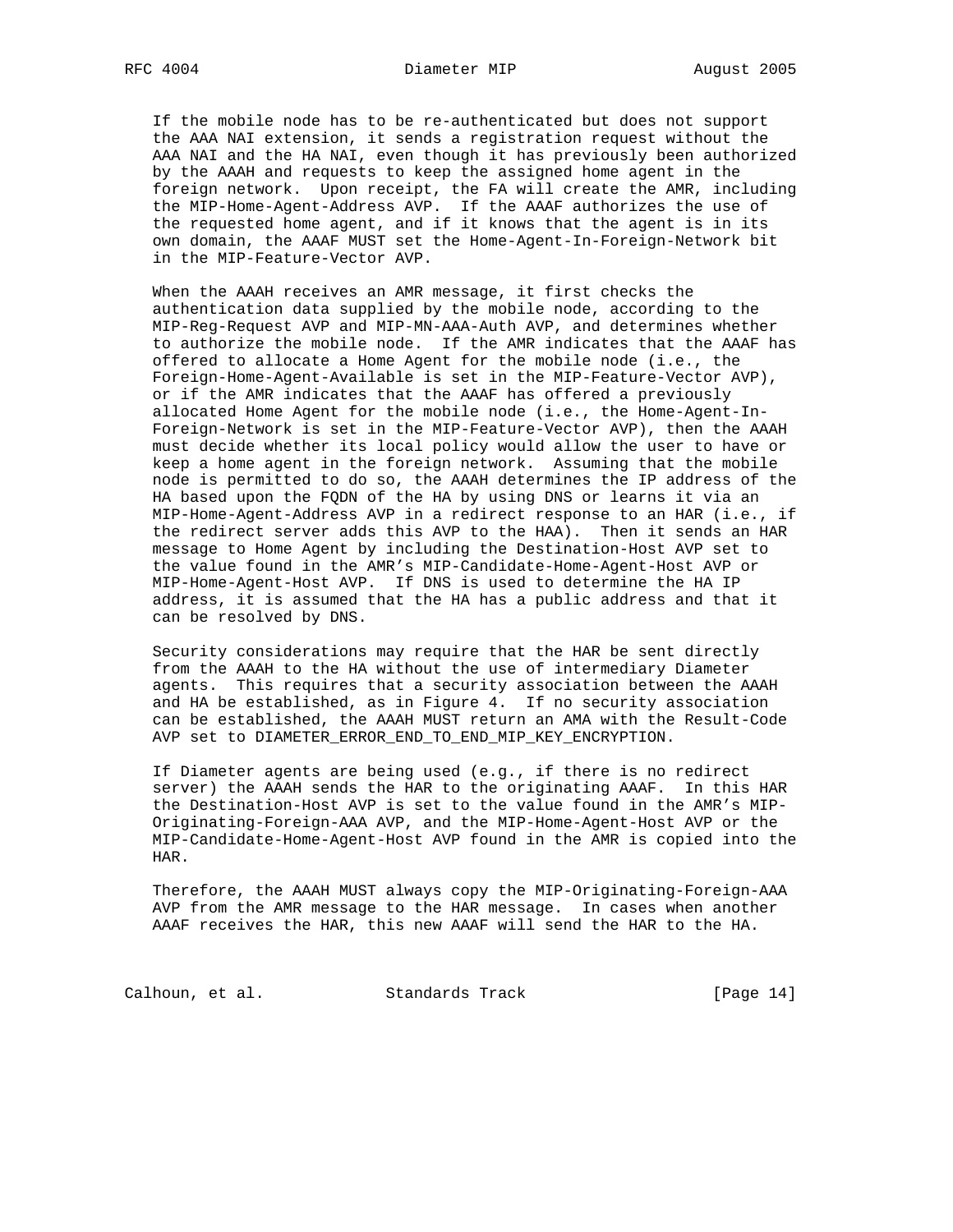

Figure 5. Home Agent Allocated in Visited Realm

 Upon receipt of an HAA from the Home Agent in the visited realm, the AAAF forwards the HAA to the AAAH in the home realm. The AMA is then constructed and issued to the AAAF and, finally, to the FA. If the Result-Code indicates success, the HAA and AMA MUST include the MIP- Home-Agent-Address and the MIP-Mobile-Node-Address AVPs.

 If exposing keys to the Diameter Agents along the way represents an unacceptable security risk, then the redirect approach depicted in Figures 3 and 4 MUST be used instead.

Calhoun, et al. Standards Track [Page 15]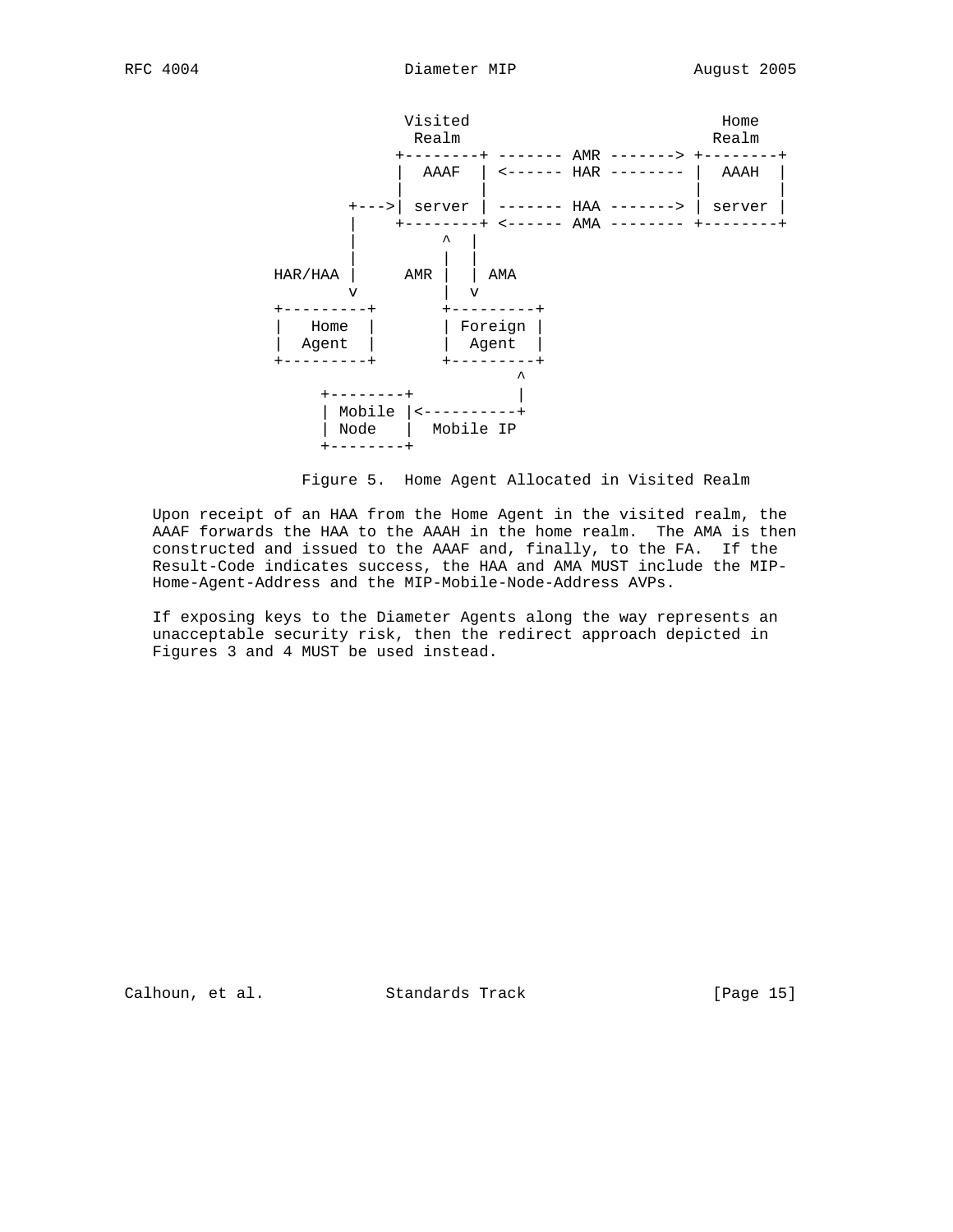|                              | Mobile Node Foreign Agent Home Agent            | AAAF | AAAH                                 |
|------------------------------|-------------------------------------------------|------|--------------------------------------|
|                              |                                                 |      |                                      |
| $\leftarrow$ --Challenge---- |                                                 |      |                                      |
| $Reg-Req (Response)$ ->      |                                                 |      |                                      |
|                              | ------------AMR----------->                     |      |                                      |
|                              |                                                 |      | ------AMR---->                       |
|                              |                                                 |      | $\leftarrow$ - - - - - HAR - - - - - |
|                              | $\leftarrow$ - - - - - $\text{HAR}$ - - - - - - |      |                                      |
|                              | $---HAA---$                                     |      |                                      |
|                              |                                                 |      | ------HAA---->                       |
|                              |                                                 |      | <-----AMA-----                       |
|                              | <u> &lt;-----------AMA------------</u>          |      |                                      |
| $\t-$ --Req-Reply----        |                                                 |      |                                      |

 Figure 6. MIP/Diameter Exchange for HA Is Allocated in Visited Realm

 If the mobile node moves to another foreign Network, it MAY either request to keep the same Home Agent within the old foreign network or request to get a new one in the new foreign network. If the AAAH is willing to provide the requested service, the AAAH will have to provide services for both visited networks; e.g., key refresh.

 If a mobile node registers with the Home Agent as a co-located mobile node, no foreign agent is involved. Therefore, when the Home Agent receives the Registration Request, an AMR message is sent to the local AAAH server, with the Co-Located-Mobile-Node bit set in the MIP-Feature-Vector AVP. The Home Agent also includes the Acct- Multi-Session-Id AVP (see sections 4.1.1 and 4.1.2) in the AMR sent to the AAAH, as the AAAH may find this piece of session-state or log entry information useful.

Calhoun, et al. Standards Track [Page 16]

<sup>3.3.</sup> Co-located Mobile Node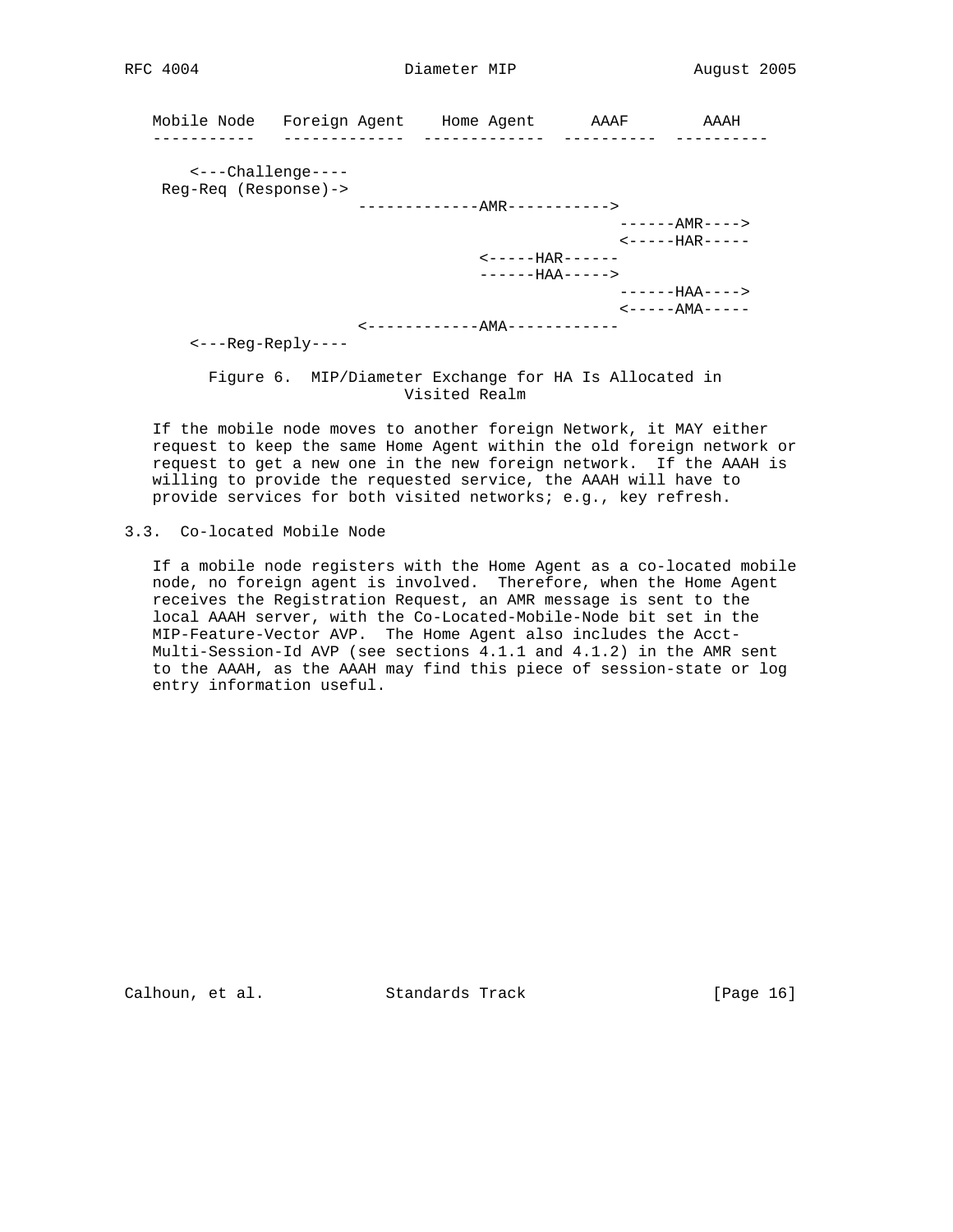

Figure 7. Co-located Mobile Node

 If the MN-HA-Key-Requested bit was set in the AMR message from the Home Agent, the home agent and mobile node's session keys would be present in the AMA message.

 Figure 8 shows a signaling diagram that indicates a secure way to set up the necessary security associations when using redirect servers. The Proxy AAA represents any AAA server or servers that the HA may use. This applies to the visited or home network.

Calhoun, et al. Standards Track [Page 17]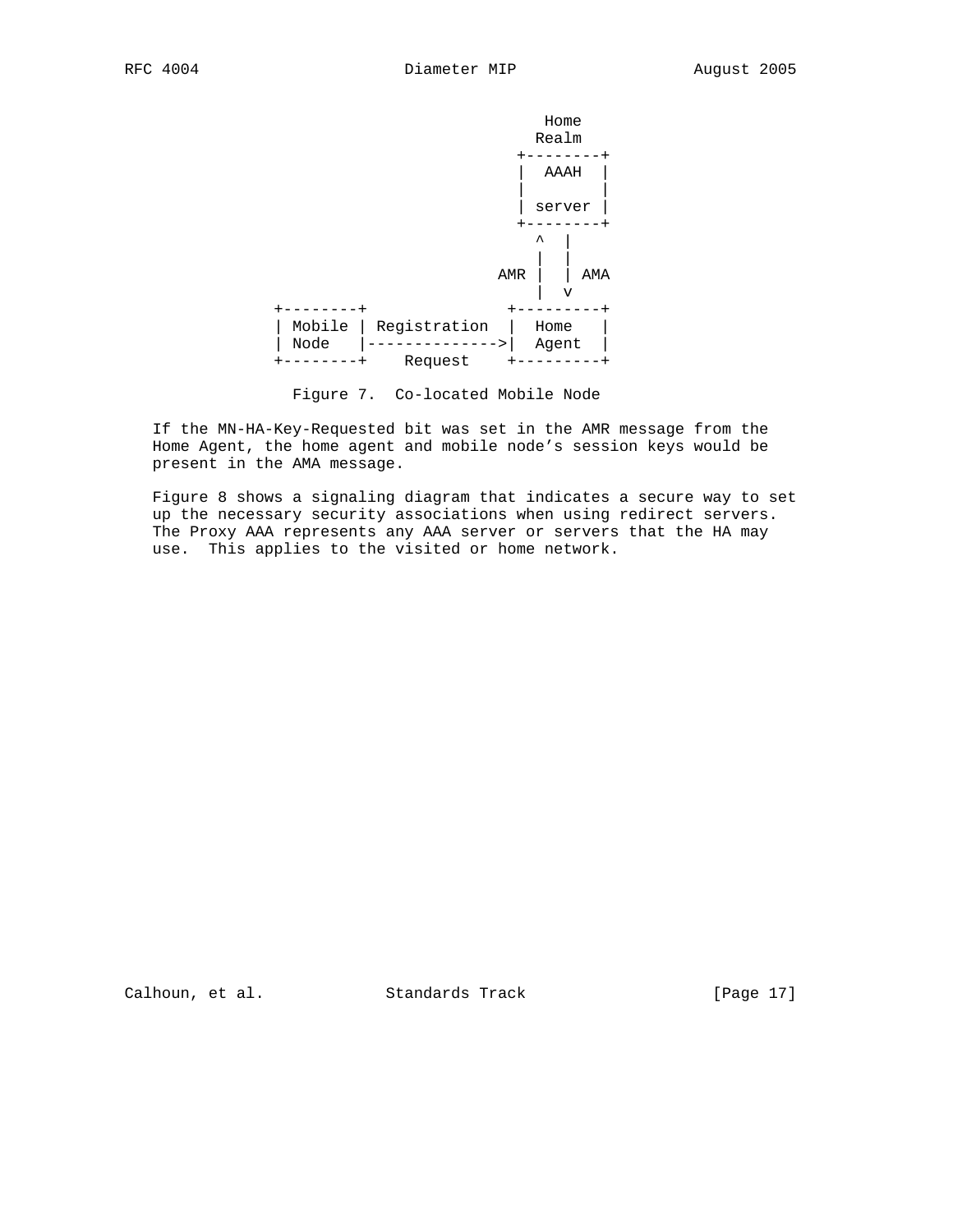|     |                               | Local redirect                          |      |
|-----|-------------------------------|-----------------------------------------|------|
| НA  | Proxy AAA                     | Agent                                   | AAAH |
|     |                               |                                         |      |
| AMR | . - - - - - - - - - - - - - > |                                         |      |
|     |                               |                                         |      |
|     |                               | AMR (Redirect)<br>--------------------> |      |
|     |                               | AMA (Redirect)                          |      |
|     |                               | ---------------------                   |      |
|     | AMA (Redirect)                |                                         |      |
|     | <----------------             |                                         |      |
|     |                               | Setup Security Association              |      |
|     |                               |                                         |      |
|     |                               | AMR                                     |      |
|     |                               |                                         |      |
|     |                               | AMA (MN-HA key)                         |      |
|     |                               |                                         |      |
|     |                               |                                         |      |

Figure 8. Use of Redirect Server for Co-located CoA and AMR/AMA

### 3.4. Key Distribution

 To allow the scaling of wireless data access across administrative domains, it is necessary to minimize the number of pre-existing Mobility Security Associations (MSAs) required. This means that each Foreign Agent should not be required to have a pre-configured MSA with each Home Agent on the Internet, nor should the mobile node be required to have a pre-configured MSA (as defined in [MOBILEIP]) with any specific foreign agent. Furthermore, when the mobile node requests a dynamically allocated home agent, it is likely to receive the address of a home agent for which it has no available mobility security association.

 The Diameter Mobile IPv4 application solves this by including key distribution functionality, which means that after a Mobile Node is authenticated the authorization phase includes the generation of session keys and nonces. Specifically, three session keys and two nonces are generated:

 - K1: The MN-HA Session Key, which will be part of the MSA between the Mobile Node and the Home Agent. The MN-HA Session Key is derived from a nonce generated by AAA. The mobile node obtains that nonce in the Registration Reply and generates this key using the same formula that AAA uses.

Calhoun, et al. Standards Track [Page 18]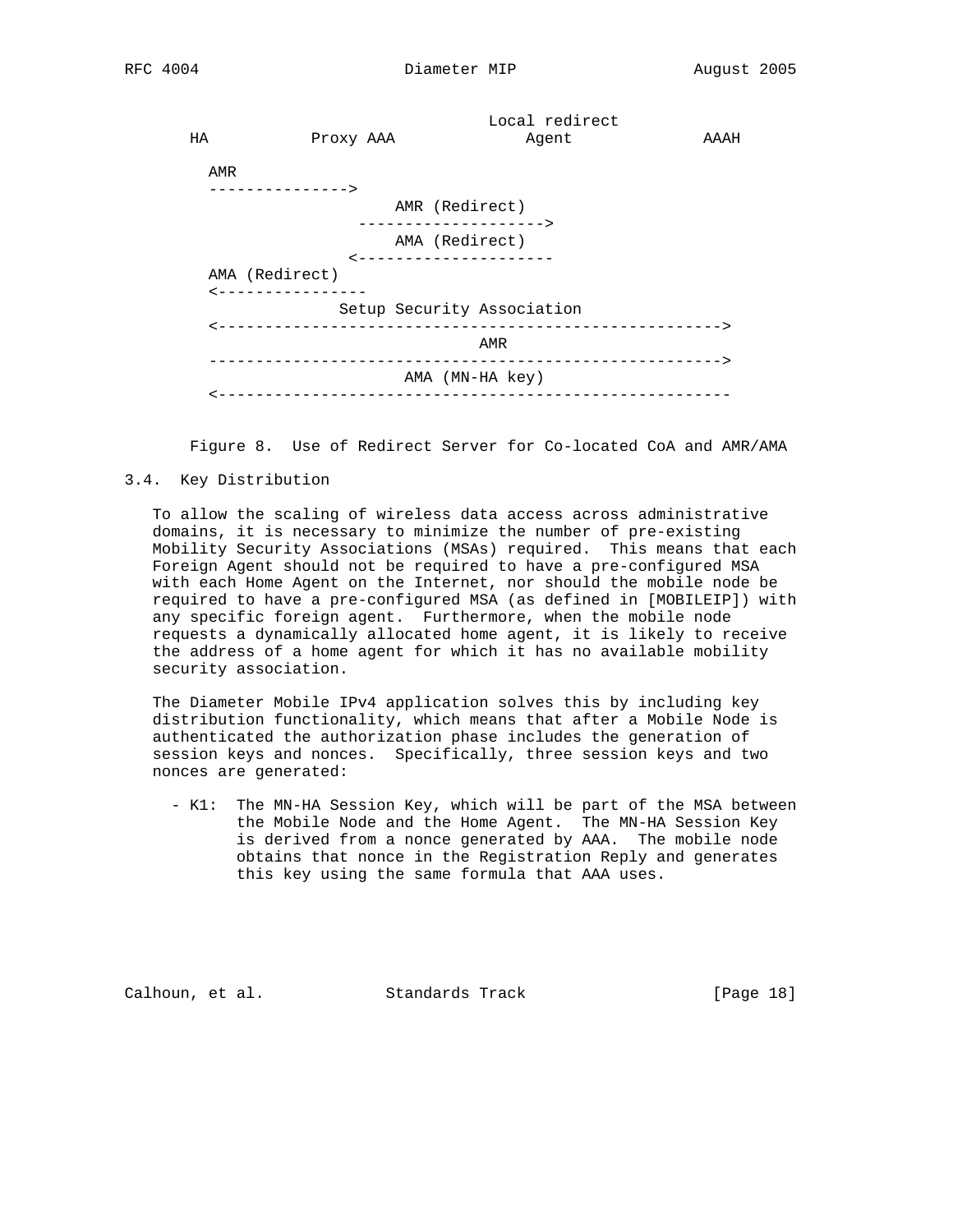- K2: The MN-FA Key, which will be part of the MSA between the Mobile Node and the Foreign Agent. The MN-FA Key is derived from a nonce generated by AAA. The mobile node obtains that nonce in the Registration Reply and generates the MN-FA key using the same formula that AAA uses.
	- K3: The FA-HA Key, which will be part of the MSA between the Foreign Agent and the Home Agent.

 The same session key is used in both directions between two entities; e.g., the Mobile Node and the Foreign Agent use the same session key for the MN-FA and the FA-MN authentication extensions. The security implications of this are examined in section 13. However, the SPIs may be different for the MN-FA and the FA-MN authentication extensions. The SPI for the MN-FA MSA is used on messages sent from the MN to the FA, and the SPI for the FA-MN MSA is used on messages sent from the FA to the MN.

 All keys and nonces are generated by the AAAH, even if a Home Agent is dynamically allocated in the foreign network.

 Figure 9 depicts the MSAs used for Mobile-IPv4 message integrity using the keys created by the DIAMETER server.



 Figure 9. Mobility Security Associations after Session Key and Nonce Distribution

 The keys destined for the foreign and home agent are propagated to the mobility agents via the Diameter protocol. If exposing keys to the Diameter Agents along the way represents an unacceptable security risk, then the keys MUST be protected either by IPSec or TLS security associations that exist directly between the HA and AAAH or the FA and AAAF, as explained above.

Calhoun, et al. Standards Track [Page 19]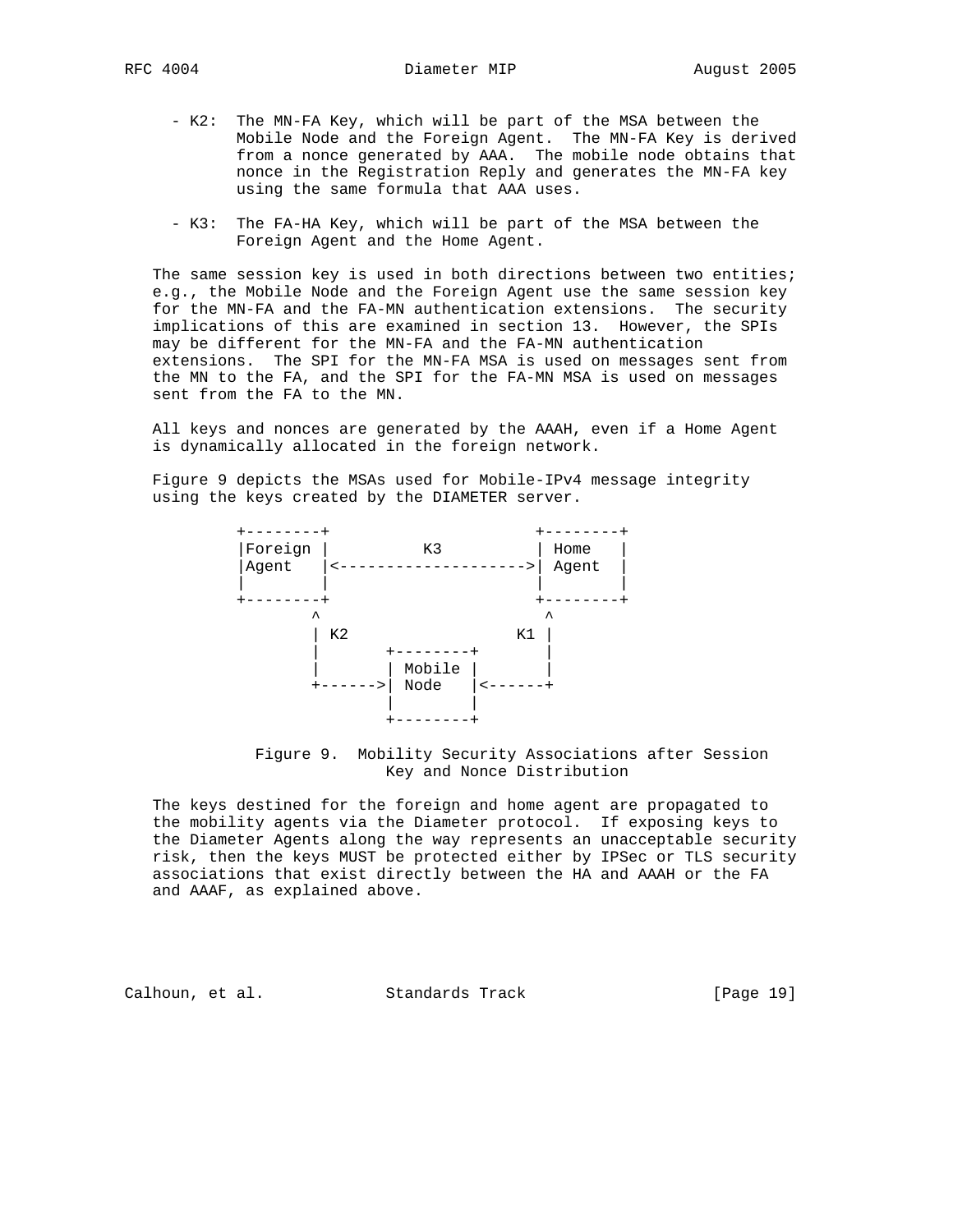The keys destined for the mobile node MUST also be propagated via the Mobile IPv4 protocol and therefore MUST follow the mechanisms described in [MIPKEYS] instead. In [MIPKEYS], the mobile node receives a nonce for each key it needs, and the mobile node will use the nonce and the long-term shared secret to create the keys (see section 8).

 Once the session keys have been established and propagated, the mobility devices can exchange registration information directly, as defined in [MOBILEIP], without the need of the Diameter infrastructure. However, the session keys have a lifetime, after which the Diameter infrastructure MUST be invoked again if new session keys and nonces are to be acquired.

4. Diameter Protocol Considerations

 This section details the relationship of the Diameter Mobile IPv4 application to the Diameter base protocol.

 This document specifies Diameter Application-ID 2. Diameter nodes conforming to this specification MAY advertise support by including the value of two (2) in the Auth-Application-Id or the Acct- Application-Id AVP of the Capabilities-Exchange-Request and Capabilities-Exchange-Answer commands [DIAMBASE]. The value of two (2) MUST be used as the Application-Id in all AMR/AMA and HAR/HAA commands. The value of two (2) MUST be used as the Application-Id in all ACR/ACA commands, as this application defines new, mandatory AVPs for accounting. The value of zero (0) SHOULD be used as the Application-Id in all STR/STA and ASR/ASA commands, as these are defined in the Diameter base protocol and no additional mandatory AVPs for those commands are defined in this document.

 Given the nature of Mobile IPv4, re-authentication can only be initiated by a mobile node, which does not participate in the Diameter message exchanges. Therefore, Diameter server initiated re-auth does not apply to this application, and RAR/RAA commands MUST NOT be sent for Diameter Mobile IPv4 sessions.

4.1. Diameter Session Management

 The AAAH and AAAF MAY maintain session-state or MAY be session stateless. AAA redirect agents and AAA relay agents MUST NOT maintain session-state. The AAAH, AAAF, proxies and relays agents MUST maintain transaction state.

 A mobile node's session is identified via its identity in the User- Name AVP and the MIP-Mobile-Node-Address, and the MIP-Home-Agent- Address AVPs. This is necessary in order to allow the session state

Calhoun, et al. Standards Track [Page 20]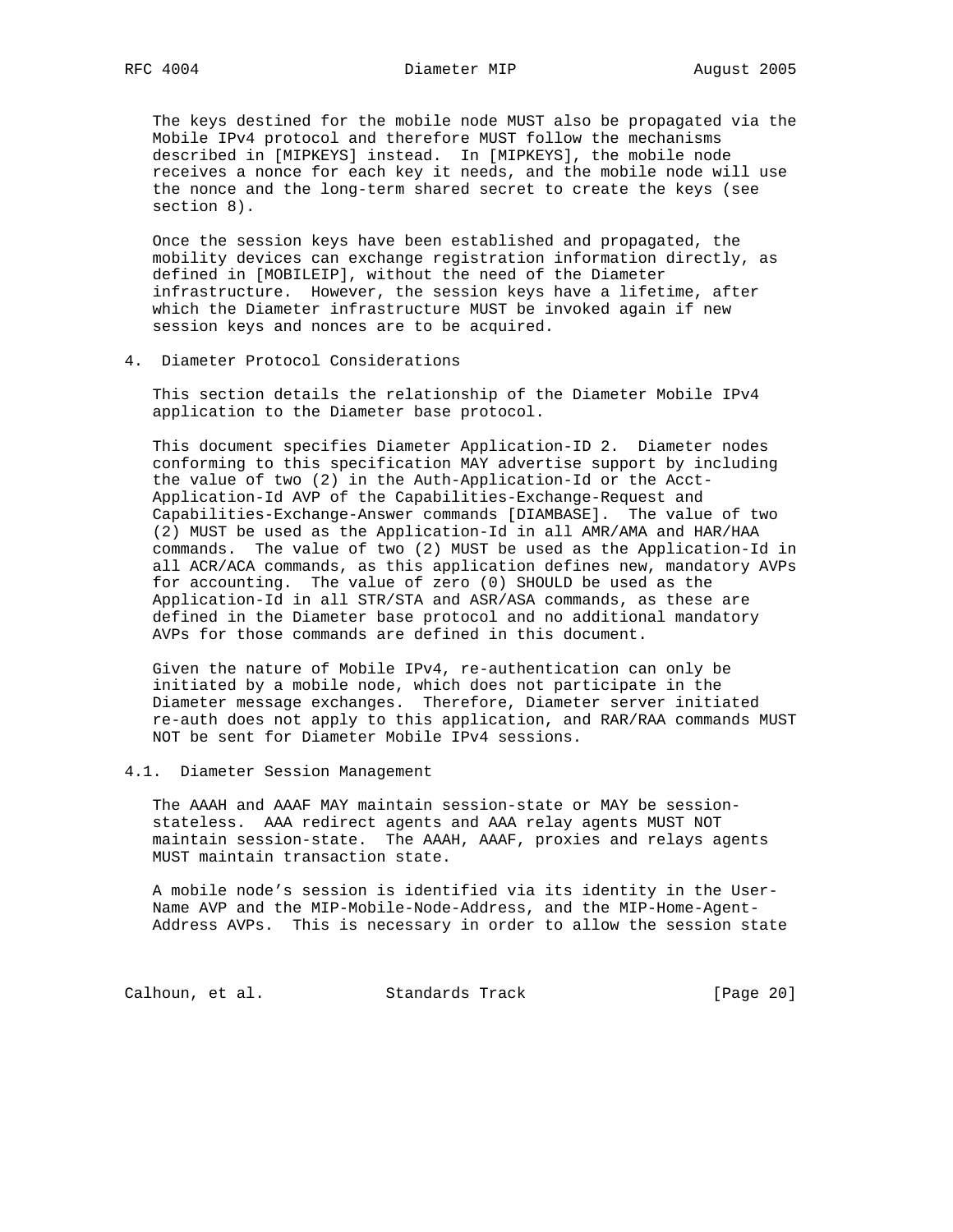machine, defined in the base protocol [DIAMBASE], to be used without modification for this application. However, as the MN may interact with more than one FA during the life of its session, it is important for the Diameter Mobile IPv4 application to distinguish the two pieces of the session (some state at the FA, some state at the HA) and to manage them independently. The following sub-sections give further details.

### 4.1.1. Session Identifiers

 During creation of the AMR, the FA will choose a session identifier. During the creation of the HAR, the AAAH MUST use a different session identifier than that used in the AMR/AMA. If the AAAH is session stateful, it MUST send the same session identifier for all HARs initiated on behalf of a given mobile node's session. Otherwise, if the AAAH is session-stateless, it will manufacture a unique session id for every HAR.

 When the HA is first allocated, it MUST create and include an Acct- Multi-Session-Id AVP in the HAA returned to the AAAH. This identifier will be kept constant for the life of the Mobile IPv4 session, as detailed in the next subsection.

### 4.1.2. Managing Sessions during Mobile IPv4 Handoffs

 Given the nature of Mobile IPv4, a mobile node MAY receive service from many foreign agents during a period of time. However, the home realm should not view these handoffs as different sessions, as this could affect billing systems. Furthermore, foreign agents usually do not communicate between each other, which implies that AAA information cannot be exchanged between these entities.

 A handoff registration request from a mobile node will cause the FA to send an AMR to its AAAF. The AMR will include a new session identifier and MAY be sent to a new AAAF (i.e., a AAAF different from that used by the previous FA). However, the AMR shall be received by the AAAH to which the user is currently registered (possibly via the redirect mechanism depicted in Figure 3).

 As the AAAH may be session-stateless, it is necessary for the resulting HAR received by the HA to be identified as a continuation of an existing session. If the HA receives an HAR for a mobile node with a new session identifier and the HA can guarantee that this request is to extend an existing service, then the HA MUST be able to modify its internal session state information to reflect the new session identifier.

Calhoun, et al. Standards Track [Page 21]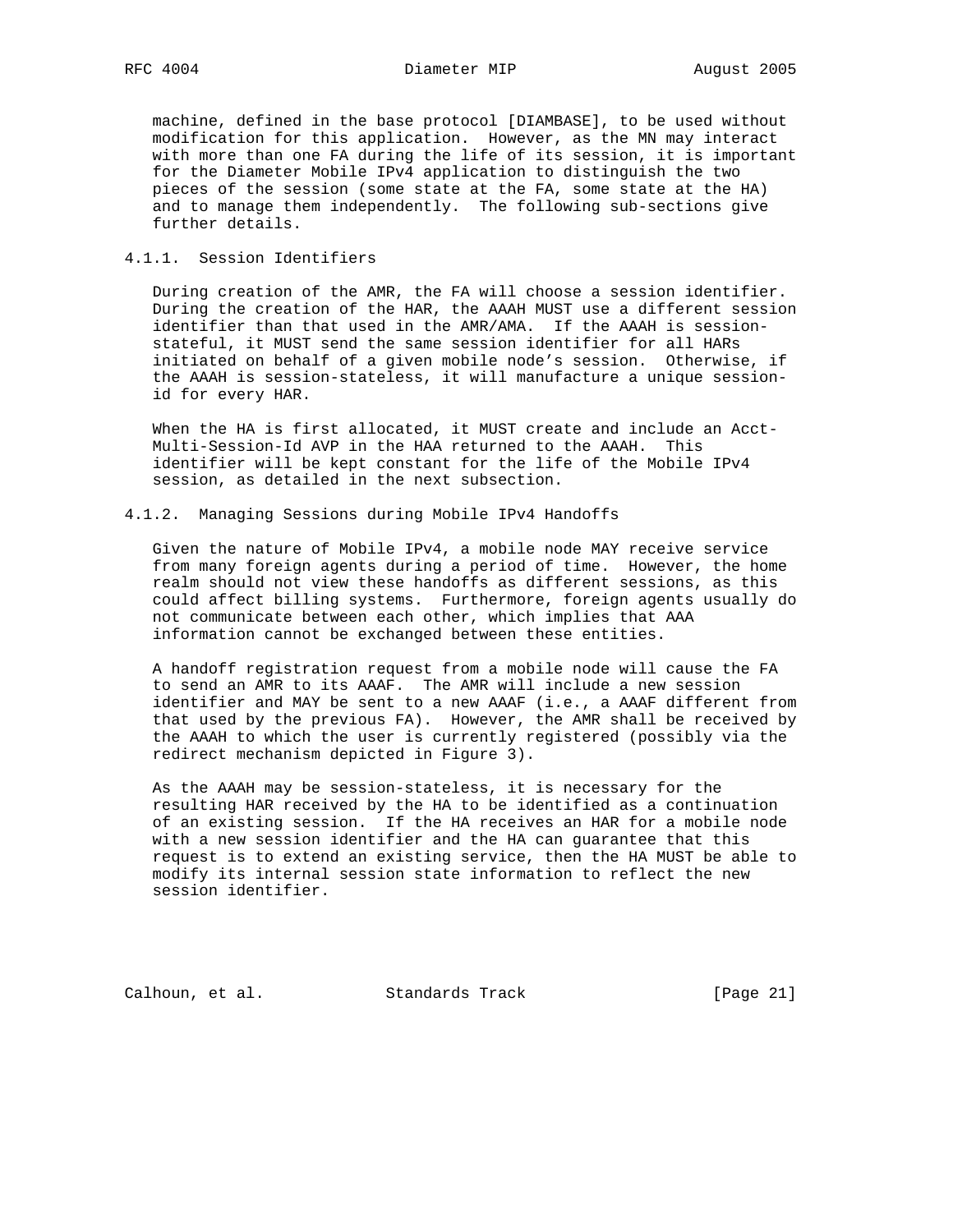For correlation to occur, accounting records must have some commonality across handoffs. Therefore, the home agent MUST send the same Acct-Multi-Session-Id AVP value in all HAAs for the mobile's session. That is, the HA generates a unique Acct-Multi-Session-Id when receiving an HAR for a new session and returns this same value in every HAA for the session. This Acct-Multi-Session-Id AVP will be returned to the foreign agent by the AAAH in the AMA. Both the foreign and home agents MUST include the Acct-Multi-Session-Id in the accounting messages, as depicted in Figure 10.

### 4.1.3. Diameter Session Termination

 A foreign and home agent following this specification MAY expect their respective Diameter servers to maintain session state information for each mobile node in their networks. For a Diameter Server to release any resources allocated to a specific mobile node, that server has to receive a Session-Termination-Request (STR) from a mobility agent. The mobility agents MUST issue the Session- Termination-Request (STR) if the Authorization Lifetime has expired and no subsequent MIP registration request has been received.

 The AAAH SHOULD only deallocate all resources after the STR is received from the home agent. This ensures that a mobile node that moves from one foreign agent to another (for example, as a result of a handover) does not cause the Home Diameter Server to free all resources for the mobile node. Therefore, an STR from a foreign agent would free the session from the foreign agent, but not the session state associated with the home agent (see Figure 10).

|               | STR, Session-Id = foo                |                 | $STR, Session-Id = bar$ |               |
|---------------|--------------------------------------|-----------------|-------------------------|---------------|
|               | --------------------->               |                 | _____________________   |               |
| キーーーーキ        | <b>+------+</b>                      | $+ - - - - - +$ |                         | $+ - - - - +$ |
|               | FA             AAAF             AAAH |                 |                         | HA            |
| $+ - - - - +$ | +------+                             | + - - - - - - + |                         | $+ - - - - +$ |
|               | ---------------------                |                 | _______________________ |               |
|               | $STA$ , Session-Id = foo             |                 | STA, Session-Id = bar   |               |

Figure 10. Session Termination and Session Identifiers

 When deallocating all of the mobile node's resources, the home Diameter server (and the foreign Diameter server in the case of an HA allocated in foreign network) MUST destroy all session keys that may still be valid.

 In the event that the AAAF wishes to terminate a session, its Abort- Session-Request (ASR) [DIAMBASE] message SHOULD be sent to the FA. Similarly, the AAAH SHOULD send its message to the Home Agent.

Calhoun, et al. Standards Track [Page 22]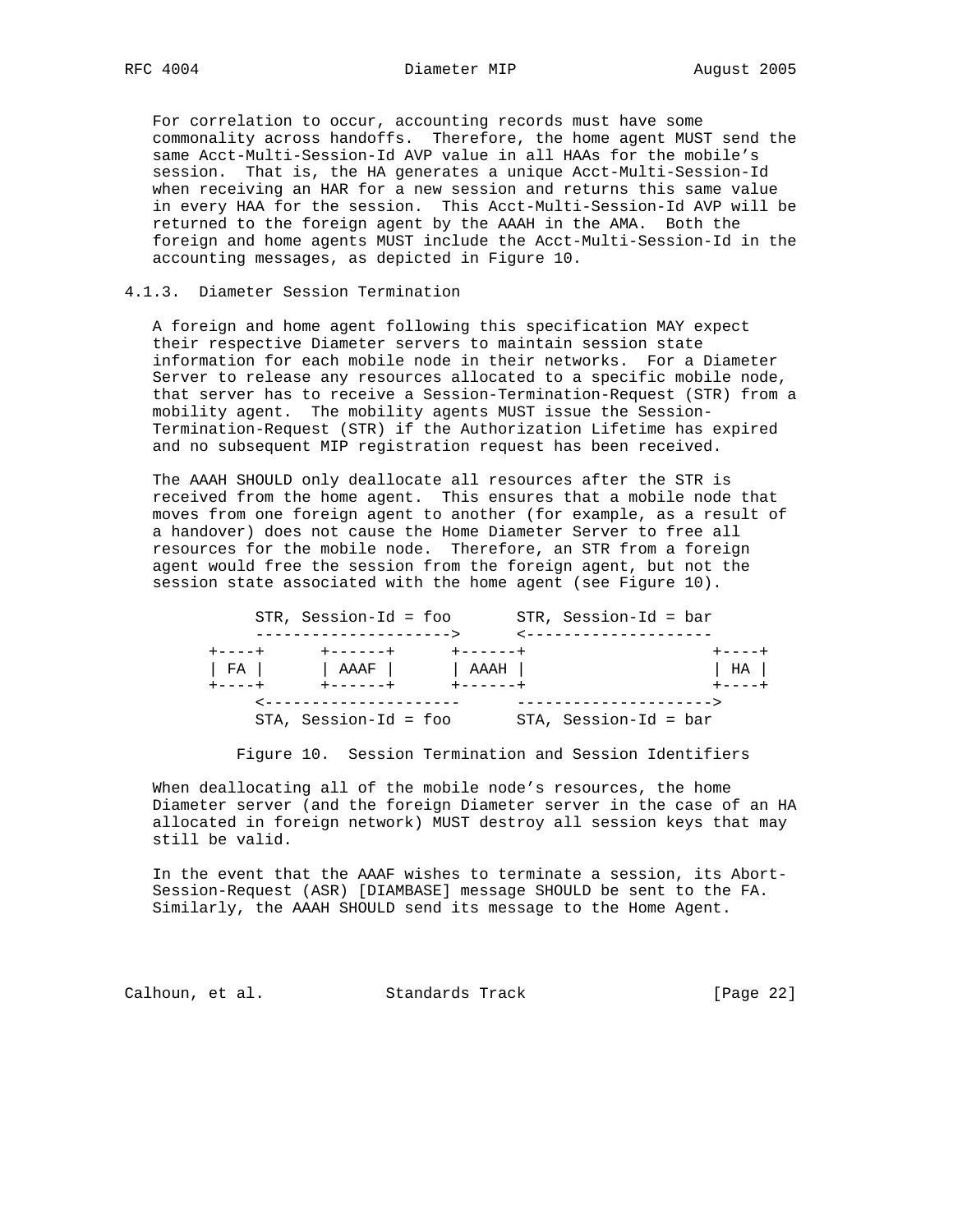### 5. Command-Code Values

 This section defines Command-Code [DIAMBASE] values that MUST be supported by all Diameter implementations conforming to this specification. The following Command Codes are defined in this specification:

| Command-Name           | Abbreviation | Code | Section |
|------------------------|--------------|------|---------|
| AA-Mobile-Node-Request | AMR          | 260  | 5.1     |
| AA-Mobile-Node-Answer  | AMA          | 260  | 5.2     |
| Home-Agent-MIP-Request | HAR          | 262  | 5.3     |
| Home-Agent-MIP-Answer  | HAA          | 262  | 5.4     |

#### 5.1. AA-Mobile-Node-Request

 The AA-Mobile-Node-Request (AMR), indicated by the Command-Code field set to 260 and the 'R' bit set in the Command Flags field, is sent by an attendant (i.e., the Foreign Agent), acting as a Diameter client, to an AAAF in order to request the authentication and authorization of a mobile node. The foreign agent (or home agent in the case of a co-located Mobile Node) uses information found in the Registration Request to construct the following AVPs, to be included as part of the AMR:

> Home Address (MIP-Mobile-Node-Address AVP) Home Agent Address (MIP-Home-Agent-Address AVP) Mobile Node NAI (User-Name AVP [DIAMBASE]) MN-HA Key Request (MIP-Feature-Vector AVP) MN-FA Key Request (MIP-Feature-Vector AVP) MN-AAA Authentication Extension (MIP-MN-AAA-Auth AVP) Foreign Agent Challenge Extension (MIP-FA-Challenge AVP) Home Agent NAI (MIP-Home-Agent-Host AVP) Home AAA server NAI (Destination-Host AVP [DIAMBASE]) Home Agent to Foreign Agent SPI (MIP-HA-to-FA-SPI AVP)

 If the mobile node's home address is zero, the foreign or home agent MUST NOT include a MIP-Mobile-Node-Address AVP in the AMR. If the home agent address is zero or all ones, the MIP-Home-Agent-Address AVP MUST NOT be present in the AMR.

 If a home agent is used in a visited network, the AAAF MAY set the Foreign-Home-Agent-Available flag in the MIP-Feature-Vector AVP in the AMR message to indicate that it is willing to assign a Home Agent in the visited realm.

Calhoun, et al. Standards Track [Page 23]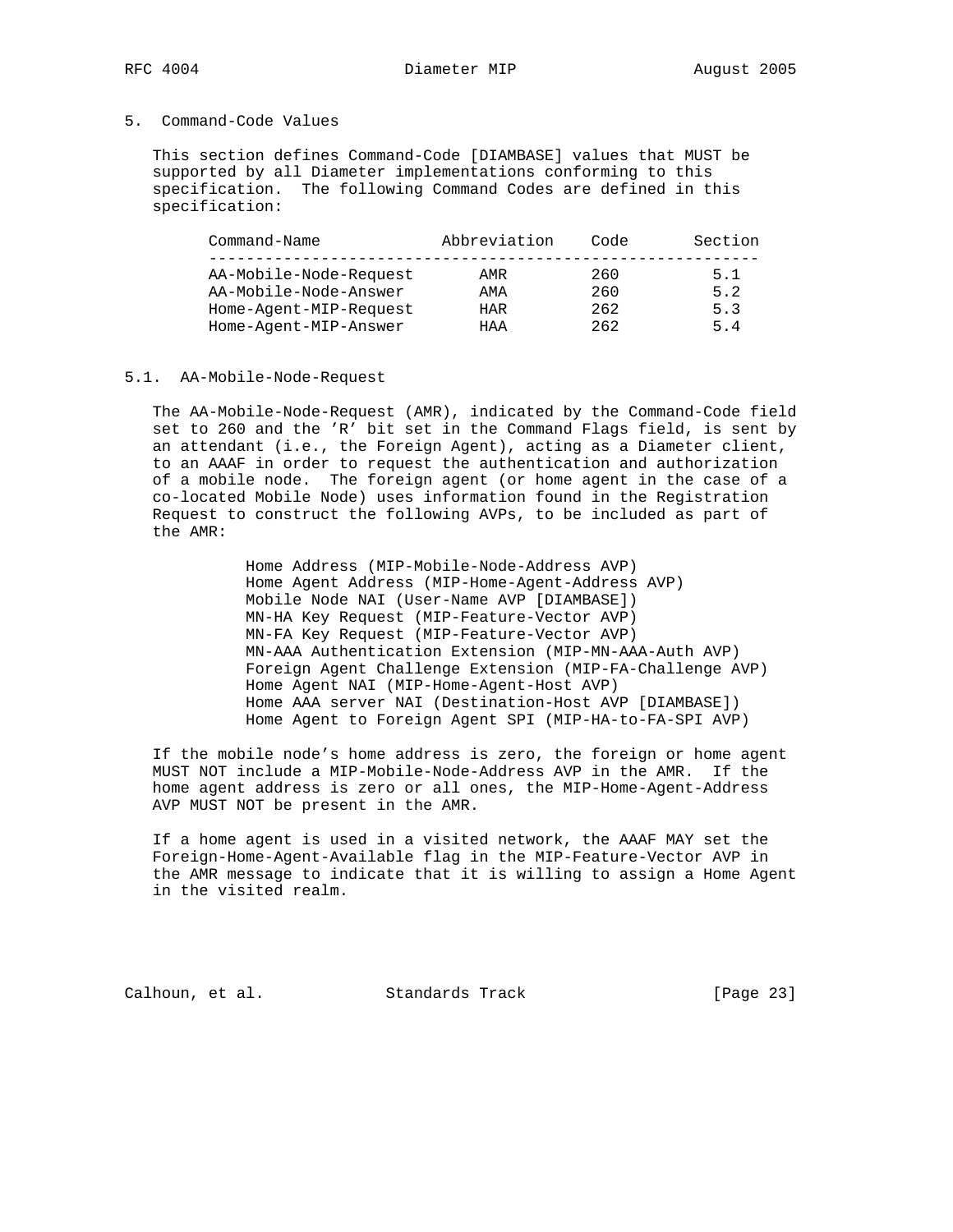RFC 4004 Diameter MIP August 2005

 If the mobile node's home address is all ones, the foreign or home agent MUST include a MIP-Mobile-Node-Address AVP, set to all ones.

 If the mobile node includes the home agent NAI and the home AAA server NAI [AAANAI], the foreign agent MUST include the MIP-Home- Agent-Host AVP and the Destination-Host AVP in the AMR.

Message Format

```
 <AA-Mobile-Node-Request> ::= < Diameter Header: 260, REQ, PXY >
                                < Session-ID >
                                { Auth-Application-Id }
                                { User-Name }
 { Destination-Realm }
 { Origin-Host }
                                { Origin-Realm }
 { MIP-Reg-Request }
\{ MIP-MN-AAA-Auth \} [ Acct-Multi-Session-Id ]
                                [ Destination-Host ]
                                [ Origin-State-Id ]
                                [ MIP-Mobile-Node-Address ]
                                [ MIP-Home-Agent-Address ]
                                [ MIP-Feature-Vector ]
                                [ MIP-Originating-Foreign-AAA ]
                                [ Authorization-Lifetime ]
                                [ Auth-Session-State ]
                                [ MIP-FA-Challenge ]
                                [ MIP-Candidate-Home-Agent-Host ]
                                [ MIP-Home-Agent-Host ]
                                [ MIP-HA-to-FA-SPI ]
                               * [ Proxy-Info ]
                               * [ Route-Record ]
                               * [ AVP ]
```
Calhoun, et al. Standards Track [Page 24]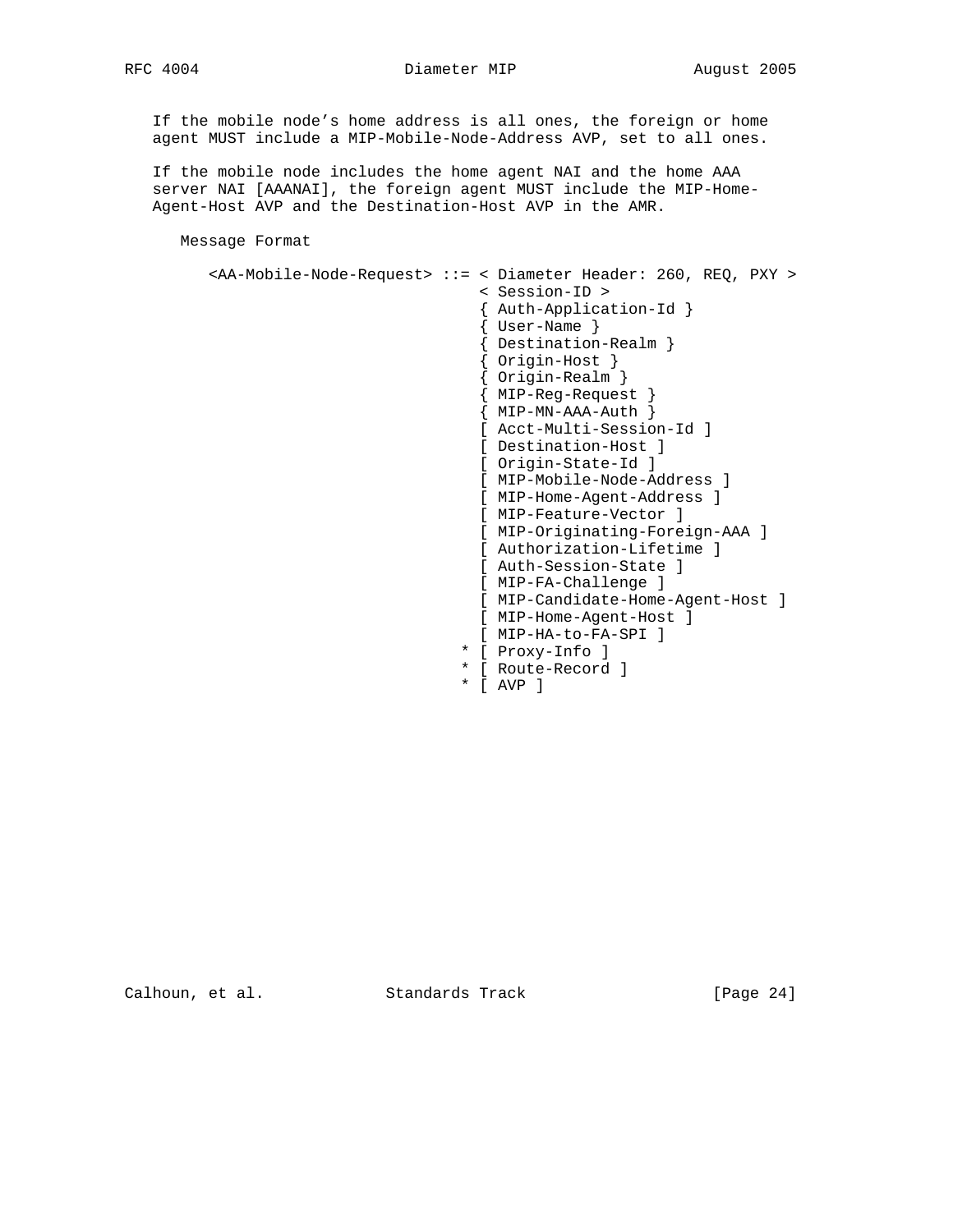## 5.2. AA-Mobile-Node-Answer

 The AA-Mobile-Node-Answer (AMA), indicated by the Command-Code field set to 260 and the 'R' bit cleared in the Command Flags field, is sent by the AAAH in response to the AA-Mobile-Node-Request message. The User-Name MAY be included in the AMA if it is present in the AMR. The Result-Code AVP MAY contain one of the values defined in section 6, in addition to the values defined in [DIAMBASE].

 An AMA message with the Result-Code AVP set to DIAMETER\_SUCCESS MUST include the MIP-Home-Agent-Address AVP, MUST include the MIP-Mobile- Node-Address AVP, and includes the MIP-Reg-Reply AVP if and only if the Co-Located-Mobile-Node bit was not set in the MIP-Feature-Vector AVP. The MIP-Home-Agent-Address AVP contains the Home Agent assigned to the mobile node, while the MIP-Mobile-Node-Address AVP contains the home address that was assigned. The AMA message MUST contain the MIP-FA-to-HA-MSA and MIP-FA-to-MN-MSA if they were requested in the AMR and were present in the HAR. The MIP-MN-to-HA-MSA and MIP-HA to-MN-MSA AVPs MUST be present if the session keys were requested in the AMR and the Co-Located-Mobile-Node bit was set in the MIP- Feature-Vector AVP.

Message Format

```
 <AA-Mobile-Node-Answer> ::= < Diameter Header: 260, PXY >
                                   < Session-Id >
                                   { Auth-Application-Id }
                                   { Result-Code }
 { Origin-Host }
 { Origin-Realm }
                                   [ Acct-Multi-Session-Id ]
                                   [ User-Name ]
                                   [ Authorization-Lifetime ]
                                   [ Auth-Session-State ]
                                   [ Error-Message ]
                                   [ Error-Reporting-Host ]
                                   [ Re-Auth-Request-Type ]
                                   [ MIP-Feature-Vector ]
                                   [ MIP-Reg-Reply ]
                                   [ MIP-MN-to-FA-MSA ]
                                   [ MIP-MN-to-HA-MSA ]
                                   [ MIP-FA-to-MN-MSA ]
                                   [ MIP-FA-to-HA-MSA ]
                                   [ MIP-HA-to-MN-MSA ]
                                   [ MIP-MSA-Lifetime ]
                                   [ MIP-Home-Agent-Address ]
                                   [ MIP-Mobile-Node-Address ]
                                 * [ MIP-Filter-Rule ]
```
Calhoun, et al. Standards Track [Page 25]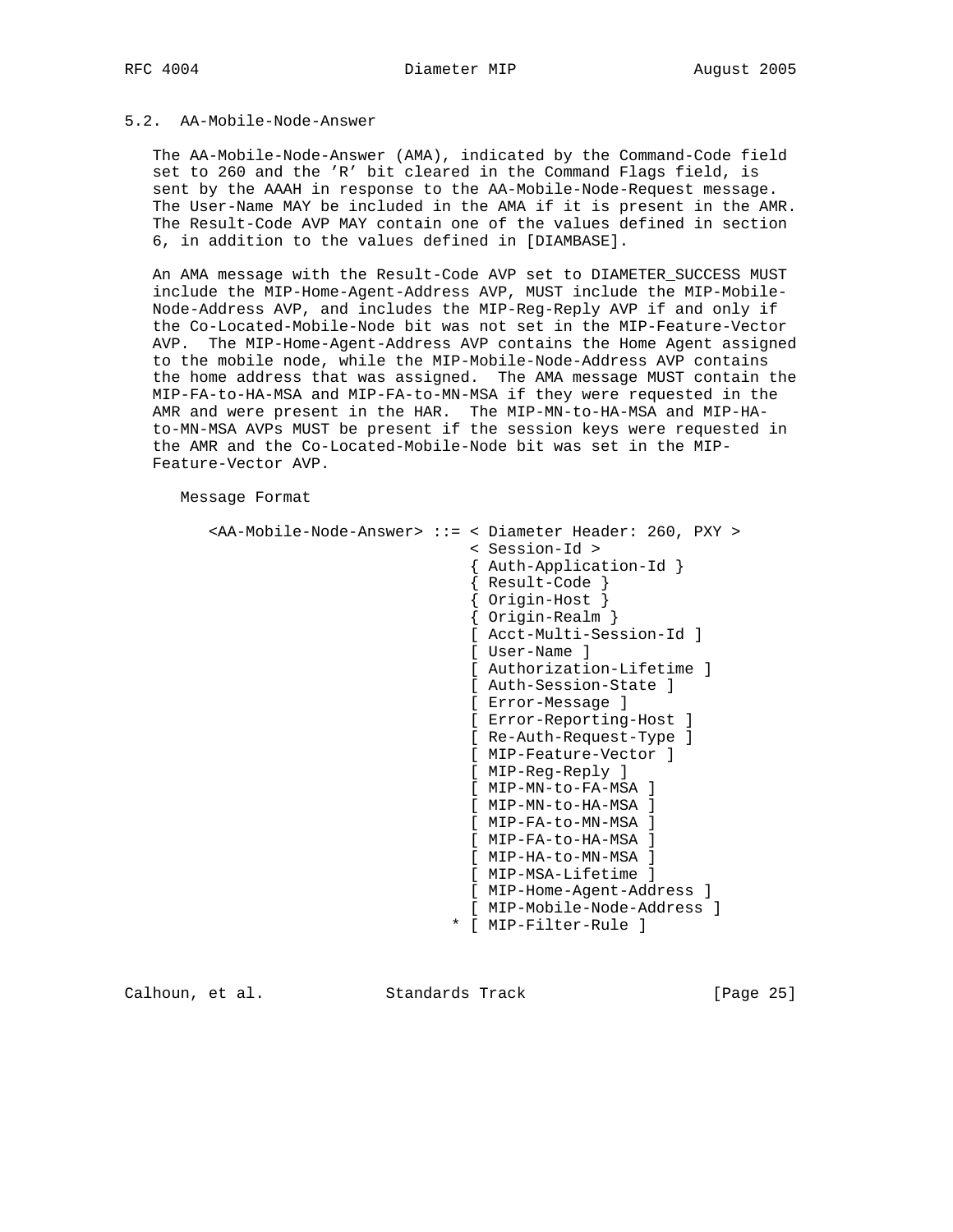[ Origin-State-Id ] \* [ Proxy-Info ] \* [ AVP ]

5.3. Home-Agent-MIP-Request

 The AAA sends the Home-Agent-MIP-Request (HAR), indicated by the Command-Code field set to 262 and the 'R' bit set in the Command Flags field, to the Home Agent. If the Home Agent is to be assigned in a foreign network, the HAR is issued by the AAAH and forwarded by the AAAF to the HA if no redirect servers are involved. If any are, the HAR is sent directly to the HA via a security association. If the HAR message does not include a MIP-Mobile-Node-Address AVP, the Registration Request has 0.0.0.0 for the home address, and the HAR is successfully processed, the Home Agent MUST allocate the mobile nodes address. If, on the other hand, the home agent's local AAA server allocates the mobile node's home address, the local AAA server MUST include the assigned address in a MIP-Mobile-Node-Address AVP.

 When session keys are requested for use by the mobile node, the AAAH MUST create them and include them in the HAR message. When a FA-HA session key is requested, it will be created and distributed by the AAAH server.

Message Format

```
 <Home-Agent-MIP-Request> ::= < Diameter Header: 262, REQ, PXY >
                               < Session-Id >
                               { Auth-Application-Id }
                               { Authorization-Lifetime }
                               { Auth-Session-State }
                               { MIP-Reg-Request }
                               { Origin-Host }
                               { Origin-Realm }
                                { User-Name }
                               { Destination-Realm }
                               { MIP-Feature-Vector }
                               [ Destination-Host ]
                               [ MIP-MN-to-HA-MSA ]
                               [ MIP-MN-to-FA-MSA ]
                               [ MIP-HA-to-MN-MSA ]
                               [ MIP-HA-to-FA-MSA ]
                               [ MIP-MSA-Lifetime ]
                               [ MIP-Originating-Foreign-AAA ]
                               [ MIP-Mobile-Node-Address ]
                               [ MIP-Home-Agent-Address ]
                             * [ MIP-Filter-Rule ]
                               [ Origin-State-Id ]
```
Calhoun, et al. Standards Track [Page 26]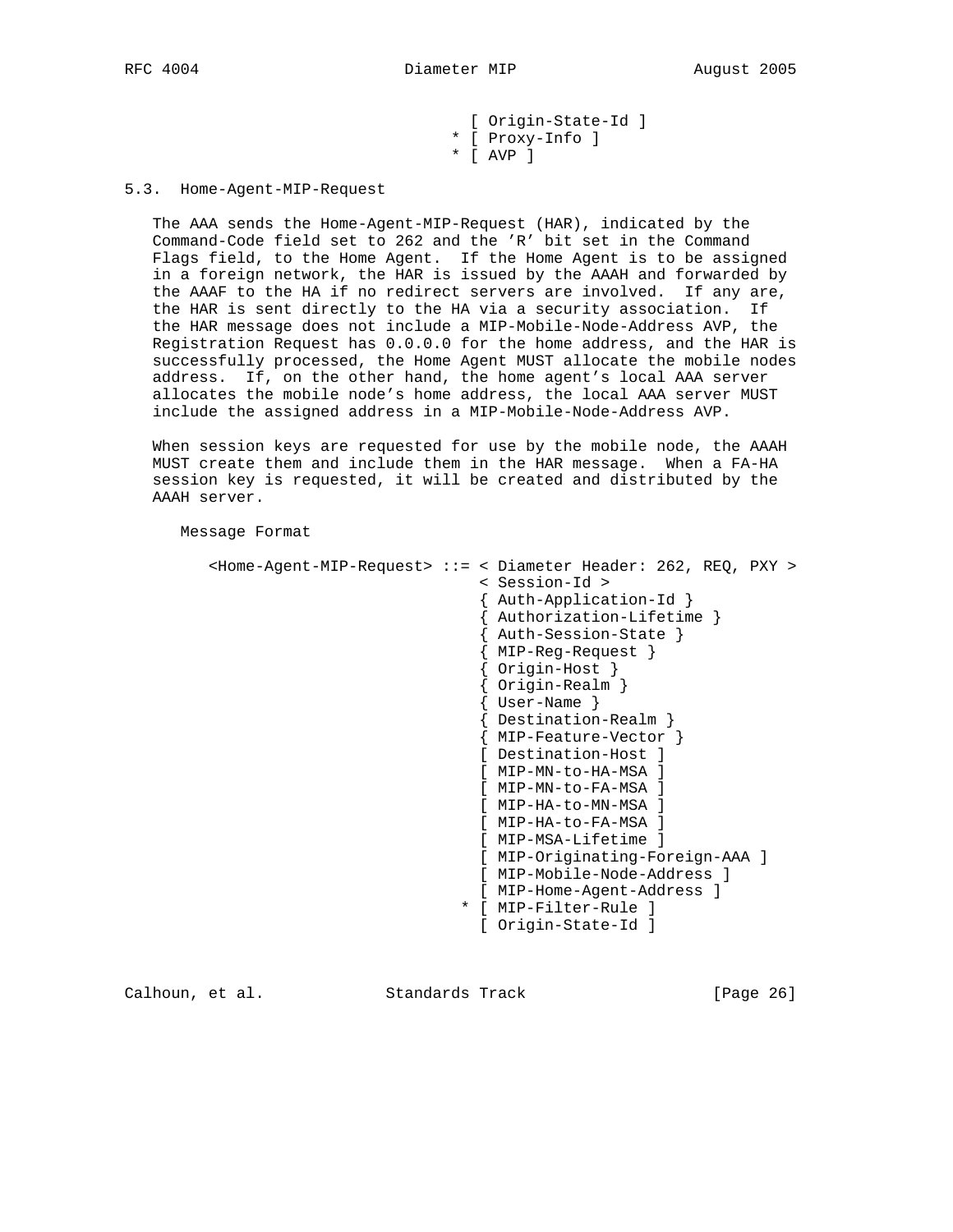\* [ Proxy-Info ] \* [ Route-Record ] \* [ AVP ]

5.4. Home-Agent-MIP-Answer

 In response to a Home-Agent-MIP-Request, the Home Agent sends the Home-Agent-MIP-Answer (HAA), indicated by the Command-Code field set to 262 and the 'R' bit cleared in the Command Flags field, to its local AAA server. The User-Name MAY be included in the HAA if it is present in the HAR. If the home agent allocated a home address for the mobile node, the address MUST be included in the MIP-Mobile- Node-Address AVP. The Result-Code AVP MAY contain one of the values defined in section 6 instead of the values defined in [DIAMBASE].

Message Format

|        | <home-agent-mip-answer> ::= &lt; Diameter Header: 262, PXY &gt;</home-agent-mip-answer> |
|--------|-----------------------------------------------------------------------------------------|
|        | < Session-Id >                                                                          |
|        | Auth-Application-Id }                                                                   |
|        | Result-Code                                                                             |
|        | Origin-Host                                                                             |
|        | Origin-Realm                                                                            |
|        | Acct-Multi-Session-Id 1                                                                 |
|        | User-Name                                                                               |
|        | Error-Reporting-Host ]                                                                  |
|        | Error-Messaqe                                                                           |
|        | MIP-Reg-Reply ]                                                                         |
|        | MIP-Home-Agent-Address ]                                                                |
|        | MIP-Mobile-Node-Address l                                                               |
|        | MIP-FA-to-HA-SPI                                                                        |
|        | MIP-FA-to-MN-SPI 1                                                                      |
|        | Origin-State-Id ]                                                                       |
| $\ast$ | Proxy-Info ]                                                                            |
| *      | AVP                                                                                     |

6. Result-Code AVP Values

 This section defines new Result-Code [DIAMBASE] values that MUST be supported by all Diameter implementations that conform to this specification.

Calhoun, et al. Standards Track [Page 27]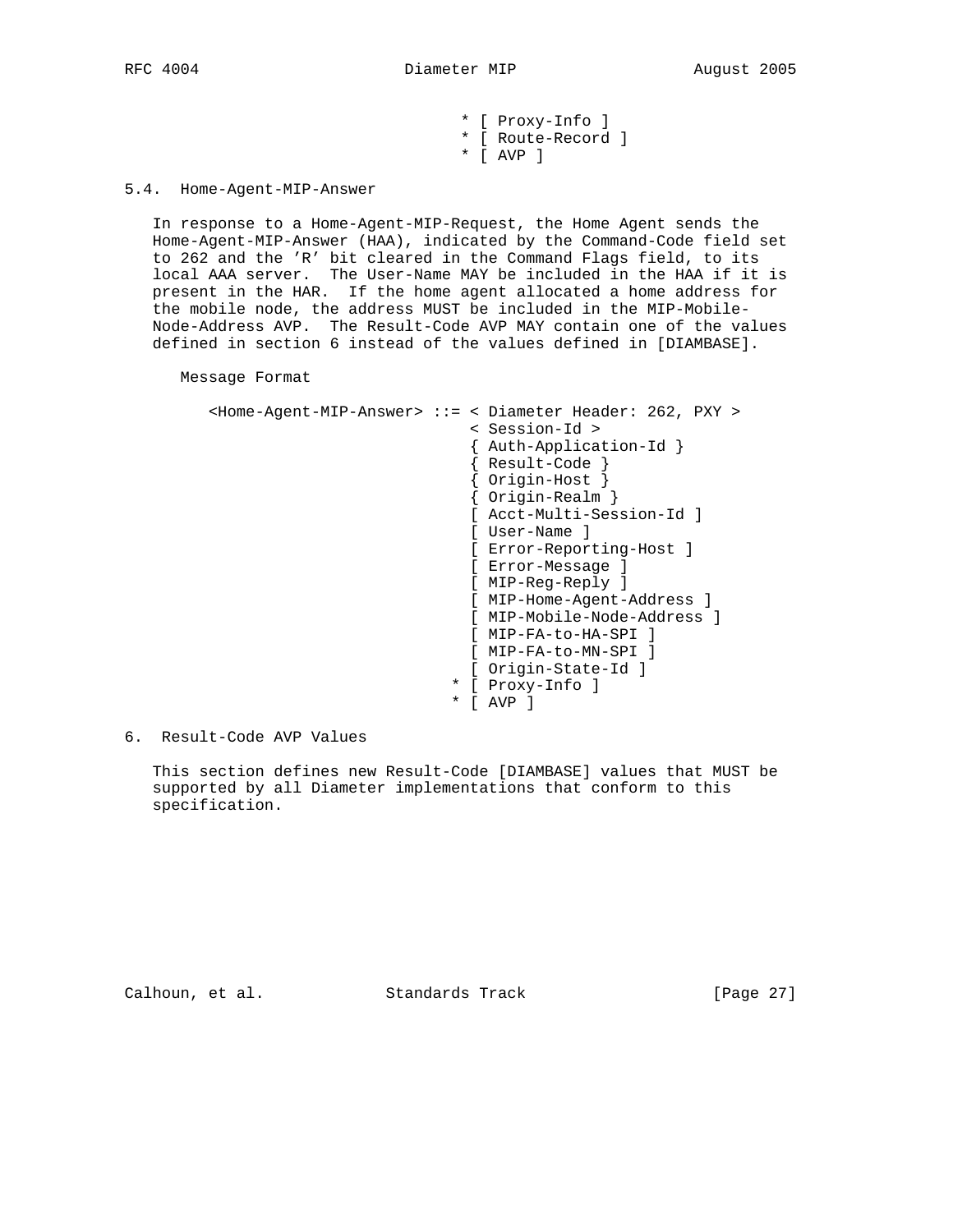# 6.1. Transient Failures

 Errors in the transient failures category are used to inform a peer that the request could not be satisfied at the time it was received, but that it may be able to satisfy the request in the future.

- DIAMETER\_ERROR\_MIP\_REPLY\_FAILURE 4005 This error code is used by the home agent when processing of the Registration Request has failed.
- DIAMETER\_ERROR\_HA\_NOT\_AVAILABLE 4006 This error code is used to inform the foreign agent that the requested Home Agent cannot be assigned to the mobile node at this time. The foreign agent MUST return a Mobile IPv4 Registration Reply to the mobile node with an appropriate error code.
- DIAMETER\_ERROR\_BAD\_KEY 4007 This error code is used by the home agent to indicate to the local Diameter server that the key generated is invalid.
- DIAMETER\_ERROR\_MIP\_FILTER\_NOT\_SUPPORTED 4008 This error code is used by a mobility agent to indicate to the home Diameter server that the requested packet filter Rules cannot be supported.

# 6.2. Permanent Failures

 Errors that fall within the permanent failures category are used to inform the peer that the request failed and SHOULD NOT be attempted again.

- DIAMETER\_ERROR\_NO\_FOREIGN\_HA\_SERVICE 5024 This error is used by the AAAF to inform the AAAH that allocation of a home agent in the foreign domain is not permitted at this time.
- DIAMETER\_ERROR\_END\_TO\_END\_MIP\_KEY\_ENCRYPTION 5025 This error is used by the AAAF/AAAH to inform the peer that the requested Mobile IPv4 session keys could not be delivered via a security association.

#### 7. Mandatory AVPs

 The following table describes the Diameter AVPs defined in the Mobile IPv4 application; their AVP Code values, types, and possible flag values; and whether the AVP MAY be encrypted.

Calhoun, et al. Standards Track [Page 28]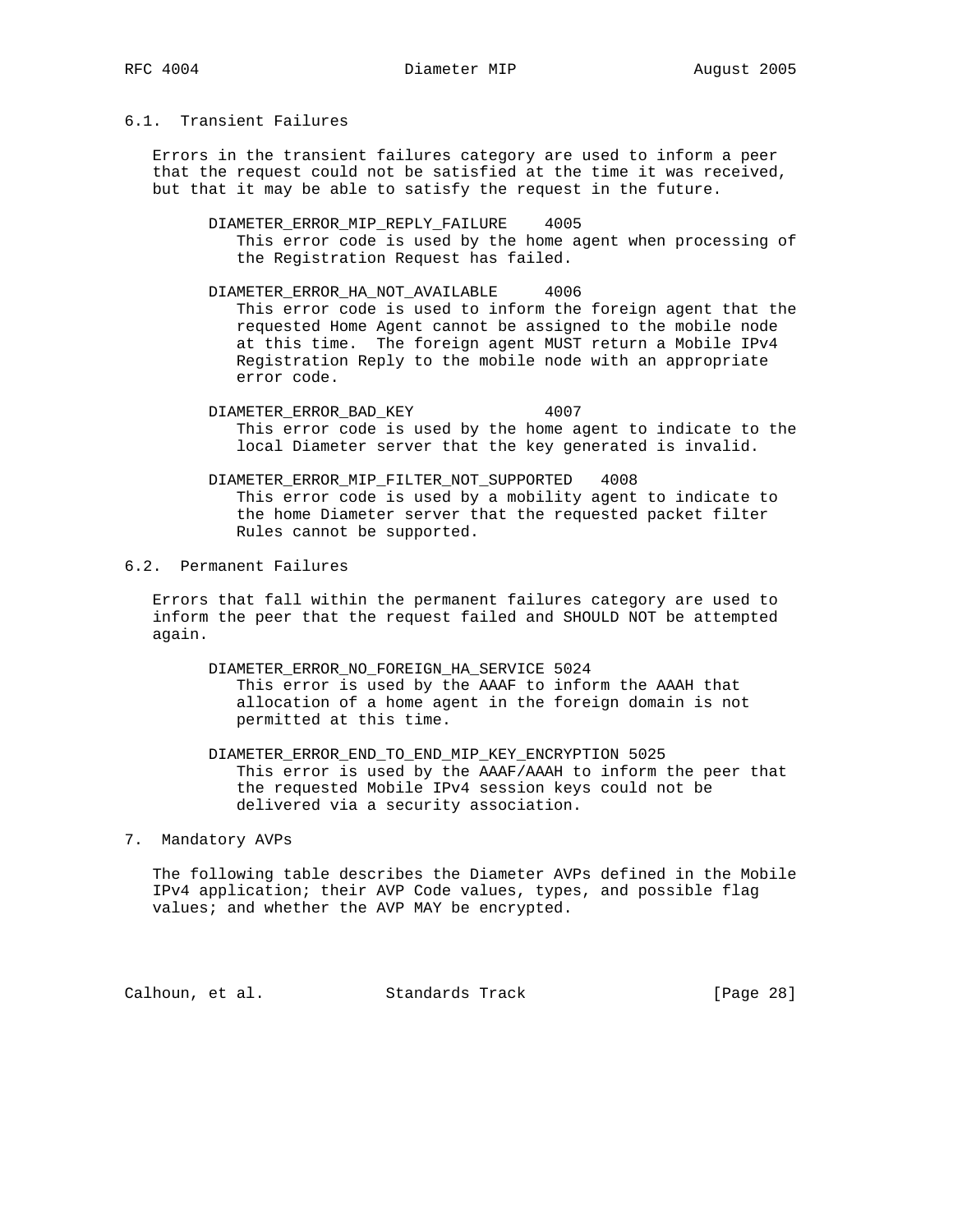Due to space constraints, the short form IPFiltrRule is used to represent IPFilterRule, and DiamIdent is used to represent DiameterIdentity.

|                                     |     |                         |             |      | AVP Flag rules |                               |                    |             |  |
|-------------------------------------|-----|-------------------------|-------------|------|----------------|-------------------------------|--------------------|-------------|--|
| Attribute Name                      | AVP | Section<br>Code Defined | Value Type  | MUST | MAY            | $- - +$<br><b>SHLD</b><br>NOT | <b>MUST</b><br>NOT | MAY<br>Encr |  |
| MIP-Reg-Request                     | 320 | 7.1                     | OctetString | M    | Ρ              |                               | V                  | Υ           |  |
| MIP-Reg-Reply                       | 321 | 7.2                     | OctetString | M    | $\mathbf{P}$   |                               | $\mathbf{V}$       | Y           |  |
| MIP-MN-AAA-Auth                     | 322 | 7.6                     | Grouped     | M    | $\mathbf P$    |                               | V                  | Υ           |  |
| MIP-Mobile-Node- 333<br>Address     |     | 7.3                     | Address     | M    | $\mathbf{P}$   |                               | $\overline{V}$     | Y           |  |
| MIP-Home-Agent-<br>Address          | 334 | 7.4                     | Address     | М    | $\mathbf P$    |                               | V                  | Υ           |  |
| MIP-Candidate-<br>Home-Agent-Host   | 336 | 7.9                     | DiamIdent   | M    | $\mathbf P$    |                               | $\overline{V}$     | N           |  |
| MIP-Feature-<br>Vector              | 337 | 7.5                     | Unsigned32  | M    | $\, {\bf P}$   |                               | V                  | Υ           |  |
| MIP-Auth-Input-<br>Data-Length      | 338 | 7.6.2                   | Unsigned32  | М    | $\, {\bf P}$   |                               | $\mathbf{V}$       | Υ           |  |
| $MTP-$                              | 339 | 7.6.3                   | Unsigned32  | M    | $\mathbf P$    |                               | V                  | Υ           |  |
| Authenticator-Length                |     |                         |             |      |                |                               |                    |             |  |
| $MIP-$                              | 340 | 7.6.4                   | Unsigned32  | М    | Ρ              |                               | V                  | Υ           |  |
| Authenticator-Offset                |     |                         |             |      |                |                               |                    |             |  |
| MIP-MN-AAA-SPI                      | 341 | 7.6.1                   | Unsigned32  | M    | Ρ              |                               | $\overline{V}$     | Υ           |  |
| MIP-Filter-Rule                     | 342 | 7.8                     | IPFiltrRule | M    | $\mathbf P$    |                               | $\mathbf{V}$       | Υ           |  |
| MIP-FA-Challenge 344                |     | 7.7                     | OctetString | М    | $\mathbf P$    |                               | $\overline{V}$     | Υ           |  |
| MIP-Originating- 347<br>Foreign-AAA |     | 7.10                    | Grouped     | М    | $\mathbf P$    |                               | V                  | Υ           |  |
| MIP-Home-Agent-<br>Host             | 348 | 7.11                    | DiamIdent   | M    | Ρ              |                               | V                  | N           |  |

## 7.1. MIP-Reg-Request AVP

 The MIP-Reg-Request AVP (AVP Code 320) is of type OctetString and contains the Mobile IPv4 Registration Request [MOBILEIP] sent by the mobile node to the foreign agent.

7.2. MIP-Reg-Reply AVP

 The MIP-Reg-Reply AVP (AVP Code 321) is of type OctetString and contains the Mobile IPv4 Registration Reply [MOBILEIP] sent by the home agent to the foreign agent.

Calhoun, et al. Standards Track [Page 29]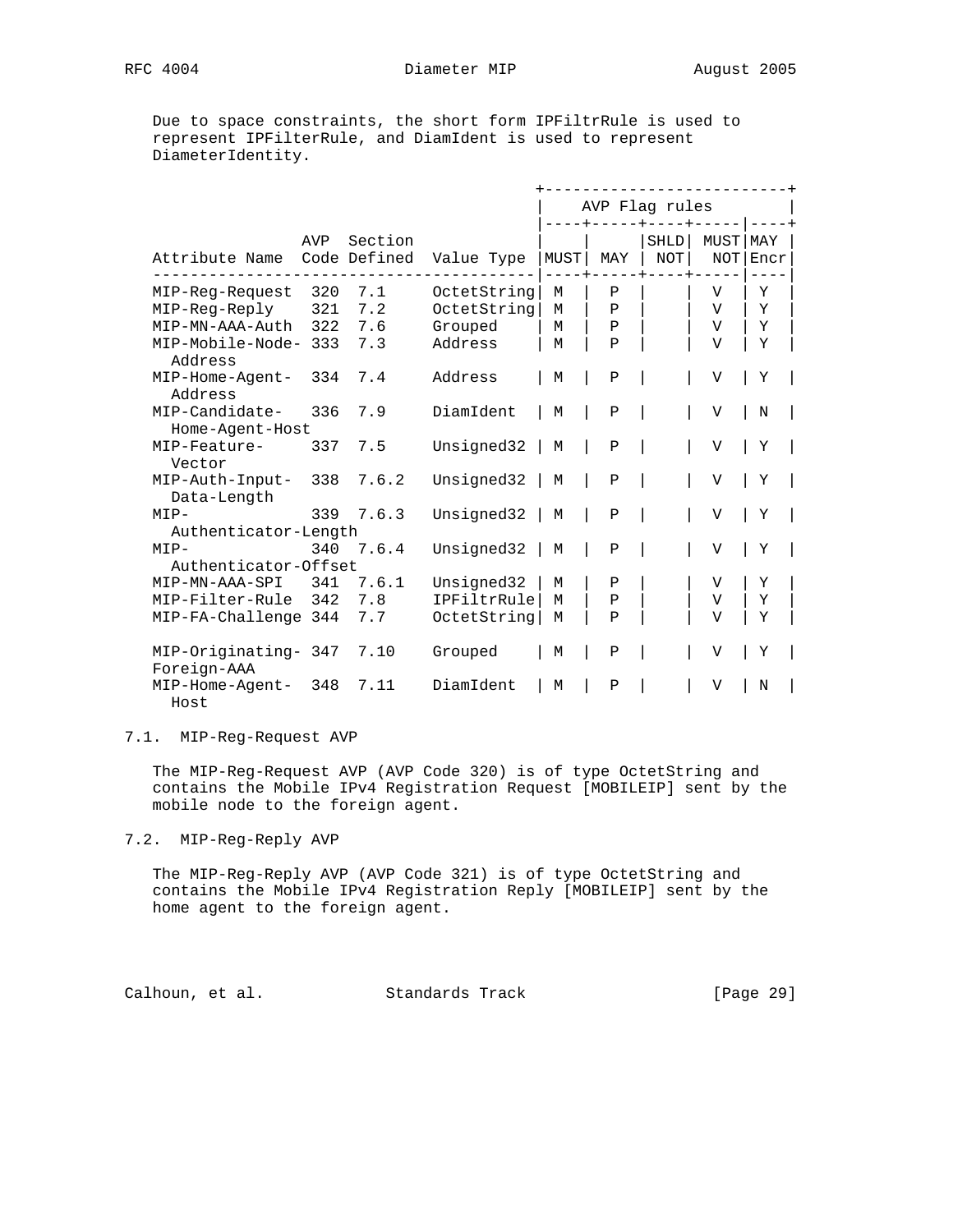7.3. MIP-Mobile-Node-Address AVP

 The MIP-Mobile-Node-Address AVP (AVP Code 333) is of type Address and contains the mobile node's home IP address.

7.4. MIP-Home-Agent-Address AVP

 The MIP-Home-Agent-Address AVP (AVP Code 334) is of type Address and contains the mobile node's home agent IP address.

7.5. MIP-Feature-Vector AVP

 The MIP-Feature-Vector AVP (AVP Code 337) is of type Unsigned32 and is added with flag values set by the foreign agent or by the AAAF owned by the same administrative domain as the foreign agent. The foreign agent SHOULD include MIP-Feature-Vector AVP within the AMR message it sends to the AAAF.

Flag values currently defined include the following:

- 1 Mobile-Node-Home-Address-Requested
- 2 Home-Address-Allocatable-Only-in-Home-Realm
- 4 Home-Agent-Requested
- 8 Foreign-Home-Agent-Available
- 16 MN-HA-Key-Request
- 32 MN-FA-Key-Request
- 64 FA-HA-Key-Request
- 128 Home-Agent-In-Foreign-Network
- 256 Co-Located-Mobile-Node

The flags are set according to the following rules.

 If the mobile node includes a valid home address (i.e., one not equal to 0.0.0.0 or 255.255.255.255) in its Registration Request, the foreign agent sets the Mobile-Node-Home-Address-Requested flag in the MIP-Feature-Vector AVP to zero.

 If the mobile node sets the home agent field equal to 255.255.255.255 in its Registration Request, the foreign agent sets both the Home- Agent-Requested flag and the Home-Address-Allocatable-Only-in-Home- Realm flag to one in the MIP-Feature-Vector AVP.

Calhoun, et al. Standards Track [Page 30]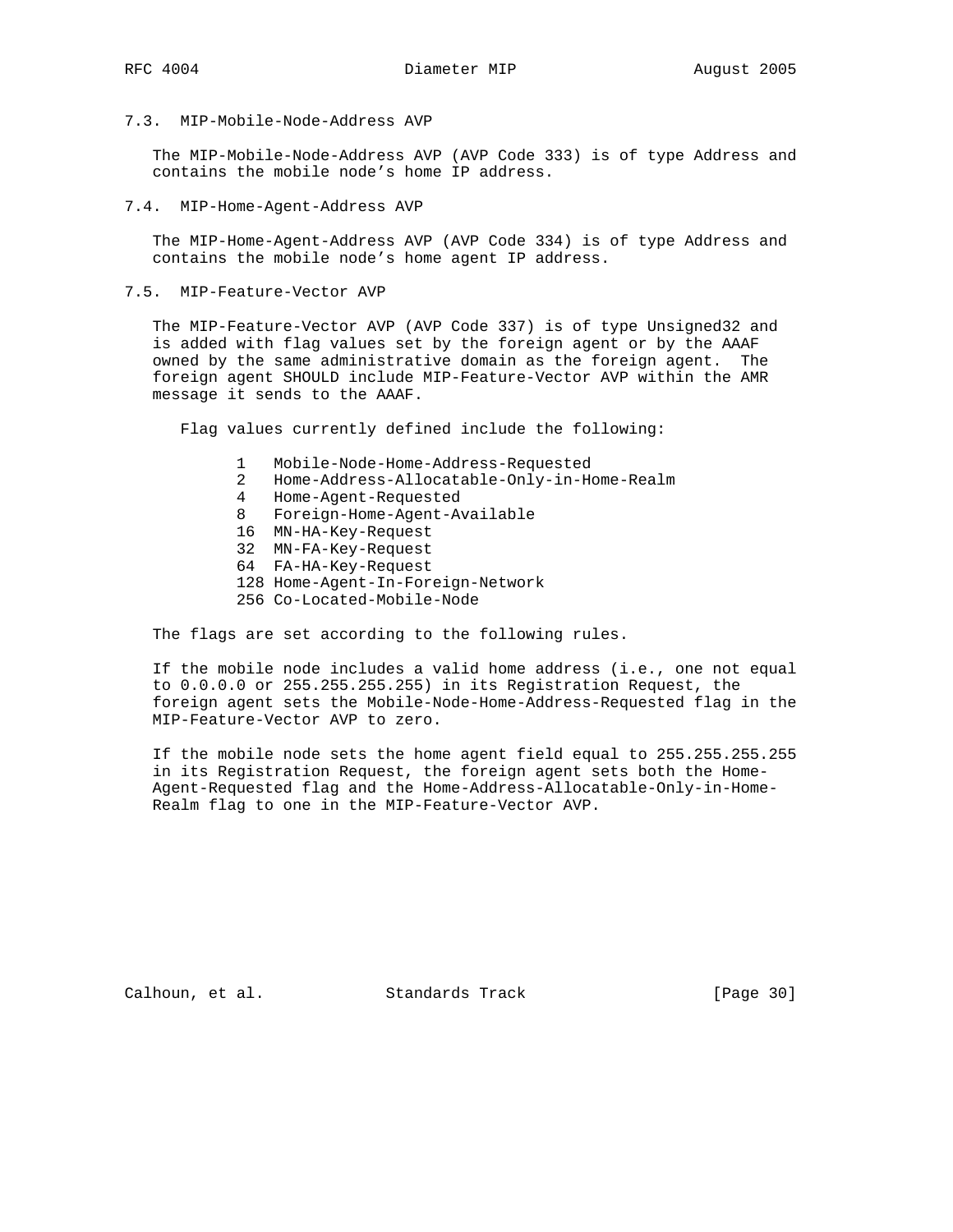If the mobile node sets the home agent field equal to 0.0.0.0 in its Registration Request, the foreign agent sets the Home-Agent-Requested flag to one and zeroes the Home-Address-Allocatable-Only-in-Home- Realm flag in the MIP-Feature-Vector AVP.

 Whenever the foreign agent sets either the Mobile-Node-Home-Address-Requested flag or the Home-Agent-Requested flag to one, it MUST set the MN-HA-Key-Request flag to one. The MN- HA-Key-Request flag is also set to one if the mobile node includes a "Generalized MN-HA Key Generation Nonce Request" [MIPKEYS] extension, with the subtype set to AAA.

 If the mobile node includes a "Generalized MN-FA Key Generation Nonce Request" [MIPKEYS] extension with the AAA subtype (1) in its Registration Request, the foreign agent sets the MN-FA-Key-Request flag to one in the MIP-Feature-Vector AVP.

 If the mobile node requests a home agent in the foreign network either by setting the home address field to all ones, or by specifying a home agent in the foreign network, and the AAAF authorizes the request, the AAAF MUST set the Home-Agent-In-Foreign- Network bit to one.

 If the AAAF is willing and able to assign a home agent in the foreign network, the AAAF sets the Foreign-Home-Agent-Available flag to one.

 If the Home Agent receives a Registration Request from the mobile node indicating that the MN is acting as a co-located mobile node, the home agent sets the Co-Located-Mobile-Node bit to one.

 If the foreign agent's local policy allows it to receive AAA session keys and it does not have any existing FA-HA key with the home agent, the foreign agent MAY set the FA-HA-Key-Request flag.

 The foreign agent MUST NOT set the Foreign-Home-Agent-Available and Home-Agent-In-Foreign-Network flag both to one.

 When the AAAF receives the AMR message, it MUST first verify that the sender was an authorized foreign agent. The AAAF then takes any actions indicated by the settings of the MIP-Feature-Vector AVP flags. The AAAF then MAY set additional flags. Only the AAAF may set the Foreign-Home-Agent-Available and Home-Agent-In-Foreign- Network flags to one. This is done according to local administrative policy. When the AAAF has finished setting additional flags according to its local policy, then the AAAF transmits the AMR with the possibly modified MIP-Feature-Vector AVP to the AAAH.

Calhoun, et al. Standards Track [Page 31]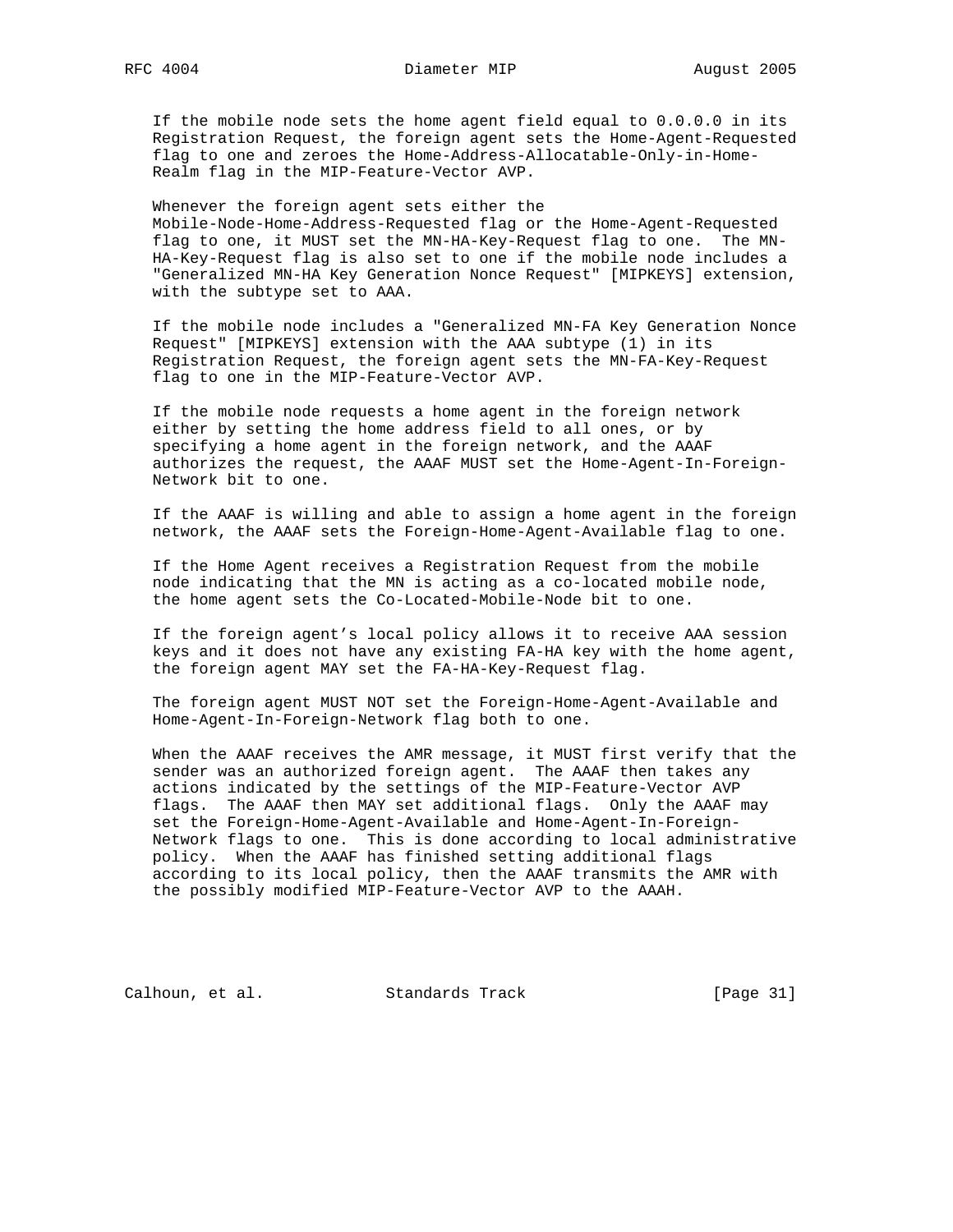# 7.6. MIP-MN-AAA-Auth AVP

 The MN-AAA-Auth AVP (AVP Code 322) is of type Grouped and contains some ancillary data to simplify processing of the authentication data in the Mobile IPv4 Registration Request [MOBILEIP, MIPCHAL] by the target AAA server. Its value has the following ABNF grammar:

 MIP-MN-AAA-Auth ::= < AVP Header: 322 >  ${$  MIP-MN-AAA-SPI  $}$  { MIP-Auth-Input-Data-Length } { MIP-Authenticator-Length } { MIP-Authenticator-Offset } \* [ AVP ]

7.6.1. MIP-MN-AAA-SPI AVP

 The MIP-MN-AAA-SPI AVP (AVP Code 341) is of type Unsigned32 and indicates the MSA by which the targeted AAA server (AAAH) should attempt to validate the Authenticator computed by the mobile node over the Registration Request data.

7.6.2. MIP-Auth-Input-Data-Length AVP

 The MIP-Auth-Input-Data-Length AVP (AVP Code 338) is of type Unsigned32 and contains the length, in bytes, of the Registration Request data (data portion of MIP-Reg-Request AVP) that should be used as input to the algorithm, as indicated by the MN-AAA-SPI AVP, used to determine whether the Authenticator Data supplied by the mobile node is valid.

7.6.3. MIP-Authenticator-Length AVP

 The MIP-Authenticator-Length AVP (AVP Code 339) is of type Unsigned32 and contains the length of the authenticator to be validated by the targeted AAA server (i.e., AAAH).

7.6.4. MIP-Authenticator-Offset AVP

 The MIP-Authenticator-Offset AVP (AVP Code 340) is of type Unsigned32 and contains the offset into the Registration Request Data, of the authenticator to be validated by the targeted AAA server (i.e., AAAH).

Calhoun, et al. Standards Track [Page 32]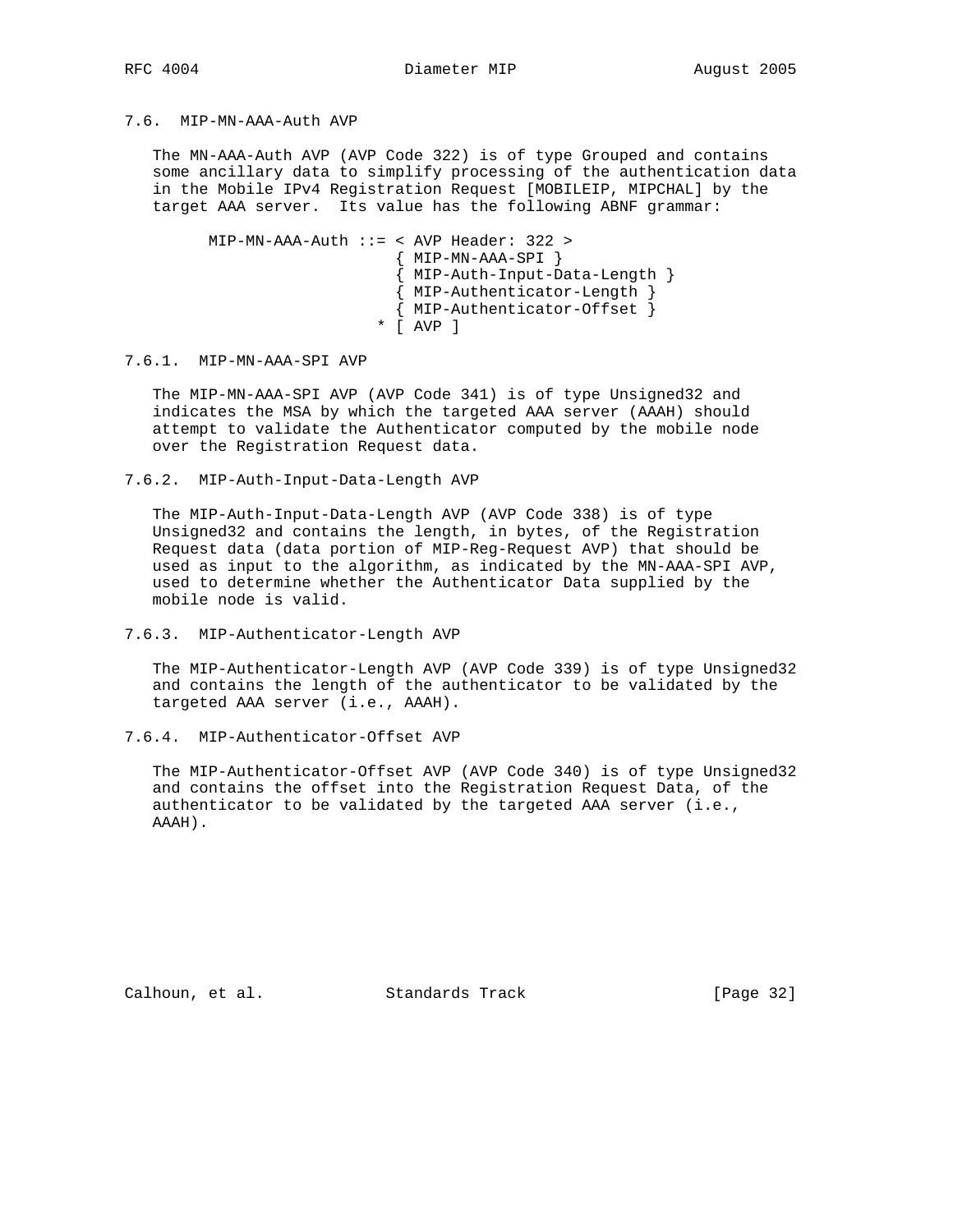7.7. MIP-FA-Challenge AVP

 The MIP-FA-Challenge AVP (AVP Code 344) is of type OctetString and contains the challenge advertised by the foreign agent to the mobile node. This AVP MUST be present in the AMR if the mobile node used the RADIUS-style MN-AAA computation algorithm [MIPCHAL].

7.8. MIP-Filter-Rule AVP

 The MIP-Filter-Rule AVP (AVP Code 342) is of type IPFilterRule and provides filter rules that have to be configured on the foreign or home agent for the user. The packet filtering rules are set by the AAAH by adding one or more MIP-Filter-Rule AVPs in the HAR if destined for the home agent and/or in the AMA if destined for the foreign agent.

7.9. MIP-Candidate-Home-Agent-Host

 The MIP-Candidate-Home-Agent-Host AVP (AVP Code 336) is of type DiameterIdentity and contains the identity of a home agent in the foreign network that the AAAF proposes to be dynamically assigned to the mobile node.

7.10. MIP-Originating-Foreign-AAA AVP

 The MIP-Originating-Foreign-AAA AVP (AVP Code 347) is of type Grouped and contains the identity of the AAAF, which issues the AMR to the AAAH. The MIP-Originating-Foreign-AAA AVP MUST only be used in cases when the home agent is or may be allocated in a foreign domain. If the MIP-Originating-Foreign-AAA AVP is present in the AMR, the AAAH MUST copy it into the HAR.

```
 MIP-Originating-Foreign-AAA ::= < AVP Header: 347 >
                       { Origin-Realm }
 { Origin-Host }
 * [ AVP ]
```
7.11. MIP-Home-Agent-Host AVP

 The MIP-Home-Agent-Host AVP (AVP Code 348) is of type Grouped and contains the identity of the assigned Home Agent. If the MIP-Home- Agent-Host AVP is present in the AMR, the AAAH MUST copy it into the HAR.

```
 MIP-Home-Agent-Host ::= < AVP Header: 348 >
                      { Destination-Realm }
 { Destination-Host }
 * [ AVP ]
```
Calhoun, et al. Standards Track [Page 33]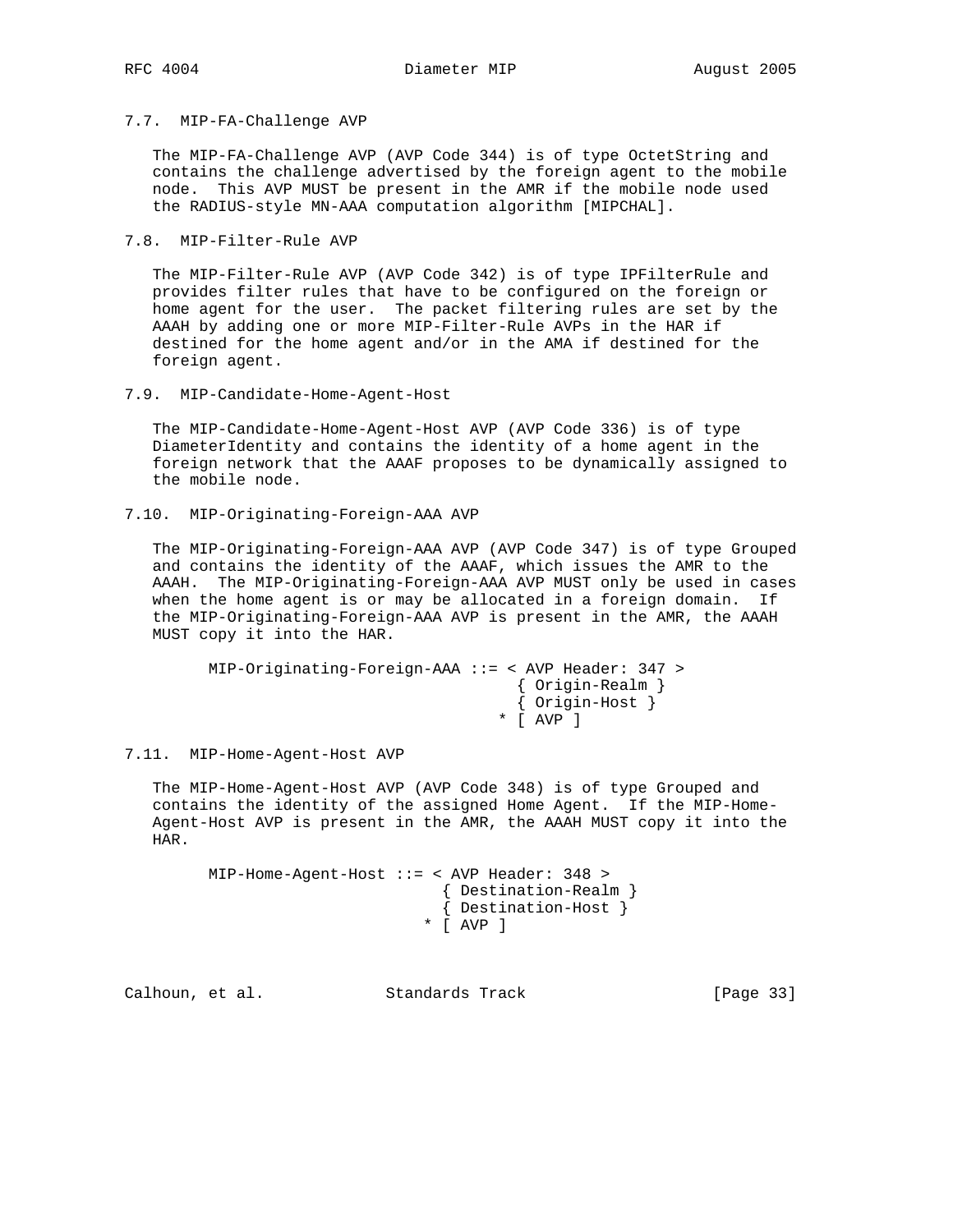#### 8. Key Distribution

 The mobile node and mobility agents use session keys (i.e., the MN-FA, FA-HA, and MN-HA session keys) to compute authentication extensions applied to MIP registration messages, as defined in [MOBILEIP]. If session keys are requested, the AAAH MUST return the keys and nonces after the mobile node is successfully authenticated and authorized.

 The SPI values are used as key identifiers, and each session key has its own SPI value; nodes that share a key can have multiple different SPIs all referring to the same key. In all cases, the entity that receives an authentication extension (i.e., that verifies the authentication extension) is providing the entity that sends the authentication extension (i.e., that computes the authentication extension) the value of the SPI to use for that computation. Note that the keys in this model are symmetric in that they are used in both directions, even though the SPIs do not have to be symmetric.

 The mobile node allocates SPIs for use in the FA-MN and HA-MN mobility security associations, via the Mobile IPv4 AAA Key Request extensions [MIPKEYS]. The home agent allocates SPIs for the MN-HA and FA-HA mobility security association. The foreign agent chooses SPIs for the MN-FA and HA-FA mobility security associations.

 Once the session keys and nonces have been distributed, subsequent Mobile IPv4 registrations need not invoke the AAA infrastructure until the keys expire. As mandated by Mobile IPv4, these registrations MUST include the MN-HA authentication extension. Likewise, subsequent registrations MUST also include MN-FA authentication extension if the MN-FA session key was generated and distributed by AAA. The same hold true for subsequent use of the FA-HA authentication extensions.

#### 8.1. Authorization Lifetime vs. MIP Key Lifetime

 The Diameter Mobile IPv4 application makes use of two timers: the Authorization-Lifetime AVP [DIAMBASE] and the MIP-MSA-Lifetime AVP.

 The Authorization-Lifetime contains the number of seconds before the mobile node must issue a subsequent MIP registration request. The content of the Authorization-Lifetime AVP corresponds to the Lifetime field in the MIP header [MOBILEIP].

 The MIP-MSA-Lifetime AVP contains the number of seconds before session keys destined for the mobility agents and the mobile node expire. A value of zero indicates infinity (no timeout). If not

Calhoun, et al. Standards Track [Page 34]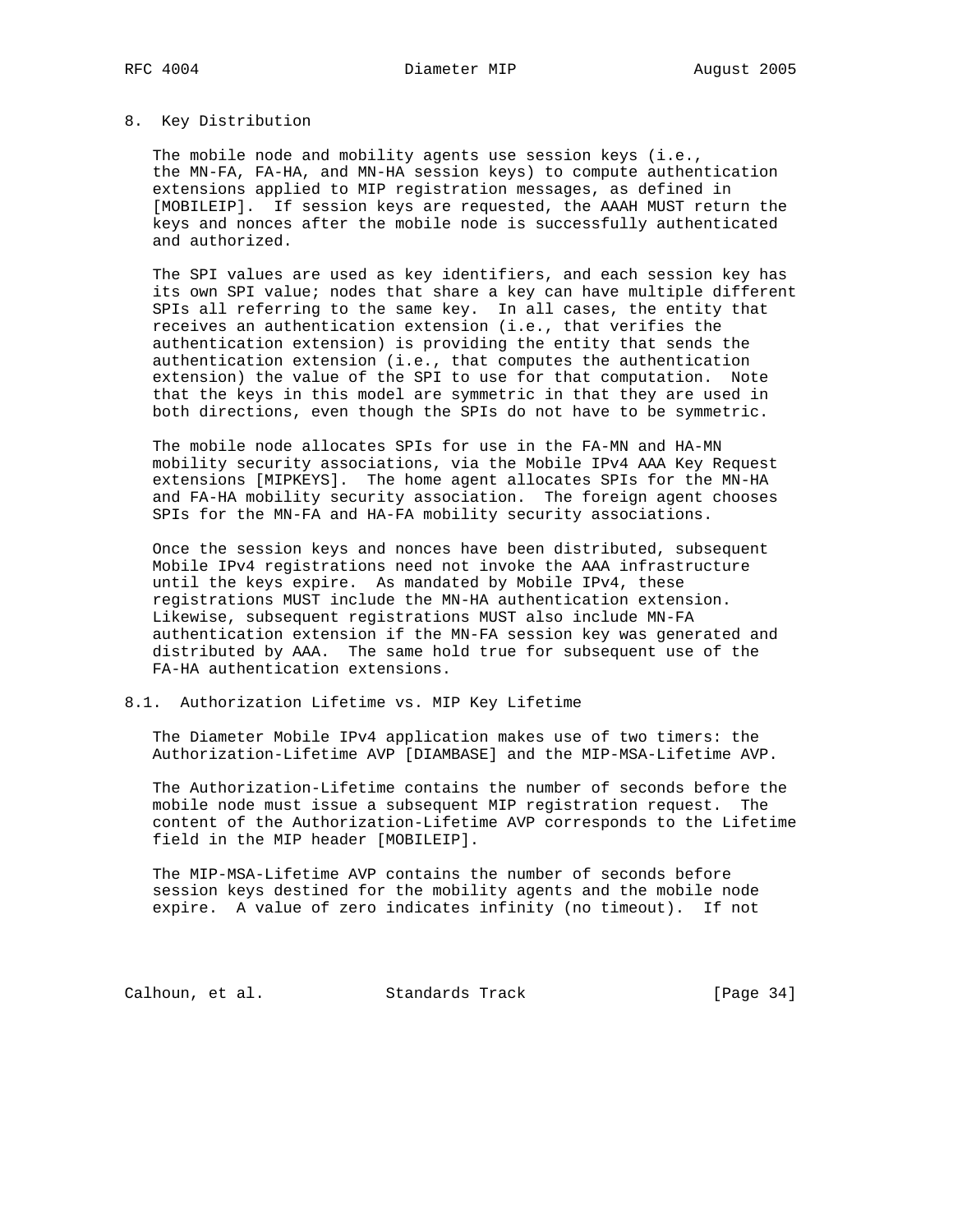zero, the value of the MIP-MSA-Lifetime AVP MUST be at least equal to the value in the Authorization Lifetime AVP.

### 8.2. Nonce vs. Session Key

 As described in section 3.4, the AAAH generates session keys and transmits them to the home agent and foreign agent. The AAAH generates nonces that correspond to the same keys and transmits them to the mobile node. When it is necessary to protect the session keys and SPIs from un-trusted Diameter agents, end-to-end security mechanisms such as TLS or IPSec are required to eliminate all Diameter Agents between the FA or HA and the AAAH, as outlined above.

 In [MIPKEYS], the mobility security associations are established via nonces transmitted to the mobile node via Mobile IPv4. To provide the nonces, the AAAH must generate a random [RANDOM] value of at least 128 bits [MIPKEYS]. The mobile node then uses the nonce to derive the MN-HA and MN-FA session keys.

 More details of the MN-HA and the MN-FA session key creation procedures are found in [MIPKEYS].

 The hashing algorithm used by the mobile node to construct the session key has to be the same as that used by the AAAH in the session key generation procedure. The AAAH therefore indicates the algorithm used along with the nonce.

 The FA-HA and HA-FA session key is shared between the FA and HA. The AAAH generates a random [RANDOM] value of at least 128 bits for use as this session key.

 See sections 9 for details about the format of the AVPs used to transport the session keys.

#### 8.3. Distributing the Mobile-Home Session Key

 If the mobile node does not have an MN-HA session key, then the AAAH is likely to be the only trusted entity that is available to the mobile node. Thus, the AAAH has to generate the MN-HA session key.

 The distribution of the HA-MN (session) key to the HA is specified in sections 1.2 and 3.4. The HA and AAAH establish a security association (IPSec or TLS) and transport the key over it. If no security association exists between the AAAH and the home agent and a security association cannot be established, the AAAH MUST return a Result-Code AVP with DIAMETER\_ERROR\_END\_TO\_END\_MIP\_KEY\_ENCRYPTION.

Calhoun, et al. Standards Track [Page 35]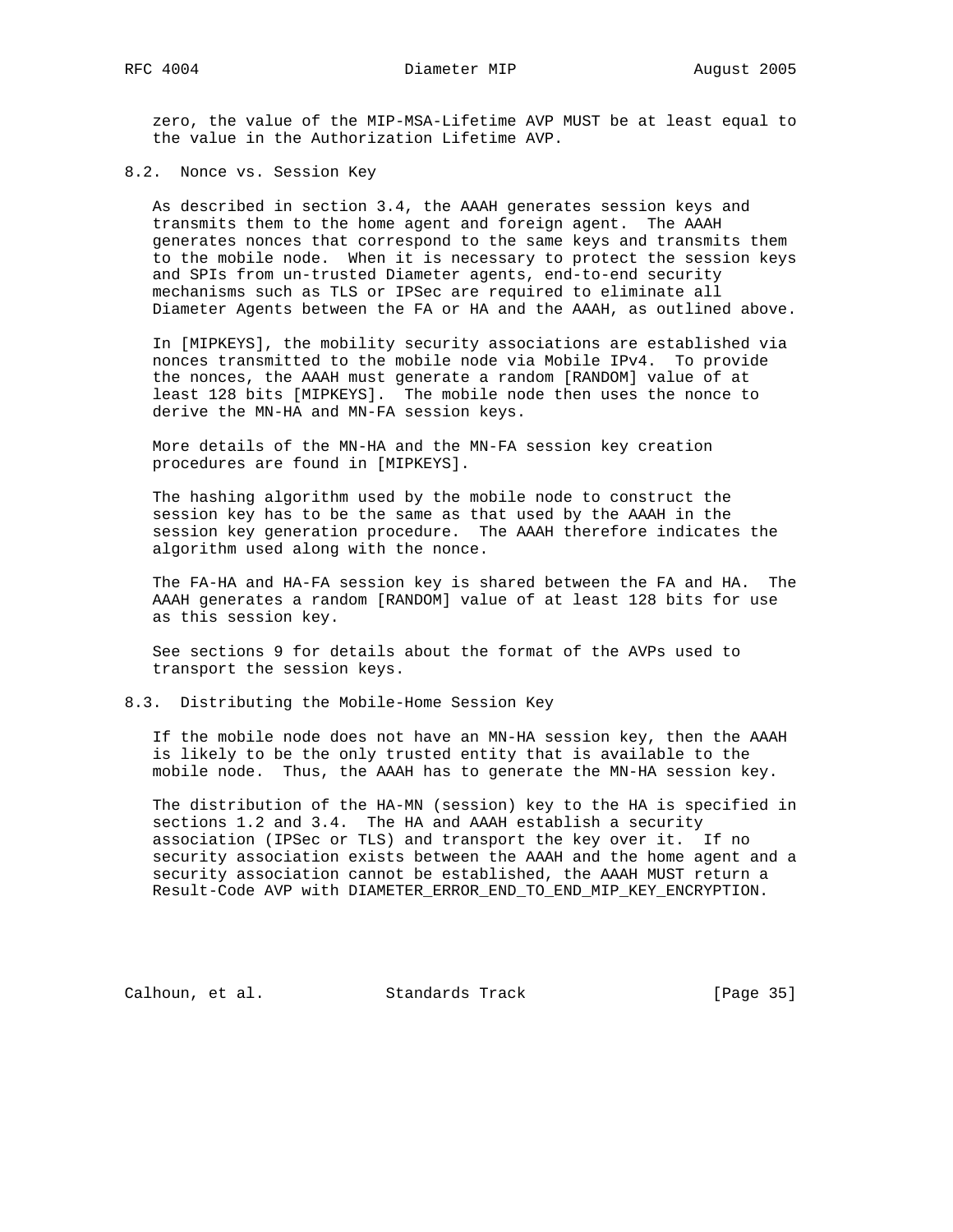The AAAH also has to arrange for the key to be delivered to the mobile node. Unfortunately, the AAAH only knows about Diameter messages and AVPs, and the mobile node only knows about Mobile IPv4 messages and extensions [MOBILEIP]. For this purpose, AAAH includes the MN-HA MIP-nonce AVP into a MIP-MN-to-HA-MSA AVP, which is added to the HAR (for FA COA style Mobile IPv4) or to the AMA (for collocated COA-style Mobile IPv4 messages) and delivered either to a local home agent or a home agent in the visited network. Note that the mobile node will use the nonce to create the MN-HA session key by using the MN-AAA key it shares with the AAAH [MIPKEYS]. The AAAH has to rely on the home agent (which also understands Diameter) to transfer the nonce into a Mobile IPv4 "Generalized MN-HA Key Generation Nonce Reply" extension [MIPKEYS] in the Registration Reply message. The HA includes the SPIs proposed by the mobile node and the home agent in the "Generalized MN-HA Key Generation Nonce Request" extension. The home agent can format the Reply message and extensions correctly for eventual delivery to the mobile node. The resulting Registration Reply is added to the HAA's MIP-Reg-Reply AVP.

 The AAAH parses the HAA message, transforms it into an AMA message containing an MIP-Reg-Reply AVP, and sends the AMA message to the foreign agent. The foreign agent then uses that AVP to recreate a Registration Reply message containing the "Generalized MN-HA Key Generation Nonce Reply" extension for delivery to the mobile node.

 In summary, the AAAH generates the MN-HA nonce, which is added to the MIP-MN-to-HA-MSA AVP, and a session key, which is added to the MIP-HA-to-MN-MSA AVP. These AVPs are delivered to the home agent in HAR or AMA messages. The home agent retains the session key for its own use and copies the nonce from the MIP-MN-to-HA-MSA AVP into a "Generalized MN-HA Key Generation Nonce Reply" extension, which is appended to the Mobile IPv4 Registration Reply message. This Registration Reply message MUST also include the HA-MN authentication extension, which is created by using the newly allocated HA-MN session key. The home agent then includes the Registration Reply message and extensions into a MIP-Reg-Reply AVP as part of the HAA message to be sent back to the AAA server.

 The key derived by the MN from the MN-HA session nonce is identical to the HA-MN session key provided to the HA.

8.4. Distributing the Mobile-Foreign Session Key

 The MN-FA session nonce is also generated by AAAH (upon request) and added to the MIP-MN-to-FA-MSA AVP, which is added to the HAR and copied by the home agent into a "Generalized MN-FA Key Generation Nonce Reply" extension [MIPKEYS] of the Mobile IPv4 Registration Reply message. The HA also includes the SPIs proposed by the mobile

Calhoun, et al. Standards Track [Page 36]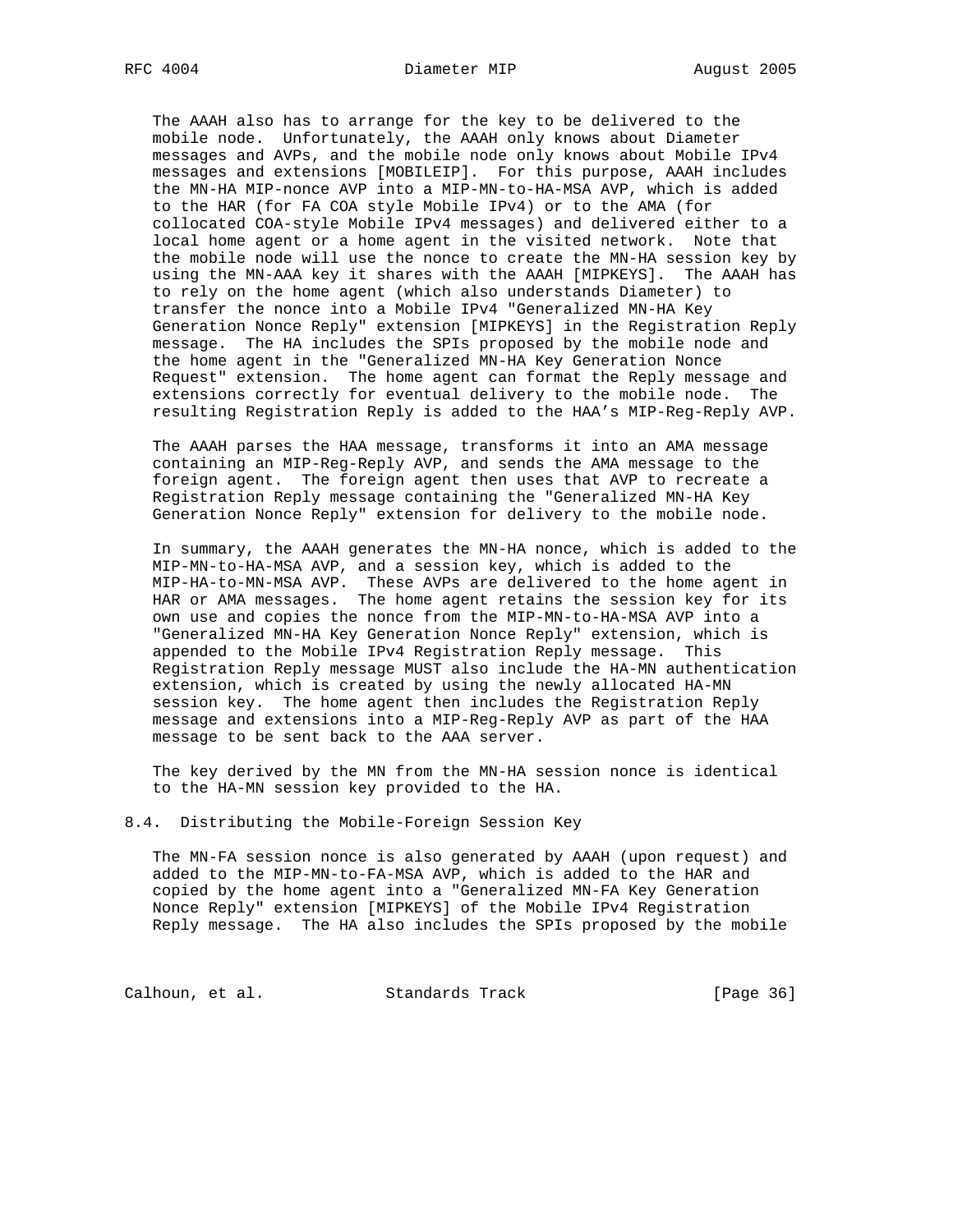node and foreign agent in the "Generalized MN-FA Key Generation Nonce Request" extension. The AAAH includes the FA-MN session key in the MIP-FA-to-MN-MSA AVP in the AMA, to be used by the foreign agent in the computation of the FA-MN authentication extension.

 The key derived by the MN from the MN-FA session nonce is identical to the FA-MN session key provided to the FA.

#### 8.5. Distributing the Foreign-Home Session Key

 If the foreign agent requests an FA-HA session key, it also includes a MIP-HA-to-FA-SPI AVP in the AMR to convey the SPI to be used by the home agent for this purpose. The AAAH generates the FA-HA session key, which is identical to the HA-FA session key, and distributes that to both the HA and the FA over respective security associations by using the MIP-HA-to-FA-MSA and MIP-FA-to-HA-MSA AVPs. The HA conveys the SPI that the FA MUST use in the HAA; this is similar to the way in which the FA conveys that the SPI that the HA MUST use in the AMR. The AAAH later includes these SPIs in the MIP-FA-HA-MSA and MIP-HA-FA-MSA AVPs, respectively, along with the session key.

Refer to Figures 2, 3, 4, and 6 for the messages involved.

 Note that if multiple MNs are registered on the same FA and HA pair, then multiple mobility security associations would be distributed. However, only one is required to protect the Mobile IP control traffic between FA and HA. This creates an unacceptable level of state (i.e., to store the two SPIs and shared key for each FA-HA mobility security association). To improve scalability, the FA and HA may discard FA-HA mobility security associations prior to the time when they actually expire. However, if a proper discard policy is not chosen, this could cause Mobile IP messages in transit or waiting in queues for transmission to fail authentication.

 The FA MUST always use the FA-HA security association with the latest expiry time when computing authentication extensions on outgoing messages. The FA MAY discard HA-FA mobility security associations 10 seconds after a new HA-FA mobility security association arrives with a later expiry time.

 The HA SHOULD use the HA-FA mobility security association that has the latest expiry time when computing authentication extensions in outgoing messages. However, when the HA receives a new HA-FA mobility security association with a later expiry time, the HA SHOULD wait 4 seconds for the AMA to propagate to the FA before using the new association. Note that the HA always uses the mobility security association from the HAR when constructing the Mobile IP Registration Reply in the corresponding HAA. The HA MAY discard an FA-HA mobility

Calhoun, et al. Standards Track [Page 37]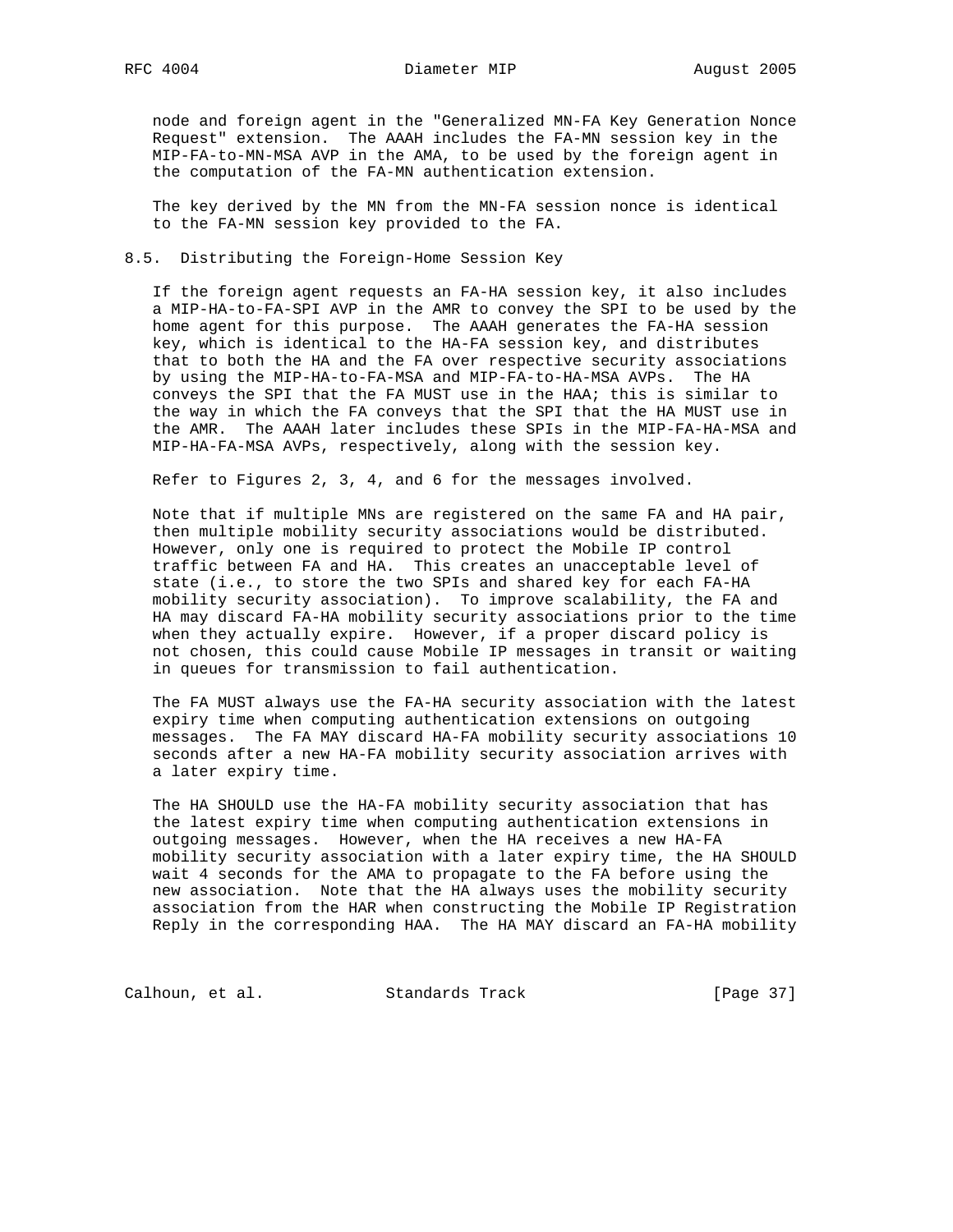security association once it receives a message authenticated by a FA-HA mobility security association with a later expiry time.

9. Key Distribution AVPs

 The Mobile-IP protocol defines a set of mobility security associations shared between the mobile node, foreign agent, and home agent. These three mobility security associations (MN-HA, MN-FA, and FA-HA) are dynamically created by the AAAH and have previously been described in sections 3.4 and 8. AAA servers supporting the Diameter Mobile IP Application MUST implement the key distribution AVPs defined in this document.

 The names of the key distribution AVPs indicate the two entities sharing the mobility security association. The first named entity in the AVP name will use the mobility security association to create authentication extensions using the given SPI and key. The second named entity in the AVP name will use the mobility security association to verify the authentication extensions of received Mobile IP messages.

 For instance, the MIP-MN-to-HA-MSA AVP contains the MN-HA nonce, which the mobile node will use to derive the MN-HA Key, and the MIP-HA-to-MN-MSA AVP contains the MN-HA key for the home agent. Note that mobility security associations are unidirectional; however, this application delivers only one key that is shared between both unidirectional security associations that exist between two peers. The security considerations of using the same key in each direction are given in section 13. The SPIs are, however, unique to each unidirectional security association and are chosen by the peer that will receive the Mobile IP messages authenticated with that security association.

 The following table describes the Diameter AVPs defined in the Mobile IP application and their AVP Code values, types, and possible flag values.

Calhoun, et al. Standards Track [Page 38]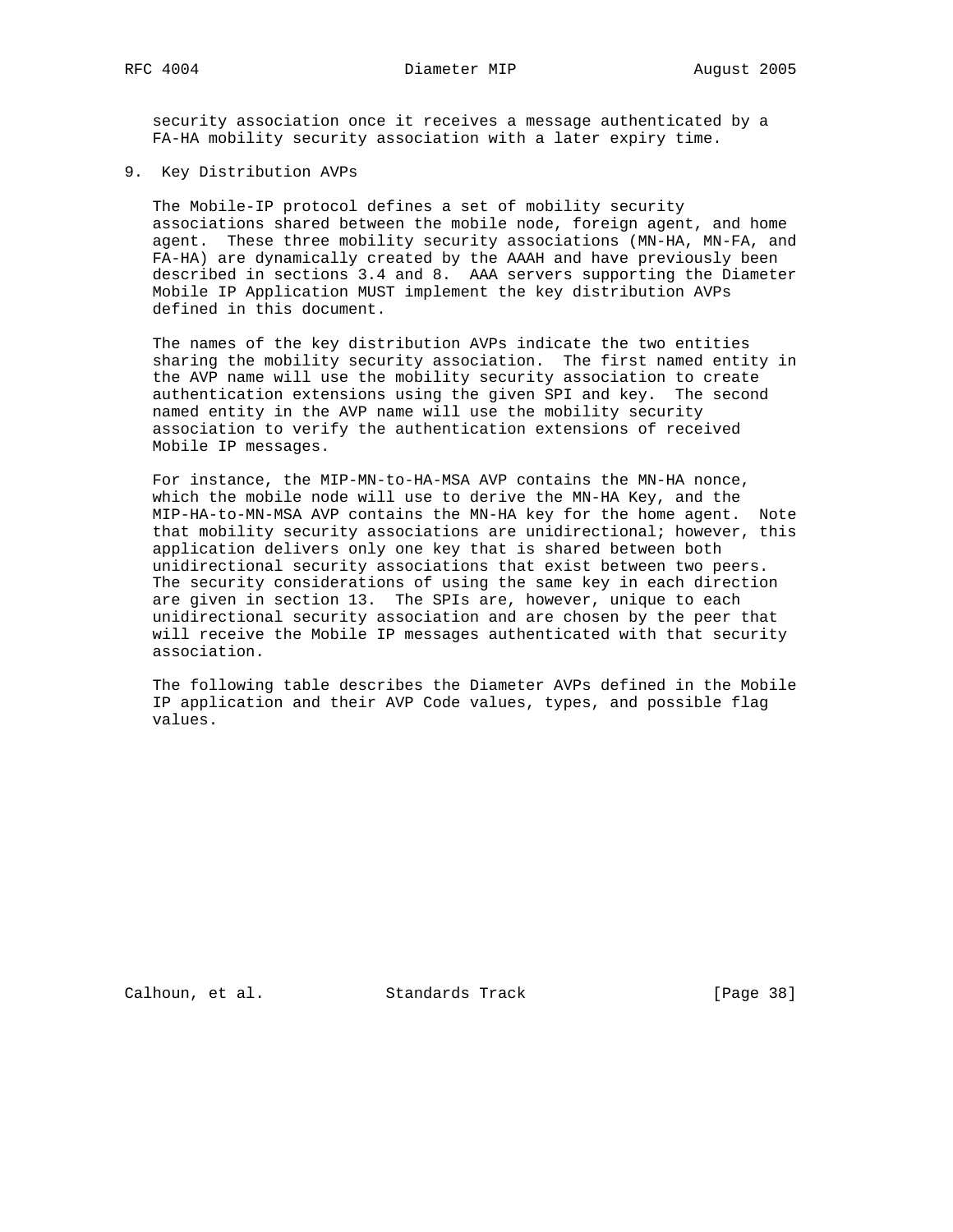|                               |              |         |             |      |              |                           | AVP Flag Rules |             |  |
|-------------------------------|--------------|---------|-------------|------|--------------|---------------------------|----------------|-------------|--|
| AVP<br>Attribute Name         | Code Defined | Section | Value Type  | MUST | MAY          | <b>SHLD</b><br><b>NOT</b> | MUST<br>NOT    | MAY<br>Encr |  |
| MIP-FA-to-HA-SPI 318          | 9.11         |         | Unsigned32  | м    | Ρ            |                           | V              | Υ           |  |
| MIP-FA-to-MN-SPI<br>319       | 9.10         |         | Unsigned32  | M    | $\mathbf P$  |                           | V              | Υ           |  |
| MIP-HA-to-FA-SPI 323          | 9.14         |         | Unsigned32  | M    | $\mathbf{P}$ |                           | V              | Y           |  |
| MIP-MN-to-FA-MSA 325          | 9.5          |         | Grouped     | M    | Ρ            |                           | V              | Y           |  |
| MIP-FA-to-MN-MSA 326          | 9.1          |         | Grouped     | M    | $\mathbf{P}$ |                           | V              | Y           |  |
| MIP-FA-to-HA-MSA<br>328       | 9.2          |         | Grouped     | M    | $\mathbf{P}$ |                           | V              | Y           |  |
| MIP-HA-to-FA-MSA<br>329       | 9.3          |         | Grouped     | м    | $\mathbf{P}$ |                           | V              | Y           |  |
| MIP-MN-to-HA-MSA<br>331       | 9.6          |         | Grouped     | M    | $\mathbf P$  |                           | V              | Υ           |  |
| MIP-HA-to-MN-MSA<br>332       | 9.4          |         | Grouped     | M    | $\mathbf{P}$ |                           | $\overline{V}$ | Y           |  |
| 335<br>MIP-Nonce              | 9.12         |         | OctetString | м    | Ρ            |                           | V              | Y           |  |
| 343<br>MIP-Session-Key        | 9.7          |         | OctetString | M    | $\mathbf P$  |                           | V              | Y           |  |
| 345<br>MIP-Algorithm-<br>Type | 9.8          |         | Enumerated  | M    | Ρ            |                           | $\overline{V}$ | Y           |  |
| MIP-Replay-Mode<br>346        | 9.9          |         | Enumerated  | M    | $\mathbf P$  |                           | V              | Υ           |  |
| MIP-MSA-Lifetime<br>367       | 9.13         |         | Unsigned32  | M    | Ρ            |                           | $\overline{V}$ | Y           |  |

9.1. MIP-FA-to-MN-MSA AVP

 The MIP-FA-to-MN-MSA AVP (AVP Code 326) is of type Grouped and contains the FA-MN session key. This AVP is conveyed to the FA in an AMA message. The MN allocates the MIP-FA-to-MN-SPI. The FA creates an FA-MN authentication extension by using the session key and algorithm, and the MN verifies that extension by using the same session key and algorithm. The data field of this AVP has the following ABNF grammar:

 MIP-FA-to-MN-MSA ::= < AVP Header: 326 > { MIP-FA-to-MN-SPI } { MIP-Algorithm-Type } { MIP-Session-Key } \* [ AVP ]

9.2. MIP-FA-to-HA-MSA AVP

 The MIP-FA-to-HA-MSA AVP (AVP Code 328) is of type Grouped and contains the FA-HA session key. This AVP is conveyed to the FA in an AMA message. The HA allocates the MIP-FA-to-HA-SPI. The FA creates the FA-HA authentication extension by using the session key and algorithm, and the HA verifies that extension by using the same key and algorithm. The AVP's data field has the following ABNF grammar:

Calhoun, et al. Standards Track [Page 39]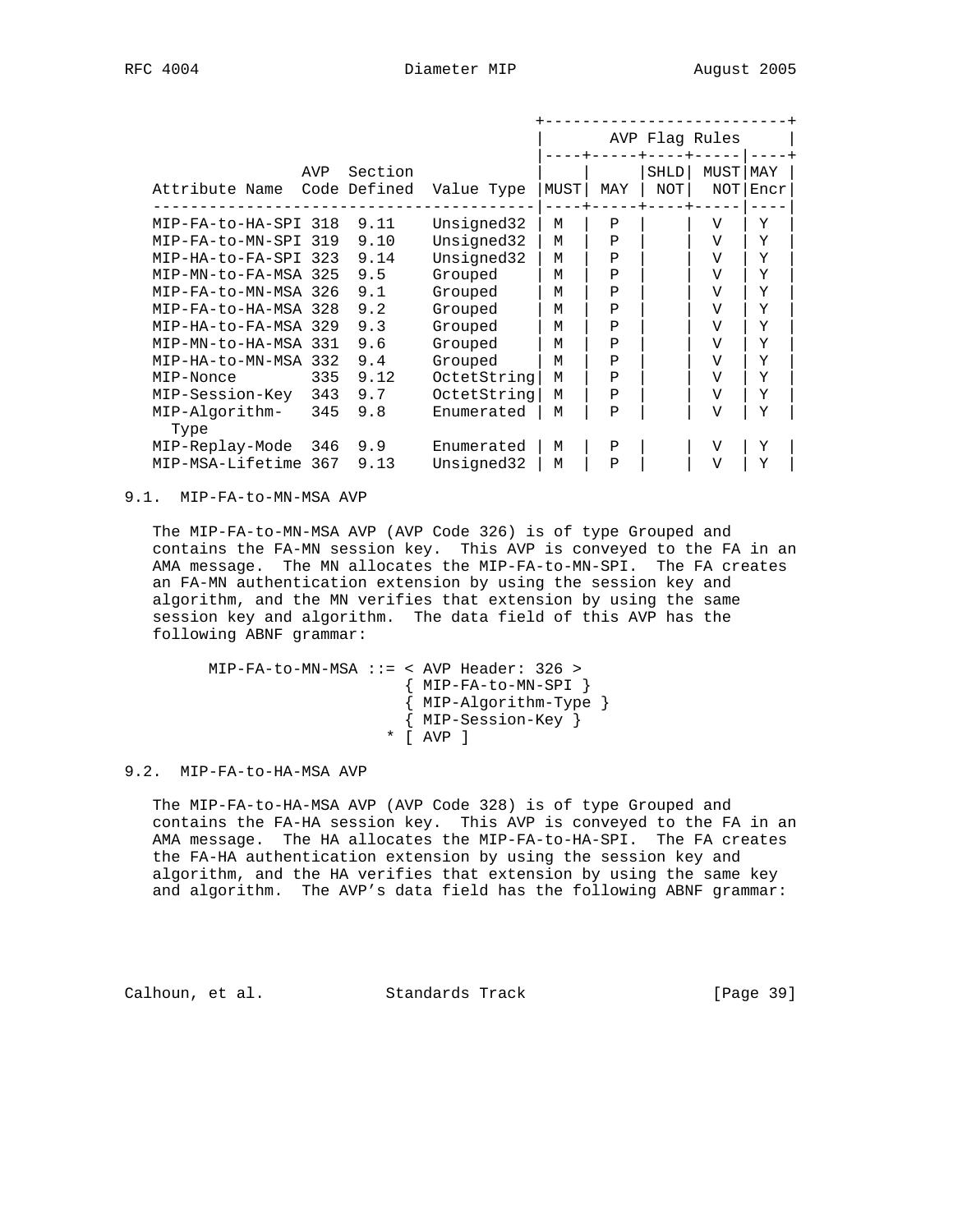```
 MIP-FA-to-HA-MSA ::= < AVP Header: 328 >
 { MIP-FA-to-HA-SPI }
 { MIP-Algorithm-Type }
                     { MIP-Session-Key }
                    * [ AVP ]
```
9.3. MIP-HA-to-FA-MSA AVP

 The MIP-HA-to-FA-MSA AVP (AVP Code 329) is of type Grouped and contains the Home Agent's session key, which it shares with the foreign agent. This AVP is conveyed to the HA in an HAR message. The FA allocates the MIP-HA-to-FA-SPI. The HA creates the HA-FA authentication extension by using the session key and algorithm, and the FA verifies that extension by using the same session key and algorithm. The AVP's data field has the following ABNF grammar:

 MIP-HA-to-FA-MSA ::= < AVP Header: 329 > { MIP-HA-to-FA-SPI } { MIP-Algorithm-Type } { MIP-Session-Key } \* [ AVP ]

9.4. MIP-HA-to-MN-MSA AVP

 The MIP-HA-to-MN-MSA AVP (AVP Code 332) is of type Grouped, and contains the HA-MN session key. This AVP is conveyed to the HA in an HAR for FA COA Mobile IPv4 and in an AMA for collocated COA Mobile IPv4. The MN allocates the MIP-HA-to-MN-SPI. The HA creates the HA-MN authentication extension by using the session key and algorithm, and the MN verifies that extension by using the same key and algorithm. The AVP's field has the following ABNF grammar:

```
 MIP-HA-to-MN-MSA ::= < AVP Header: 332 >
                       { MIP-HA-to-MN-SPI }
                       { MIP-Algorithm-Type }
                      { MIP-Replay-Mode }
                       { MIP-Session-Key }
                    * [ AVP ]
```
9.5. MIP-MN-to-FA-MSA AVP

 The MIP-MN-to-FA-MSA AVP (AVP Code 325) is of type Grouped, and contains the MN-FA session nonce, which the mobile node uses to derive the MN-FA session key. This AVP is conveyed to the HA in an HAR message. The FA allocates the MIP-MN-to-FA-SPI. The MN creates the MN-FA authentication extension by using the session key and algorithm, and the FA verifies that extension using the same key and algorithm.

Calhoun, et al. Standards Track [Page 40]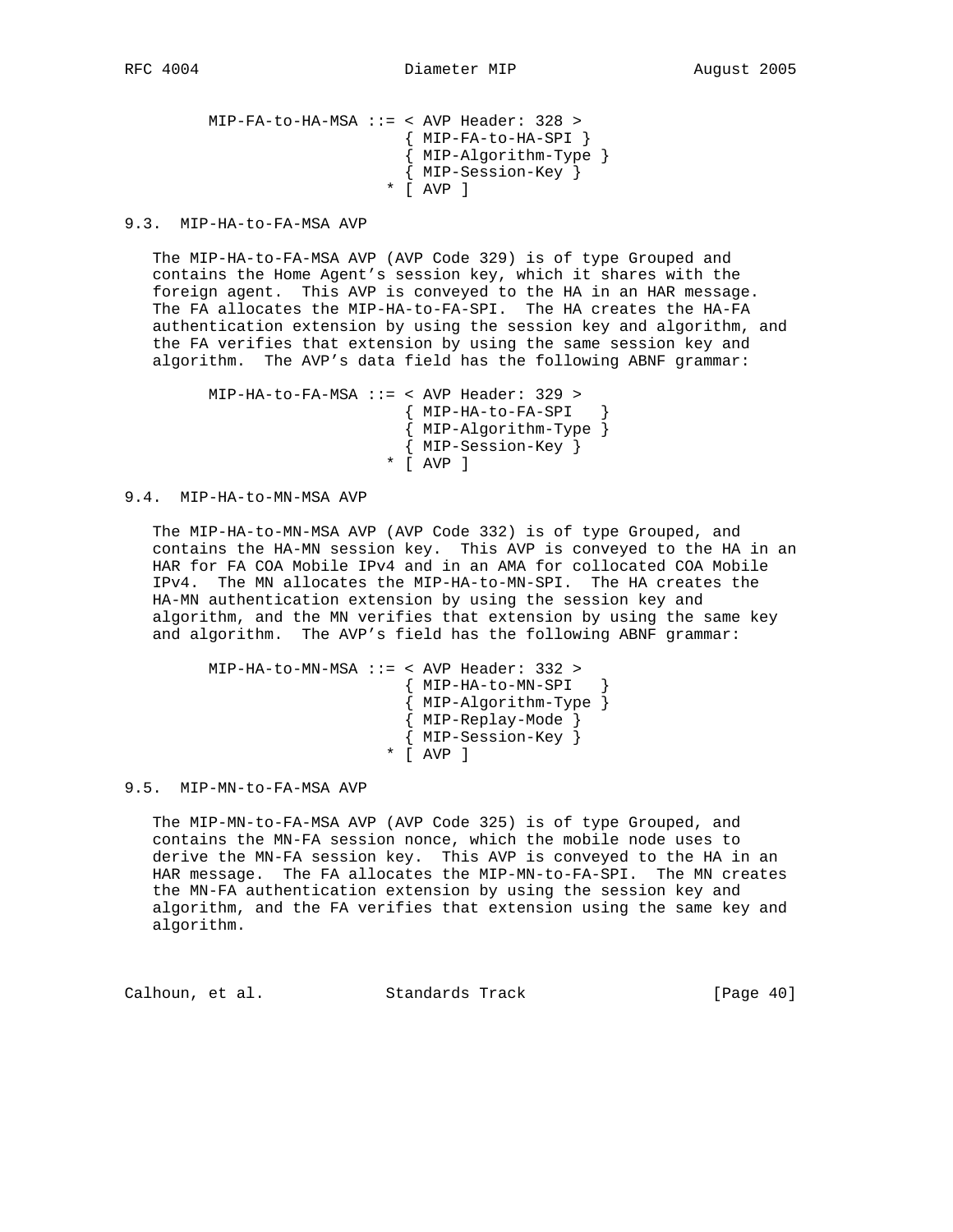The home agent uses this AVP in the construction of the Mobile IP "Generalized MN-FA Key Generation Nonce Reply" extension [MIPKEYS].

```
 MIP-MN-to-FA-MSA ::= < AVP Header: 325 >
                       { MIP-MN-FA-SPI }
                       { MIP-Algorithm-Type }
                       { MIP-nonce }
                     * [ AVP ]
```
#### 9.6. MIP-MN-to-HA-MSA AVP

 The MIP-MN-to-HA-MSA AVP (AVP Code 331) is of type Grouped and contains the MN-HA session nonce, which the mobile node uses to derive the MN-HA session key. This AVP is conveyed to the HA in an HAR message for FA COA Mobile IPv4 and in an AMR for collocated Mobile IPv4. The HA allocates the MIP-MN-to-HA-SPI. The MN creates the MN-FA authentication extension using the session key and algorithm, and the HA verifies that extension using the same session key and algorithm.

 The Home Agent uses this AVP in the construction of the Mobile IP "Generalized MN-HA Key Generation Nonce Reply" extension [MIPKEYS].

```
 MIP-MN-to-HA-MSA ::= < AVP Header: 331 >
                      { MIP-MN-HA-SPI }
 { MIP-Algorithm-Type }
 { MIP-Replay-Mode }
                      { MIP-nonce }
                     * [ AVP ]
```
9.7. MIP-Session-Key AVP

 The MIP-Session-Key AVP (AVP Code 343) is of type OctetString and contains the Session Key for the associated Mobile IPv4 authentication extension. The HAAA selects the session key.

9.8. MIP-Algorithm-Type AVP

 The MIP-Algorithm-Type AVP (AVP Code 345) is of type Enumerated and contains the Algorithm identifier for the associated Mobile IPv4 authentication extension. The HAAA selects the algorithm type. The following values are currently defined:

2 HMAC-SHA-1 [HMAC]

Calhoun, et al. Standards Track [Page 41]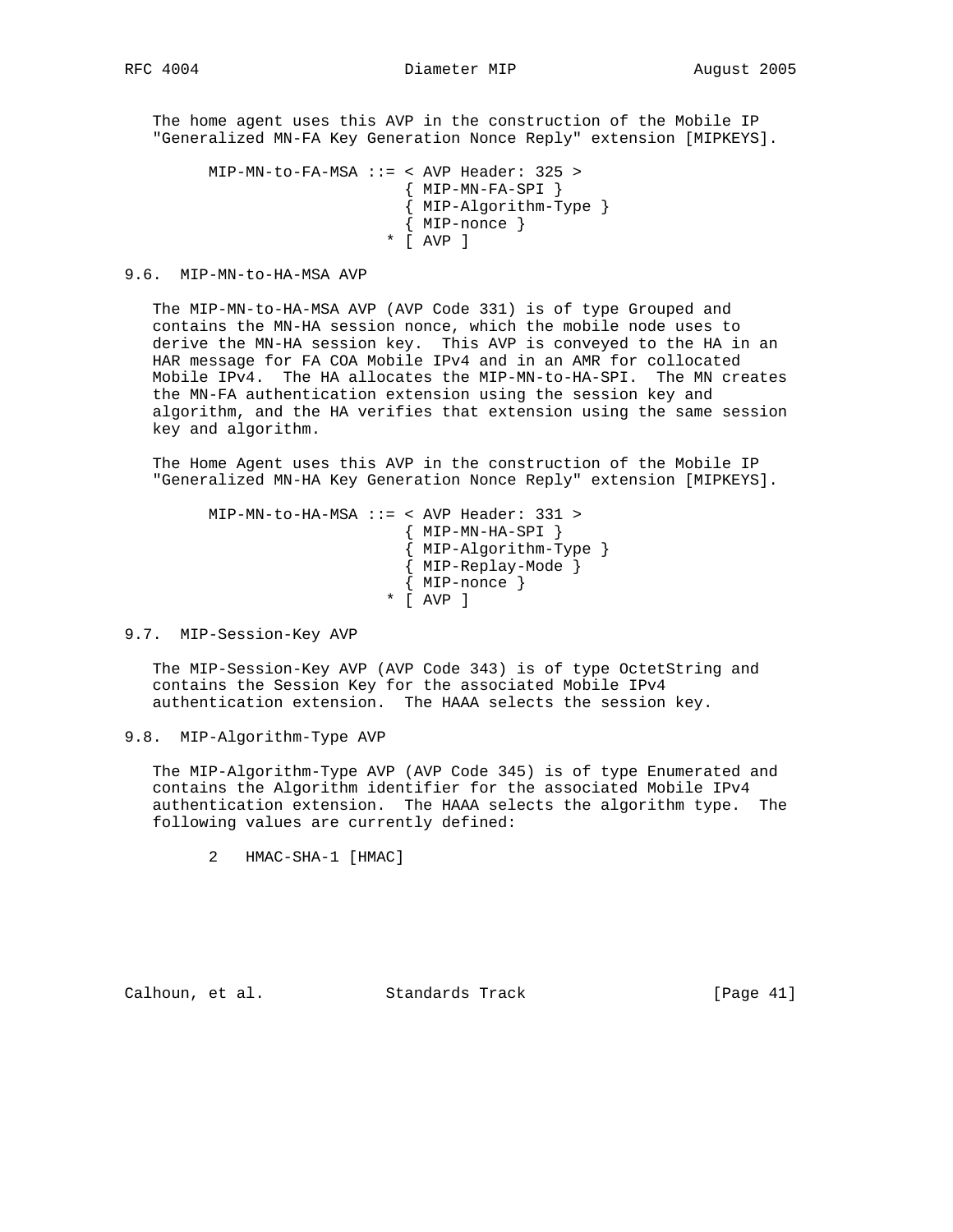# 9.9. MIP-Replay-Mode AVP

 The MIP-Replay-Mode AVP (AVP Code 346) is of type Enumerated and contains the replay mode the Home Agent for authenticating the mobile node. The HAAA selects the replay mode.

 The following values are supported (see [MOBILEIP] for more information):

- 1 None
- 2 Timestamps
- 3 Nonces

### 9.10. MIP-FA-to-MN-SPI AVP

 The MIP-FA-to-MN-SPI AVP (AVP Code 319) is of type Unsigned32, and it contains the Security Parameter Index the FA that and MN use to refer to the FA-MN mobility security association. The MN allocates the SPI, and it MUST NOT have a value between zero (0) and 255, which is the reserved namespace defined in [MOBILEIP].

9.11. MIP-FA-to-HA-SPI AVP

 The MIP-FA-to-HA-SPI AVP (AVP Code 318) is of type Unsigned32 and contains the Security Parameter Index the FA and HA use to refer to the FA-HA mobility security association. The HA allocates the SPI, and it MUST NOT have a value between zero (0) and 255, which is the reserved namespace defined in [MOBILEIP].

### 9.12. MIP-Nonce AVP

 The MIP-Nonce AVP (AVP Code 335) is of type OctetString and contains the nonce sent to the mobile node for the associated authentication extension. The mobile node follows the procedures in [MIPKEYS] to generate the session key used to authenticate Mobile IPv4 registration messages. The HAAA selects the nonce.

### 9.13. MIP-MSA-Lifetime AVP

 The MIP-MSA-Lifetime AVP (AVP Code 367) is of type Unsigned32 and represents the period of time (in seconds) for which the session key or nonce is valid. The associated session key or nonce, as the case may be, MUST NOT be used if the lifetime has expired; if the session key or nonce lifetime expires while the session to which it applies is still active, either the session key or nonce MUST be changed or the association Mobile IPv4 session MUST be terminated.

Calhoun, et al. Standards Track [Page 42]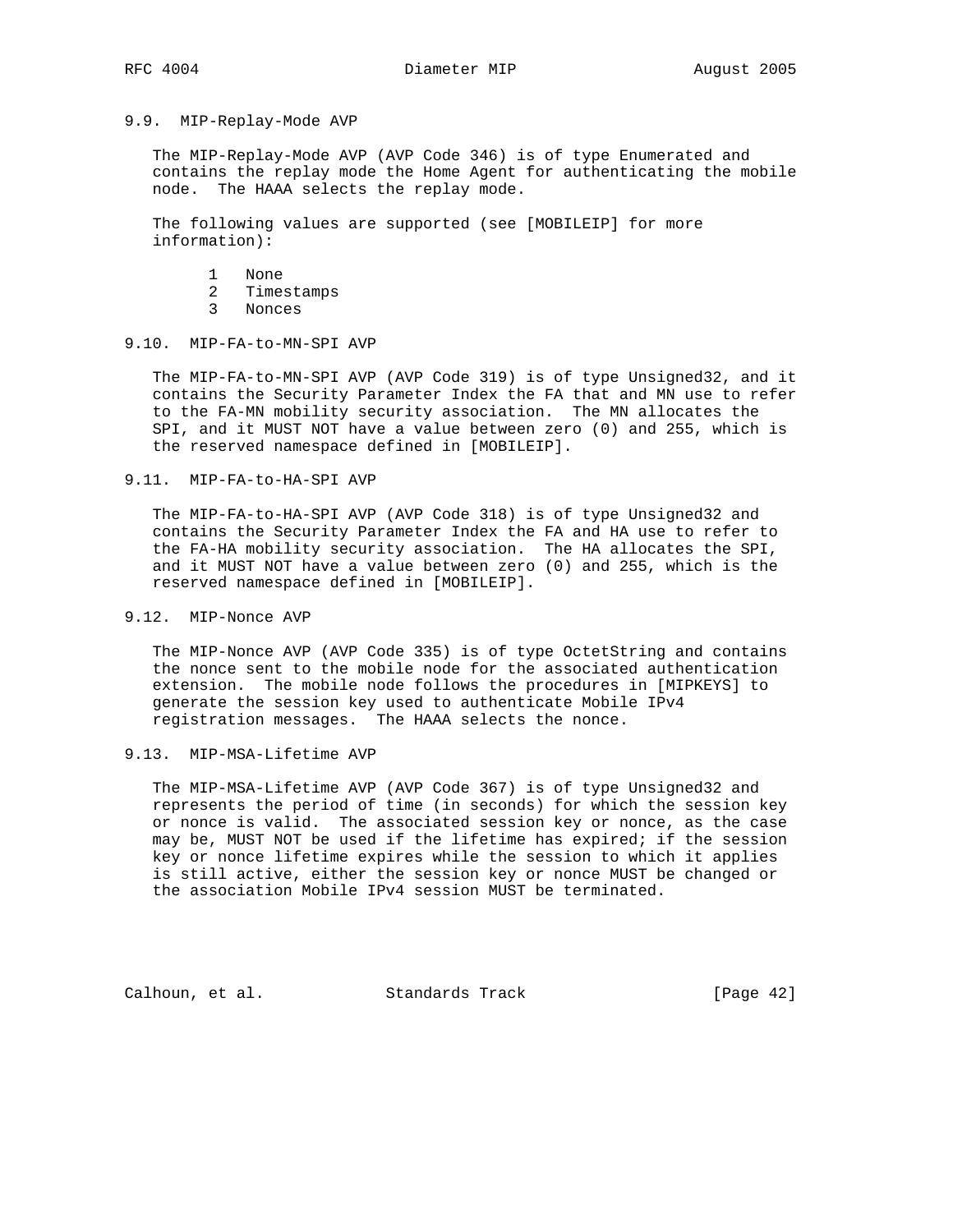9.14. MIP-HA-to-FA-SPI AVP

 The MIP-HA-to-FA-SPI AVP (AVP Code 323) is of type Unsigned32 and contains the Security Parameter Index the HA and FA use to refer to the HA-FA mobility security association. The FA allocates the SPI, and it MUST NOT have a value between zero (0) and 255, which is the reserved namespace defined in [MOBILEIP].

10. Accounting AVPs

10.1. Accounting-Input-Octets AVP

 The Accounting-Input-Octets AVP (AVP Code 363) is of type Unsigned64, and contains the number of octets in IP packets received from the user. This AVP MUST be included in all Accounting-Request messages and MAY be present in the corresponding Accounting-Answer messages as well.

10.2. Accounting-Output-Octets AVP

 The Accounting-Output-Octets AVP (AVP Code 364) is of type Unsigned64 and contains the number of octets in IP packets sent to the user. This AVP MUST be included in all Accounting-Request messages and MAY be present in the corresponding Accounting-Answer messages as well.

10.3. Acct-Session-Time AVP

 The Acct-Time AVP (AVP Code 46) is of type Unsigned32 and indicates the length of the current session in seconds. This AVP MUST be included in all Accounting-Request messages and MAY be present in the corresponding Accounting-Answer messages as well.

10.4. Accounting-Input-Packets AVP

 The Accounting-Input-Packets (AVP Code 365) is of type Unsigned64 and contains the number of IP packets received from the user. This AVP MUST be included in all Accounting-Request messages and MAY be present in the corresponding Accounting-Answer messages as well.

10.5. Accounting-Output-Packets AVP

 The Accounting-Output-Packets (AVP Code 366) is of type Unsigned64 and contains the number of IP packets sent to the user. This AVP MUST be included in all Accounting-Request messages and MAY be present in the corresponding Accounting-Answer messages as well.

Calhoun, et al. Standards Track [Page 43]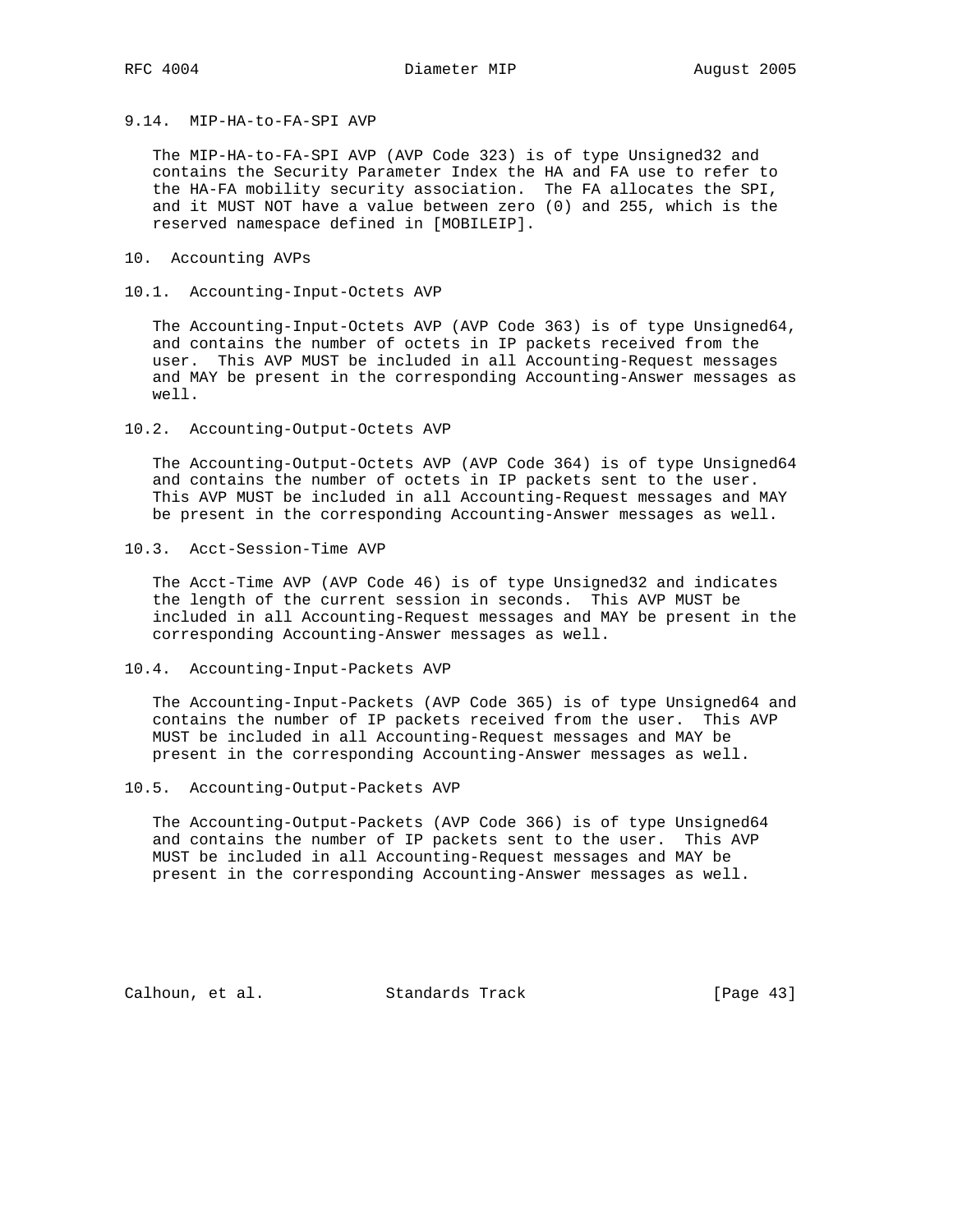10.6. Event-Timestamp AVP

 The Event-Timestamp (AVP Code 55) is of type Time and MAY be included in an Accounting-Request message to record the time at which this event occurred on the mobility agent, in seconds since January 1, 1970, 00:00 UTC.

11. AVP Occurrence Tables

 The following tables present the AVPs defined in this document and their occurrences in Diameter messages. Note that AVPs that can only be present within a Grouped AVP are not represented in this table.

The table uses the following symbols:

- 0 The AVP MUST NOT be present in the message.
- 0+ Zero or more instances of the AVP MAY be present in the message.
- 0 1 Zero or one instance of the AVP MAY be present in the message.
- 1 One instance of the AVP MUST be present in the message.

### 11.1. Mobile IP Command AVP Table

 The table in this section is limited to the Command Codes defined in this specification.

|                               |         |          | Command-Code     |                  |
|-------------------------------|---------|----------|------------------|------------------|
| Attribute Name                | AMR     | AMA      | HAR              | HAA              |
| Authorization-Lifetime        | $0 - 1$ | $0 - 1$  | 1                | $\cap$           |
| Auth-Application-Id           |         | 1        |                  |                  |
| Auth-Session-State            | $0 - 1$ | $0 - 1$  |                  | 0                |
| Acct-Multi-Session-Id         | $0 - 1$ | $0 - 1$  | 0                | $0 - 1$          |
| Destination-Host              | $0 - 1$ | 0        | $0 - 1$          | $\left( \right)$ |
| Destination-Realm             |         | 0        |                  | 0                |
| Error-Message                 | 0       | $0 - 1$  | 0                | $0 - 1$          |
| Error-Reporting-Host          | O       | $0 - 1$  | 0                | $0 - 1$          |
| MIP-Candidate-Home-Agent-Host | $0 - 1$ | $\Omega$ | $0 - 1$          | $\left( \right)$ |
| MIP-Home-Agent-Host           | $0 - 1$ | 0        | $0 - 1$          | O                |
| MIP-Originating-Foreign-AAA   | $0 - 1$ | 0        | $0 - 1$          | O                |
| MIP-FA-Challenge              | $0 - 1$ | 0        | $\left( \right)$ | $\left( \right)$ |
| MIP-FA-to-MN-MSA              | 0       | $0 - 1$  | <sup>0</sup>     | $\left( \right)$ |
| MIP-FA-to-HA-MSA              | O       | $0 - 1$  | <sup>0</sup>     | O                |
| MIP-HA-to-FA-MSA              | Ω       | 0        | $0 - 1$          |                  |
| MTP-HA-to-MN-MSA              |         | $0 - 1$  | $0 - 1$          | U                |

Calhoun, et al. Standards Track [Page 44]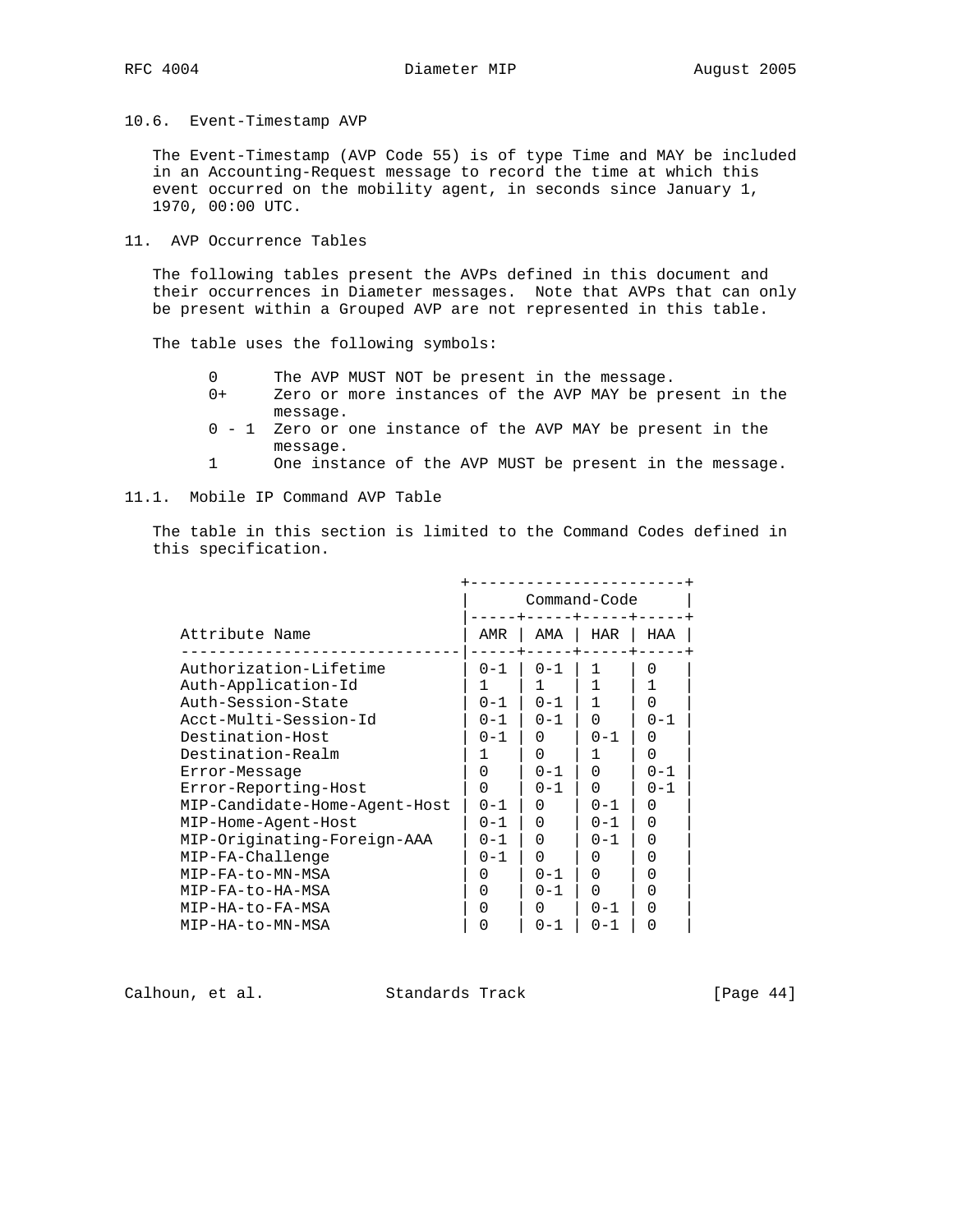| MIP-FA-to-MN-SPI<br>$0 - 1$<br>0<br>0<br>0<br>$\Omega$<br>$\Omega$<br>$\Omega$<br>$0 - 1$<br>MIP-MN-to-FA-SPI<br>MIP-HA-to-MN-SPI<br>0<br>0<br>0<br>$0 - 1$<br>$\Omega$<br>$\Omega$<br>0<br>$0 - 1$<br>MIP-MN-to-HA-SPI<br>$\mathbf{1}$<br>MIP-Feature-Vector<br>$0 - 1$<br>$0 - 1$<br>$\Omega$<br>MIP-Filter-Rule<br>$0+$<br>$0+$<br>0<br>0<br>$0 - 1$<br>MIP-Home-Agent-Address<br>$0 - 1$<br>$0 - 1$<br>$0 - 1$<br>MIP-MSA-Lifetime<br>$0 - 1$<br>0<br>$0 - 1$<br>$\Omega$<br>MIP-MN-AAA-Auth<br>1<br>$\Omega$<br>$\Omega$<br>0<br>$0 - 1$<br>MIP-Mobile-Node-Address<br>$0 - 1$<br>$0 - 1$<br>$0 - 1$<br>MIP-Reg-Reply<br>$0 - 1$<br>$0 - 1$<br>$\Omega$<br>$\Omega$<br>1<br>MIP-Reg-Request<br>1<br>0<br>0<br>Origin-Host<br>$\mathbf{1}$<br>$\mathbf{1}$<br>$\mathbf{1}$<br>1<br>Origin-Realm<br>1<br>$\mathbf{1}$<br>$\mathbf{1}$<br>1<br>Origin-State-Id<br>$0 - 1$<br>$0 - 1$<br>$0 - 1$<br>$0 - 1$<br>Proxy-Info<br>$0+$<br>$0+$<br>$0+$<br>0+<br>Redirect-Host<br>$\Omega$<br>$0+$<br>0<br>$0+$<br>Redirect-Host-Usage<br>$\Omega$<br>$\Omega$<br>$0 - 1$<br>$0 - 1$<br>Redirect-Max-Cache-Time<br>$\Omega$<br>0<br>$0 - 1$<br>$0 - 1$<br>Result-Code<br>$\Omega$<br>0<br>1<br>1<br>Re-Auth-Request-Type<br>$0 - 1$<br>$\Omega$<br>$\Omega$<br>0<br>Route-Record<br>$0+$<br>$0+$<br>0<br>0<br>Session-Id<br>1<br>$\mathbf{1}$<br>1<br>1 | MIP-MN-to-FA-MSA<br>MIP-MN-to-HA-MSA<br>MIP-FA-to-HA-SPI<br>MIP-HA-to-FA-SPI | 0<br>$\Omega$<br>0<br>$\Omega$ | $\Omega$<br>$0 - 1$<br>0<br>0 | $0 - 1$<br>$0 - 1$<br>0<br>$\Omega$ | $\Omega$<br>$\Omega$<br>$0 - 1$<br>$0 - 1$ |
|----------------------------------------------------------------------------------------------------------------------------------------------------------------------------------------------------------------------------------------------------------------------------------------------------------------------------------------------------------------------------------------------------------------------------------------------------------------------------------------------------------------------------------------------------------------------------------------------------------------------------------------------------------------------------------------------------------------------------------------------------------------------------------------------------------------------------------------------------------------------------------------------------------------------------------------------------------------------------------------------------------------------------------------------------------------------------------------------------------------------------------------------------------------------------------------------------------------------------------------------------------------------------------------------------------------------------------------------------|------------------------------------------------------------------------------|--------------------------------|-------------------------------|-------------------------------------|--------------------------------------------|
|                                                                                                                                                                                                                                                                                                                                                                                                                                                                                                                                                                                                                                                                                                                                                                                                                                                                                                                                                                                                                                                                                                                                                                                                                                                                                                                                                    |                                                                              |                                |                               |                                     |                                            |
|                                                                                                                                                                                                                                                                                                                                                                                                                                                                                                                                                                                                                                                                                                                                                                                                                                                                                                                                                                                                                                                                                                                                                                                                                                                                                                                                                    | User-Name                                                                    | 1                              | $0 - 1$                       | 1                                   | $0 - 1$                                    |

Calhoun, et al. Standards Track [Page 45]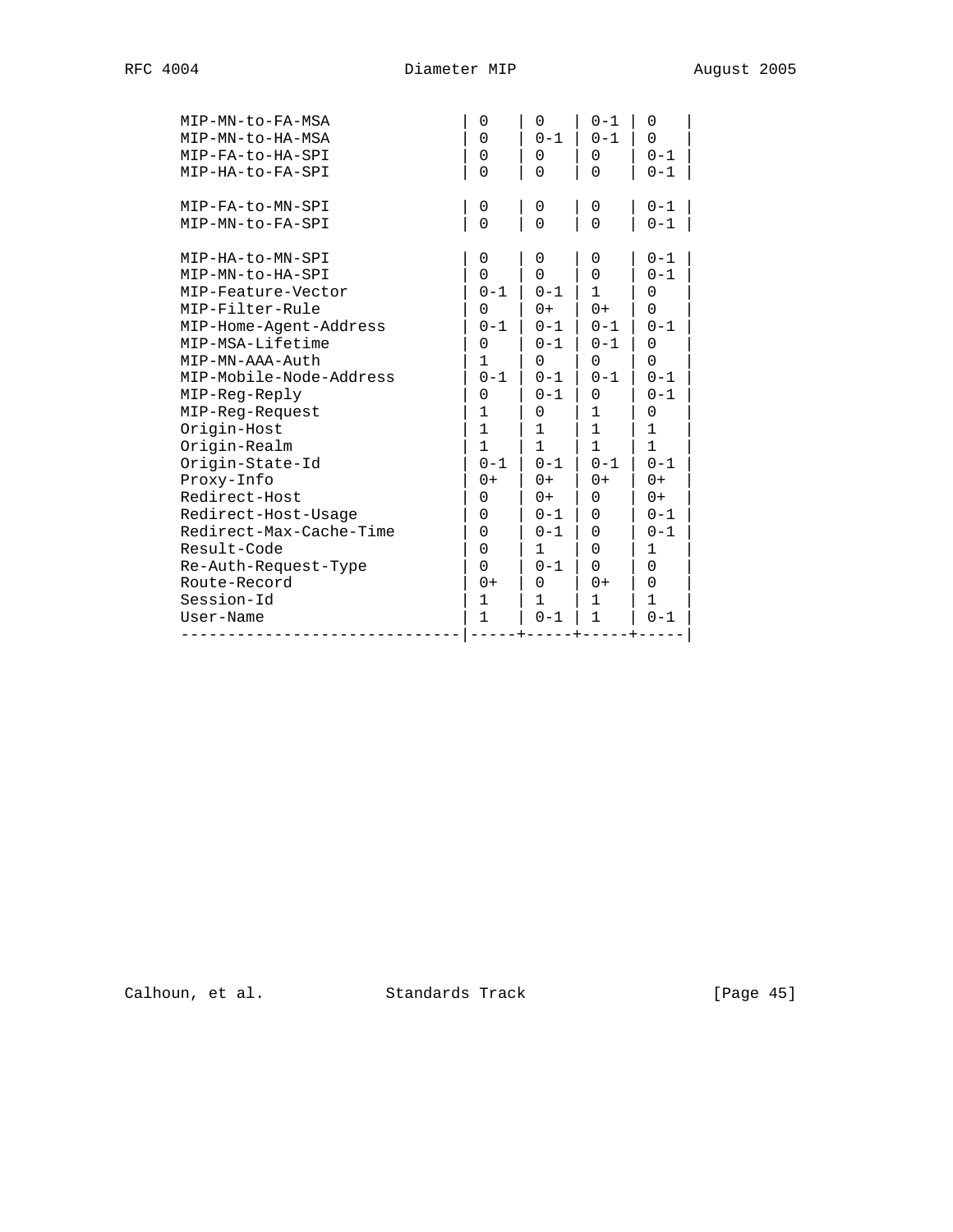# 11.2. Accounting AVP Table

 The table in this section is used to represent which AVPs defined in this document are to be present in the Accounting messages, as defined in [DIAMBASE].

|                           | Command-Code |         |
|---------------------------|--------------|---------|
| Attribute Name            | ACR          | ACA     |
| Accounting-Input-Octets   |              | $0 - 1$ |
| Accounting-Input-Packets  |              | $0 - 1$ |
| Accounting-Output-Octets  |              | $0 - 1$ |
| Accounting-Output-Packets |              | $0 - 1$ |
| Acct-Multi-Session-Id     |              | $0 - 1$ |
| Acct-Session-Time         |              | $0 - 1$ |
| MIP-Feature-Vector        |              | $0 - 1$ |
| MIP-Home-Agent-Address    |              | $0 - 1$ |
| MIP-Mobile-Node-Address   |              | $0 - 1$ |
| Event-Timestamp           | $0 - 1$      |         |
|                           |              |         |

### 12. IANA Considerations

 This section contains the namespaces that have either been created in this specification or had their values assigned to existing namespaces managed by IANA.

### 12.1. Command Codes

 This specification assigns the values 260 and 262 from the Command Code namespace defined in [DIAMBASE]. See section 5 for the assignment of the namespace in this specification.

12.2. AVP Codes

 This specification assigns the values 318 - 348 and 363 - 367 from the AVP Code namespace defined in [DIAMBASE]. See sections 7, 9, and 10 for the assignment of the namespace in this specification.

# 12.3. Result-Code AVP Values

 This specification assigns the values 4005 - 4008 and 5024 - 5025 from the Result-Code AVP (AVP Code 268) value namespace defined in [DIAMBASE]. See section 6 for the assignment of the namespace in this specification.

Calhoun, et al. Standards Track [Page 46]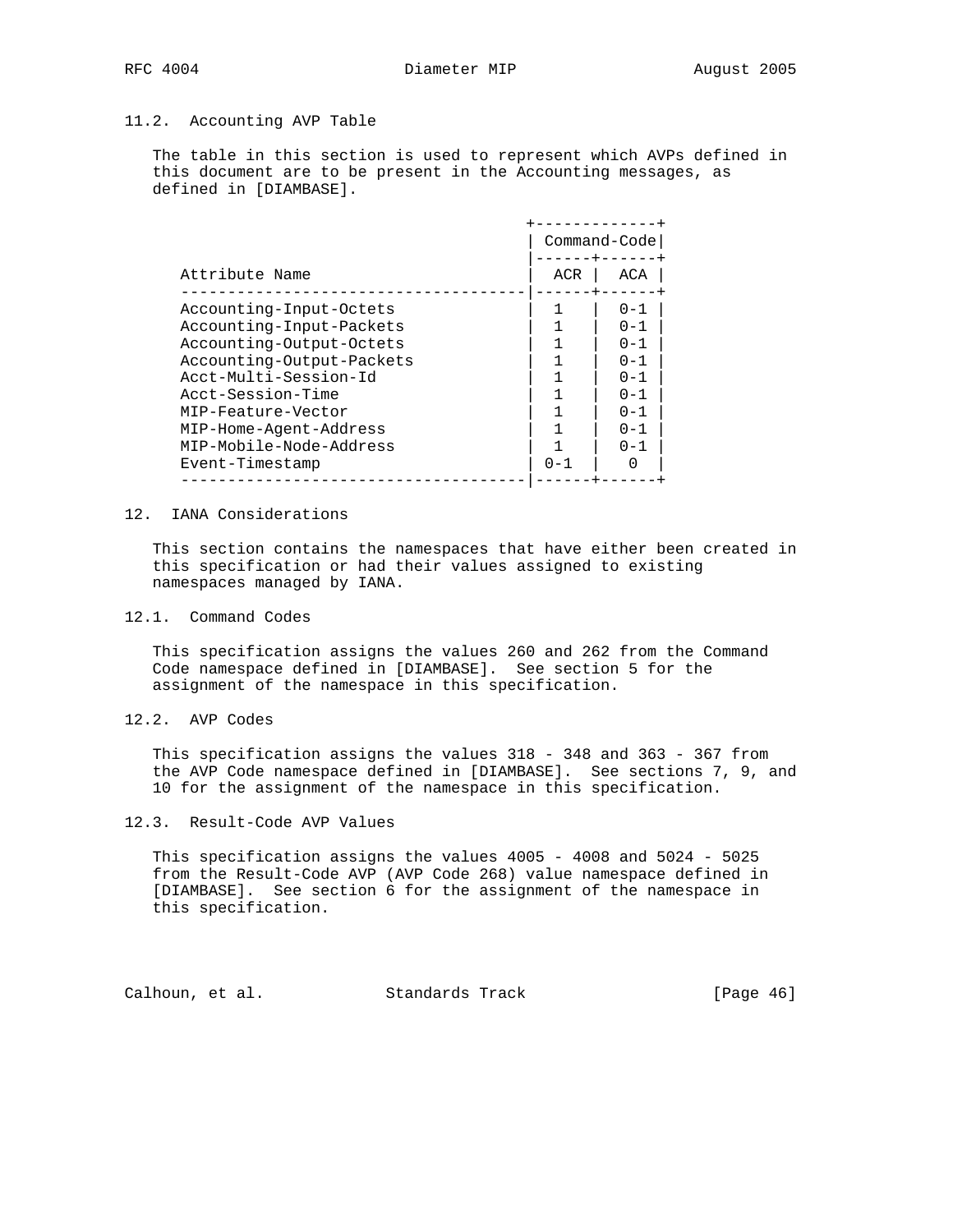12.4. MIP-Feature-Vector AVP Values

 There are 32 bits in the MIP-Feature-Vector AVP (AVP Code 337) that are available for assignment. This document assigns bits  $1 - 9$ , as listed in section 7.5. The remaining bits should only be assigned via Standards Action [IANA].

12.5. MIP-Algorithm-Type AVP Values

 As defined in section 9.8, the MIP-Algorithm-Type AVP (AVP Code 345) defines the value 2. All remaining values, except zero, are available for assignment via Designated Expert [IANA].

12.6. MIP-Replay-Mode AVP Values

 As defined in section 9.9, the MIP-Replay-Mode AVP (AVP Code 346) defines the values  $1 - 3$ . All remaining values, except zero, are available for assignment via Designated Expert [IANA].

12.7. Application Identifier

 This specification uses the value two (2) to the Application Identifier namespace defined in [DIAMBASE]. See section 4 for more information.

13. Security Considerations

 This specification describes a Mobile IPv4 Diameter Application for authenticating and authorizing a Mobile IPv4 mobile node. The authentication algorithm used is dependent on the transforms used within the Mobile IPv4 protocol, and [MIPCHAL]. This specification, in conjunction with [MIPKEYS], also defines a method by which the home Diameter server can create and distribute session keys and nonces for use in authenticating and integrity-protecting Mobile IPv4 registration messages [MOBILEIP]. The key distribution is asymmetric, as communication with the mobile node occurs via the Mobile IPv4 protocol [MIPKEYS, MOBILEIP], where as communication to the Home Agent and Foreign Agent occurs via the Diameter protocol. Where untrusted Diameter agents are present, end-to-end security MUST be used. The end-to-end security takes the form of TLS or IPSec security associations between the AAAH and the FA and between the AAAH and the HA. These connections will be authenticated with the use of public keys and certificates; however, the identities that appear in the certificates must be authorized and bound to a particular Mobile IPv4 Diameter session before the AAAH can safely begin distribution of keys.

Calhoun, et al. Standards Track [Page 47]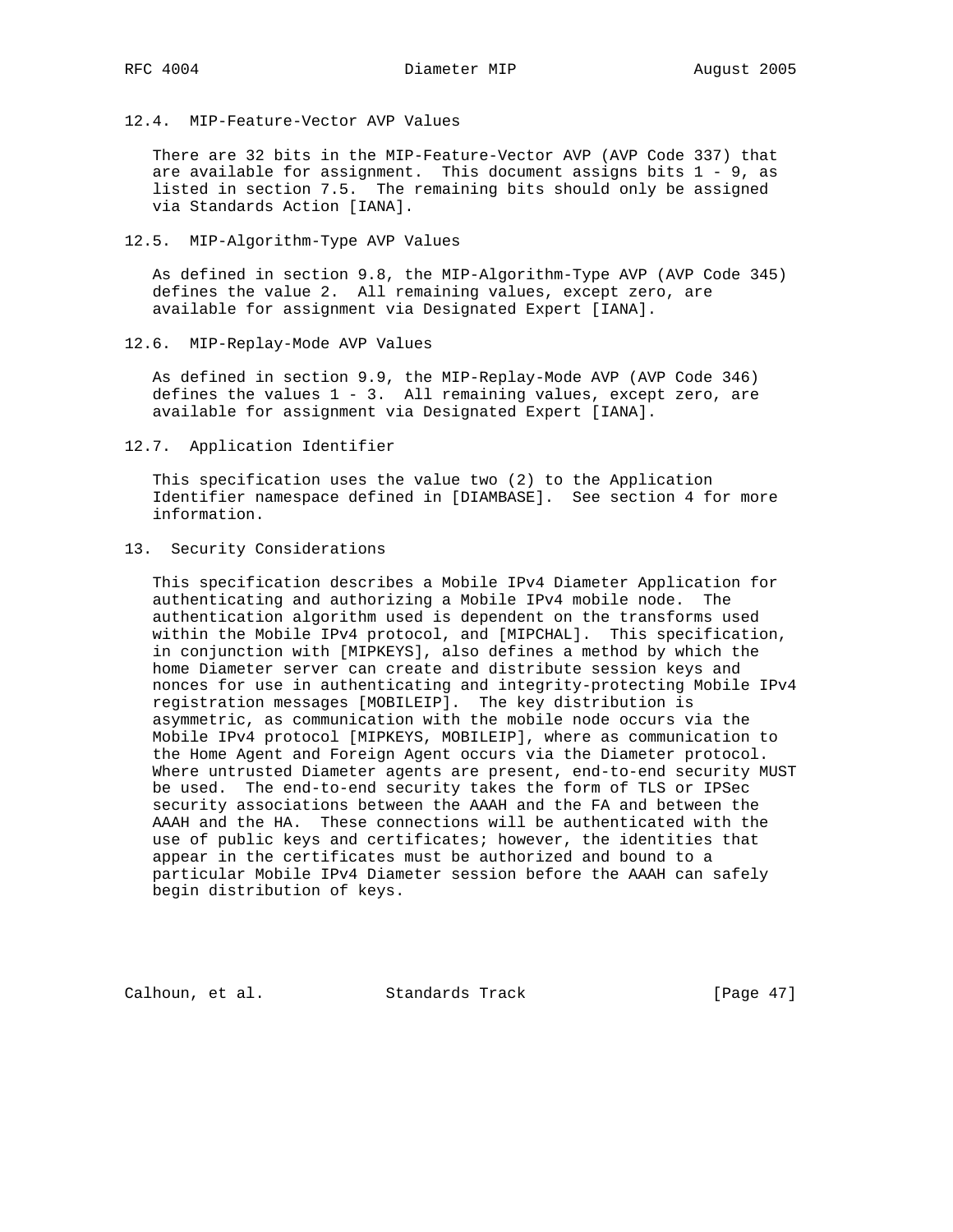Note that the direct connections are established as a result of Diameter redirect messages. For example, in Figure 3, the FA gets a redirect response containing the Redirect-Host AVP of the AAAH. This is the identity that should be matched against the certificate presented by the AAAH when the secure connection is established. In this case, the network of Diameter proxies and redirect agents is trusted with the task of returning the correct AAAH identity to the FA.

 The AAAH must also make an authorization decision when the FA establishes the connection. If the AAAH and the redirect server are one and the same, then the AAAH may have observed and noted the original AMR message that contained the identity of the FA and so may authorize the establishment of a TLS or IPSec connection from the same entity. Otherwise, the AAAH would need to maintain a list of all authorized visited domains (roaming partners) and authorize TLS or IPSec connections based on this list. Note that establishment of the connection is only the first step, and the AAAH has another opportunity to deny service upon receipt of the AMR message itself. At this step, the AAAH can check the internal AVPs of the AMR to ensure that the FA is valid; for example, it can check that the Mobile IP COA is equal to the IP address used as the endpoint of the TLS or IPSec connection. However, such a policy would prevent the FA from using different interfaces for AAA and Mobile IP tunnel packets and may not be desirable in every deployment situation.

 A similar set of considerations applies to the connection between AAAH and HA when those entities are in different administrative domains. However, here the roles are reversed because it is the AAAH that contacts the HA via the HAR. The identity of the candidate HA is given to the AAAH in the AMR, and the AAAH should expect to receive the same identity in the public key certificates during TLS or IPSec negotiation. The HA may authorize individual connections by acting as its own redirect server, or it may maintain a list of trusted roaming partners.

 This application creates and distributes a single session key for each pair of MSAs between two entities; e.g., the same session key is used for the MN-HA MSA and the HA-MN MSA. This is safe to do from a security perspective, as the session keys are only used with keyed hash functions to generate authenticator values that protect the integrity of each Mobile IP control message. Mobile IP messages have built-in replay protection with the use of timestamps or nonces [MOBILEIP], and, due to the nature of the protocol, requests are always different bitwise from responses, at least in the message type code. This avoids problems that might arise in other situations

Calhoun, et al. Standards Track [Page 48]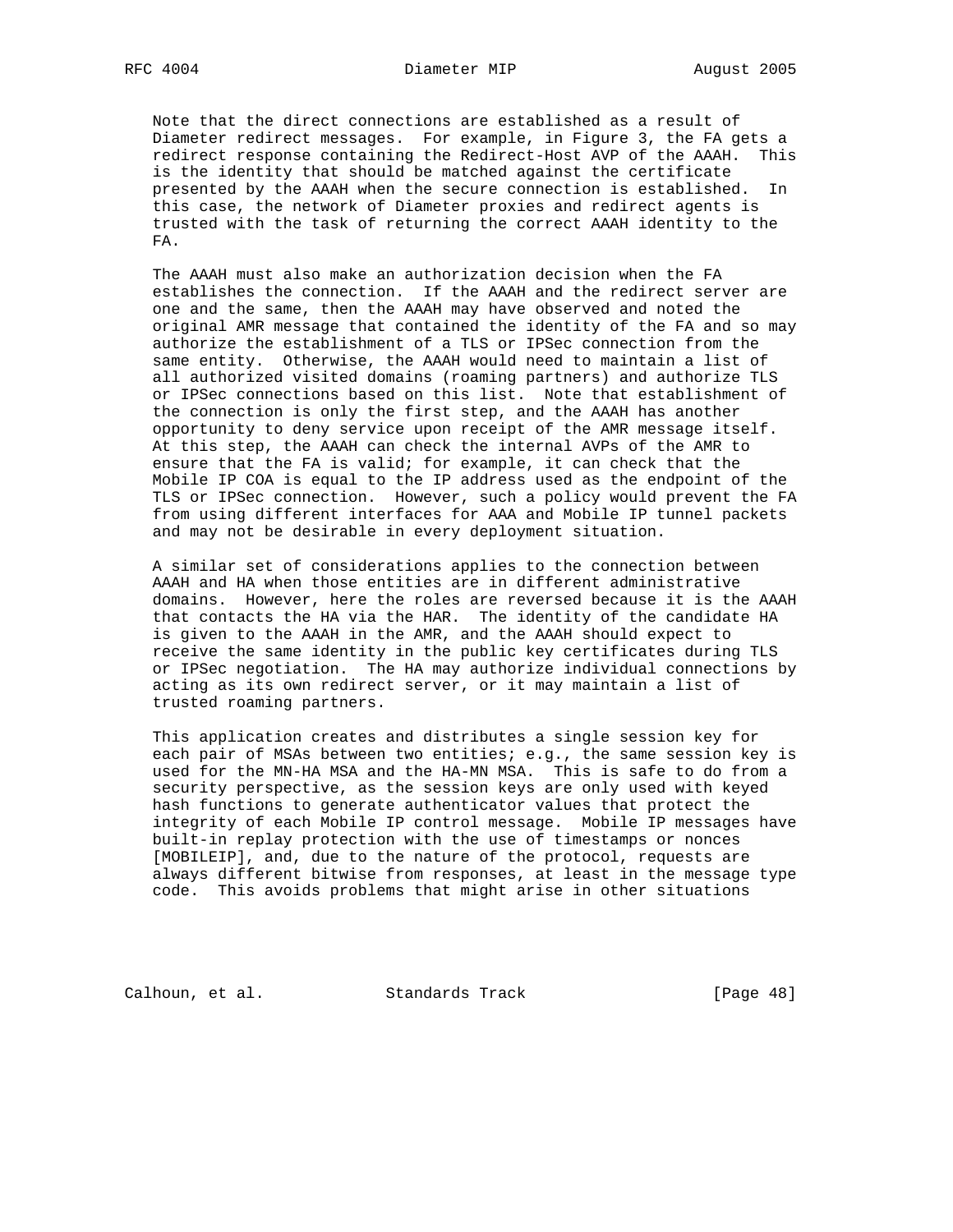where an attacker could mount a replay or reflection attack if the same key were used (for example) to encrypt otherwise unprotected traffic on more than one connection leg in the network.

 Nonces are sent to the mobile node, which are used to generate the session keys via the HMAC-SHA-1 one-way function. Because the nonces and authentication extensions may be observed by anyone with access to a clear-text copy of the Registration Reply, the pre-shared key between the mobile node and the home Diameter server would be vulnerable to an offline dictionary attack if it did not contain enough entropy. To prevent this, the pre-shared key between the mobile node and the home Diameter server SHOULD be a randomly chosen quantity of at least 96 bits.

 Because the session key is determined by the long-term secret and the nonce, the nonce SHOULD be temporally and globally unique; if the nonce were to repeat, then so would the session key. To prevent this, a nonce is strongly recommended to be a random [RANDOM] value of at least 128 bits. The long-term secret between the MN and AAAH MUST be refreshed periodically, to guard against recovery of the long-term secret due to nonce reuse or other factors. This is accomplished by using out-of-band mechanisms, which are not specified in this document.

 Note that it is not recommended to set the MIP-MSA-Lifetime AVP value to zero, as keeping session keys for a long time (no refresh) increases the level of vulnerability.

- 14. References
- 14.1. Normative References

| ABNF 1 | Crocker, D. and P. Overell, "Augmented BNF for Syntax |  |  |  |  |  |
|--------|-------------------------------------------------------|--|--|--|--|--|
|        | Specifications: ABNF", RFC 2234, November 1997.       |  |  |  |  |  |

- [DIAMBASE] Calhoun, P., Loughney, J., Guttman, E., Zorn, G., and J. Arkko, "Diameter Base Protocol", RFC 3588, September 2003.
- [IANA] Narten, T. and H. Alvestrand, "Guidelines for Writing an IANA Considerations Section in RFCs", BCP 26, RFC 2434, October 1998.
- [MOBILEIP] Perkins, C., "IP Mobility Support for IPv4", RFC 3344, August 2002.

| Calhoun, et al. |  | Standards Track | [Page 49] |
|-----------------|--|-----------------|-----------|
|-----------------|--|-----------------|-----------|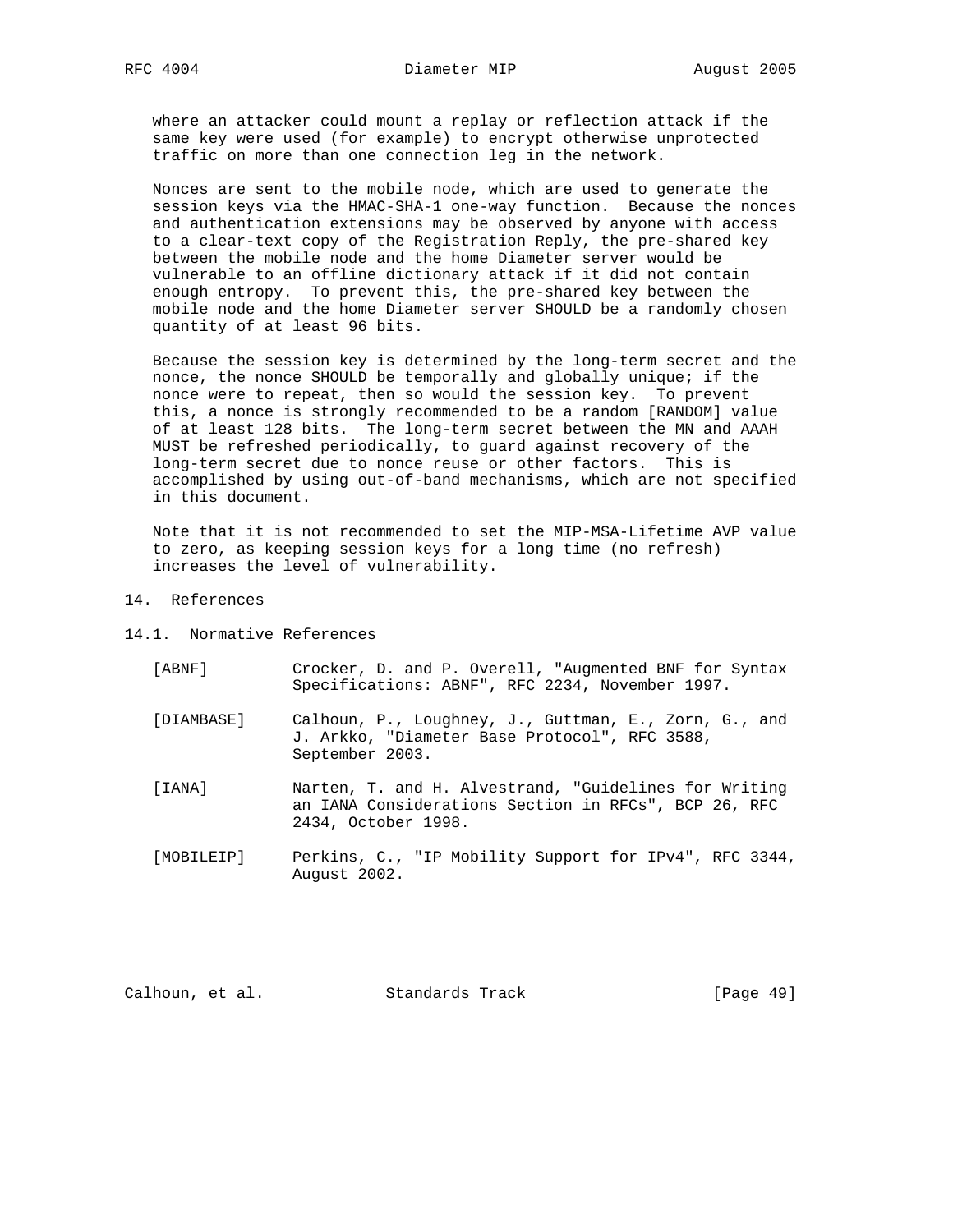RFC 4004 Diameter MIP August 2005

- [MIPCHAL] Perkins, C. and P. Calhoun, "Mobile IPv4 Challenge/Response Extensions", RFC 3012, November 2000.
- [NAI] Aboba, B. and M. Beadles, "The Network Access Identifier", RFC 2486, January 1999.
- [HMAC] Krawczyk, H., Bellare, M., and R. Canetti, "HMAC: Keyed-Hashing for Message Authentication", RFC 2104, February 1997.
- [MIPKEYS] Perkins, C. and P. Calhoun, "Authentication, Authorization, and Accounting (AAA) Registration Keys for Mobile IP", RFC 3957, March 2005.
- [AAANAI] Johansson, F. and T. Johansson, "Mobile IPv4 Extension for Carrying Network Access Identifiers", RFC 3846, June 2004.
- [IPSEC] Kent, S. and R. Atkinson, "Security Architecture for the Internet Protocol", RFC 2401, November 1998.
- [TLS] Blake-Wilson, S., Nystrom, M., Hopwood, D., Mikkelsen, J., and T. Wright, "Transport Layer Security (TLS) Extensions", RFC 3546, June 2003.
- [KEYWORDS] Bradner, S., "Key words for use in RFCs to Indicate Requirement Levels", BCP 14, RFC 2119, March 1997.

#### 14.2. Informative References

| [MIPREO] | Glass, S., Hiller, T., Jacobs, S., and C. Perkins, |  |  |
|----------|----------------------------------------------------|--|--|
|          | "Mobile IP Authentication, Authorization, and      |  |  |
|          | Accounting Requirements", RFC 2977, October 2000.  |  |  |

- [CDMA2000] Hiller, T., Walsh, P., Chen, X., Munson, M., Dommety, G., Sivalingham, S., Lim, B., McCann, P., Shiino, H., Hirschman, B., Manning, S., Hsu, R., Koo, H., Lipford, M., Calhoun, P., Lo, C., Jaques, E., Campbell, E., Xu, Y., Baba, S., Ayaki, T., Seki, T., and A. Hameed, "CDMA2000 Wireless Data Requirements for AAA", RFC 3141, June 2001.
- [EVALROAM] Aboba, B. and G. Zorn, "Criteria for Evaluating Roaming Protocols", RFC 2477, January 1999.
- [MIPNAI] Calhoun, P. and C. Perkins, "Mobile IP Network Access Identifier Extension for IPv4", RFC 2794, March 2000.

Calhoun, et al. Standards Track [Page 50]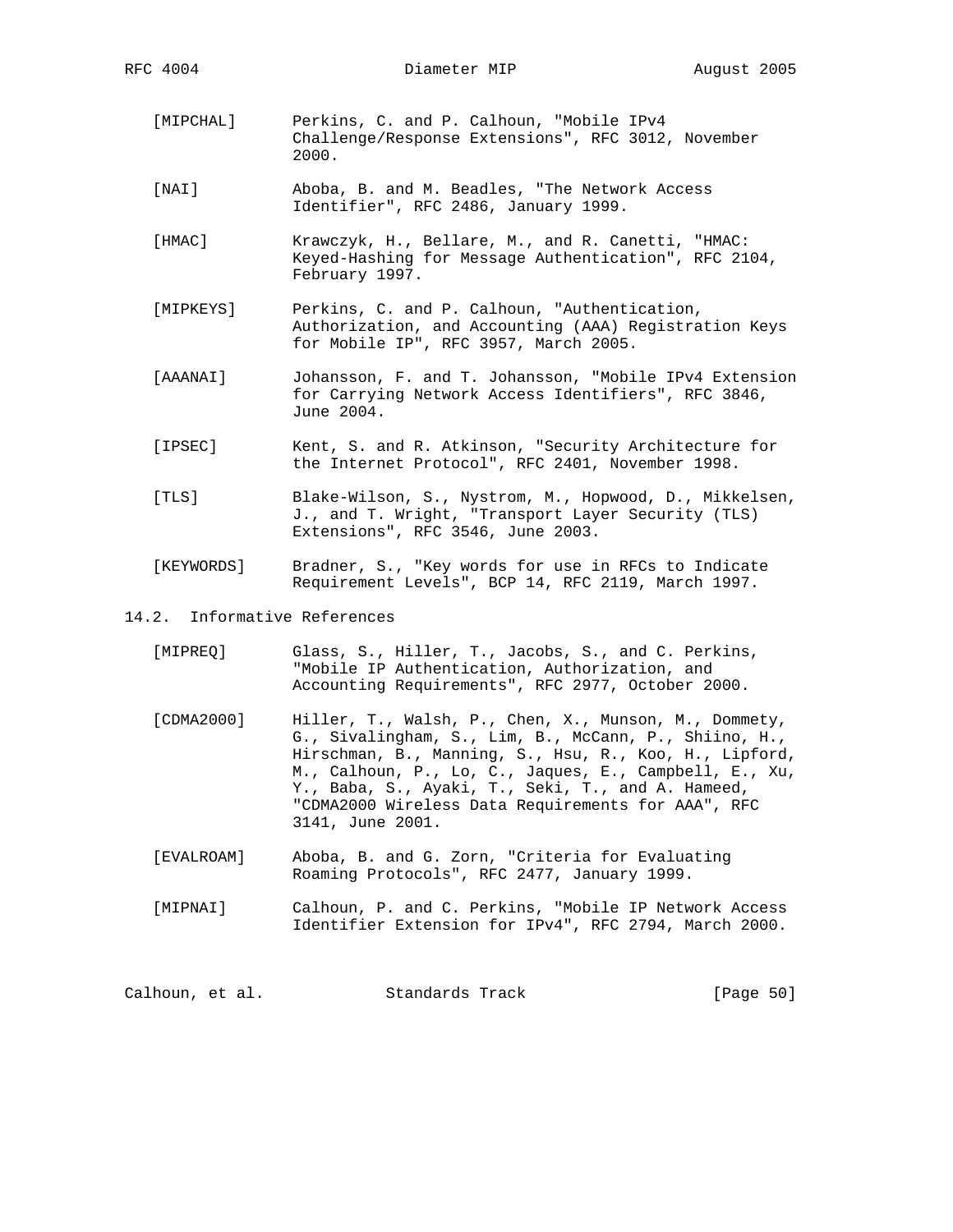RFC 4004 **Diameter MIP August 2005** 

 [RANDOM] Eastlake, D., 3rd, Schiller, J., and S. Crocker, "Randomness Requirements for Security", BCP 106, RFC 4086, June 2005.

15. Acknowledgements

 The authors would like to thank Nenad Trifunovic, Haseeb Akhtar, and Pankaj Patel for their participation in the pre-IETF Document Reading Party; Erik Guttman for his very useful proposed text; and to Fredrik Johansson, Martin Julien, and Bob Kopacz for their very useful contributed text.

 The authors would also like to thank the participants of 3GPP2's TSG-X working group for their valuable feedback, and the following people for their contribution in the development of the protocol: Kevin Purser, Thomas Panagiotis, Mark Eklund, Paul Funk, Michael Chen, Henry Haverinen, and Johan Johansson. General redirect server text due to Pasi Eronen was borrowed from Diameter-EAP.

 Pat Calhoun would like to thank Sun Microsystems, as most of the effort put into this document was done while he was in their employ.

Authors' Addresses

Questions about this memo can be directed to:

 Pat Calhoun Cisco Systems, Inc. 170 West Tasman Drive San Jose, CA 95134 USA

 Phone: +1 408-853-5269 EMail: pcalhoun@cisco.com

 Tony Johansson Bytemobile, Inc. 2029 Stierlin Court Mountain View, CA 94043

 Phone: +1 650-641-7817 Fax: +1 650-641-7701 EMail: tony.johansson@bytemobile.com

Calhoun, et al. Standards Track [Page 51]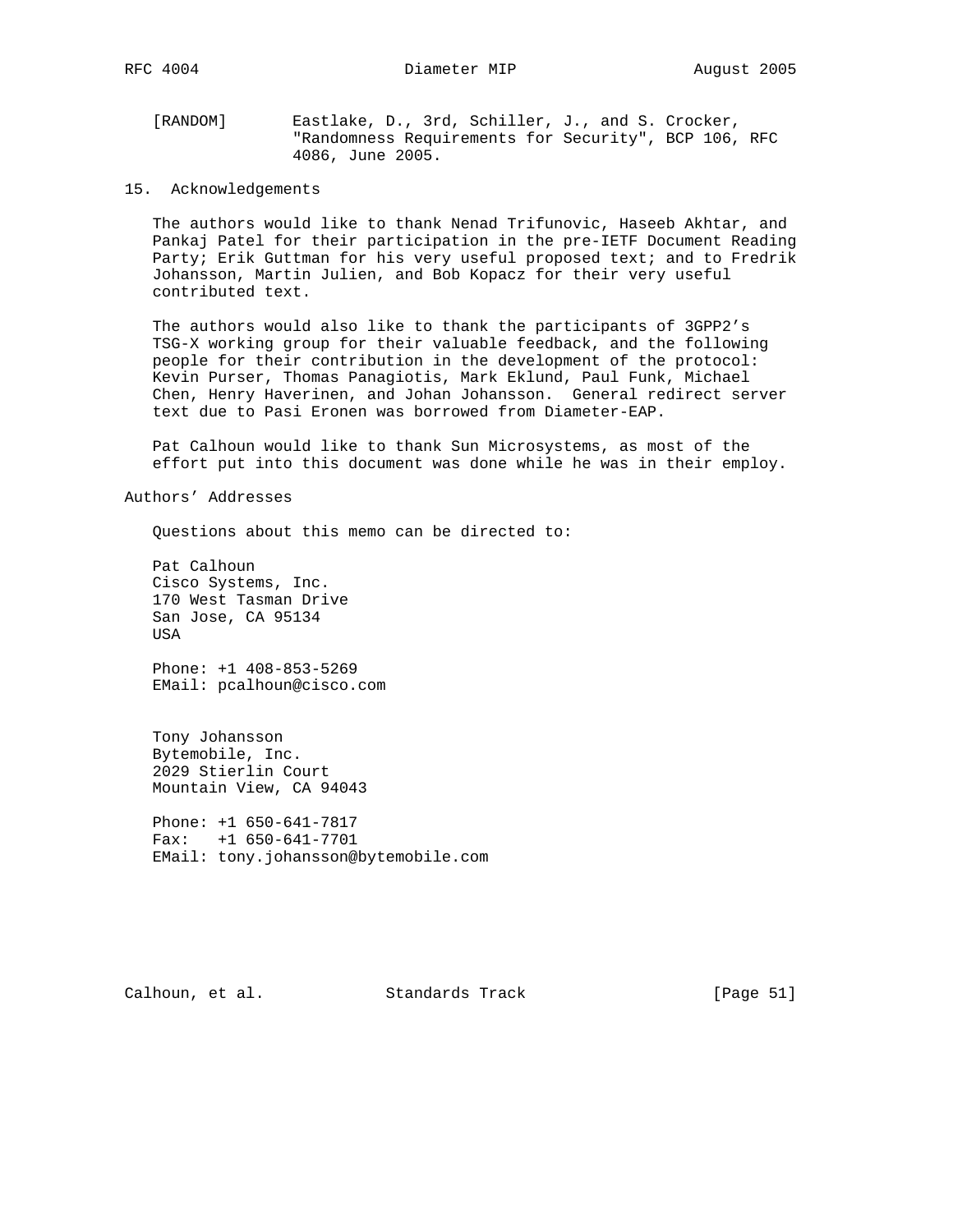Charles E. Perkins Nokia Research Center 313 Fairchild Drive Mountain View, CA 94043 USA Phone: +1 650-625-2986 Fax: +1 650-625-2502 EMail: Charles.Perkins@nokia.com Tom Hiller Lucent Technologies 1960 Lucent Lane Naperville, IL 60566 USA Phone: +1 630-979-7673 EMail: tomhiller@lucent.com Peter J. McCann Lucent Technologies 1960 Lucent Lane Naperville, IL 60563 USA

 Phone: +1 630-713-9359 Fax: +1 630-713-1921 EMail: mccap@lucent.com

Calhoun, et al. Standards Track [Page 52]